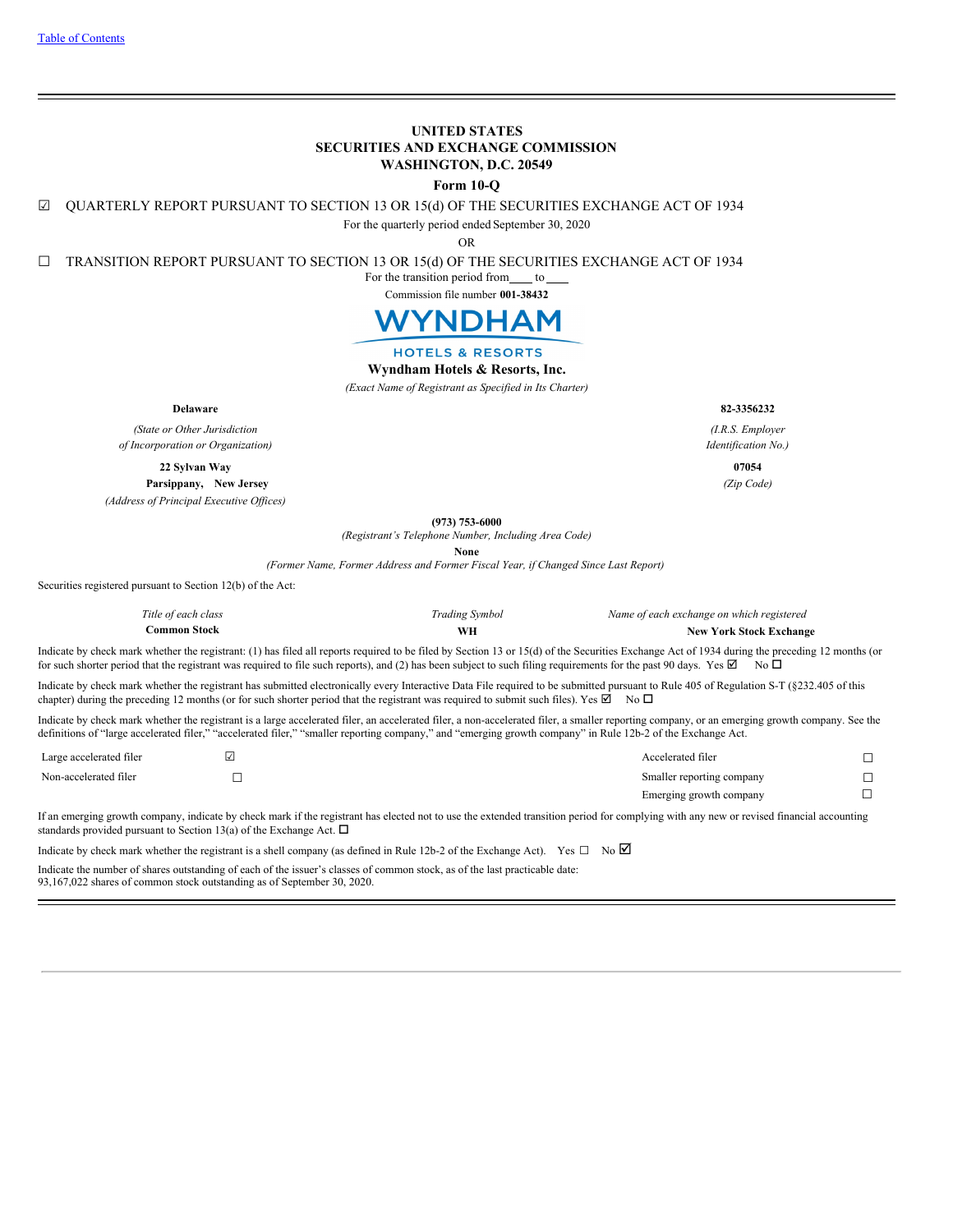## **TABLE OF CONTENTS**

|          |                                                                                       | Page |
|----------|---------------------------------------------------------------------------------------|------|
| PART I   | <b>FINANCIAL INFORMATION</b>                                                          |      |
| Item 1.  | Condensed Consolidated Financial Statements (Unaudited)                               |      |
|          | Report of Independent Registered Public Accounting Firm                               |      |
|          | Condensed Consolidated Statements of Income (Loss)                                    | 2    |
|          | Condensed Consolidated Statements of Comprehensive Income (Loss)                      |      |
|          | <b>Condensed Consolidated Balance Sheets</b>                                          |      |
|          | <b>Condensed Consolidated Statements of Cash Flows</b>                                | 5    |
|          | <b>Condensed Consolidated Statements of Equity</b>                                    | 6    |
|          | Notes to Condensed Consolidated Financial Statements                                  |      |
| Item 2.  | Management's Discussion and Analysis of Financial Condition and Results of Operations | 23   |
|          | <b>Forward-Looking Statements</b>                                                     | 23   |
| Item 3.  | Quantitative and Qualitative Disclosures About Market Risk                            | 35   |
| Item 4.  | <b>Controls and Procedures</b>                                                        | 36   |
| PART II  | OTHER INFORMATION                                                                     |      |
| Item 1.  | <b>Legal Proceedings</b>                                                              | 36   |
| Item 1A. | <b>Risk Factors</b>                                                                   | 36   |
| Item 2.  | Unregistered Sales of Equity Securities and Use of Proceeds                           | 39   |
| Item 3.  | <b>Defaults Upon Senior Securities</b>                                                | 39   |
| Item 4.  | <b>Mine Safety Disclosures</b>                                                        | 39   |
| Item 5.  | <b>Other Information</b>                                                              | 39   |
| Item 6.  | <b>Exhibits</b>                                                                       | 39   |
|          | <b>Signatures</b>                                                                     | 40   |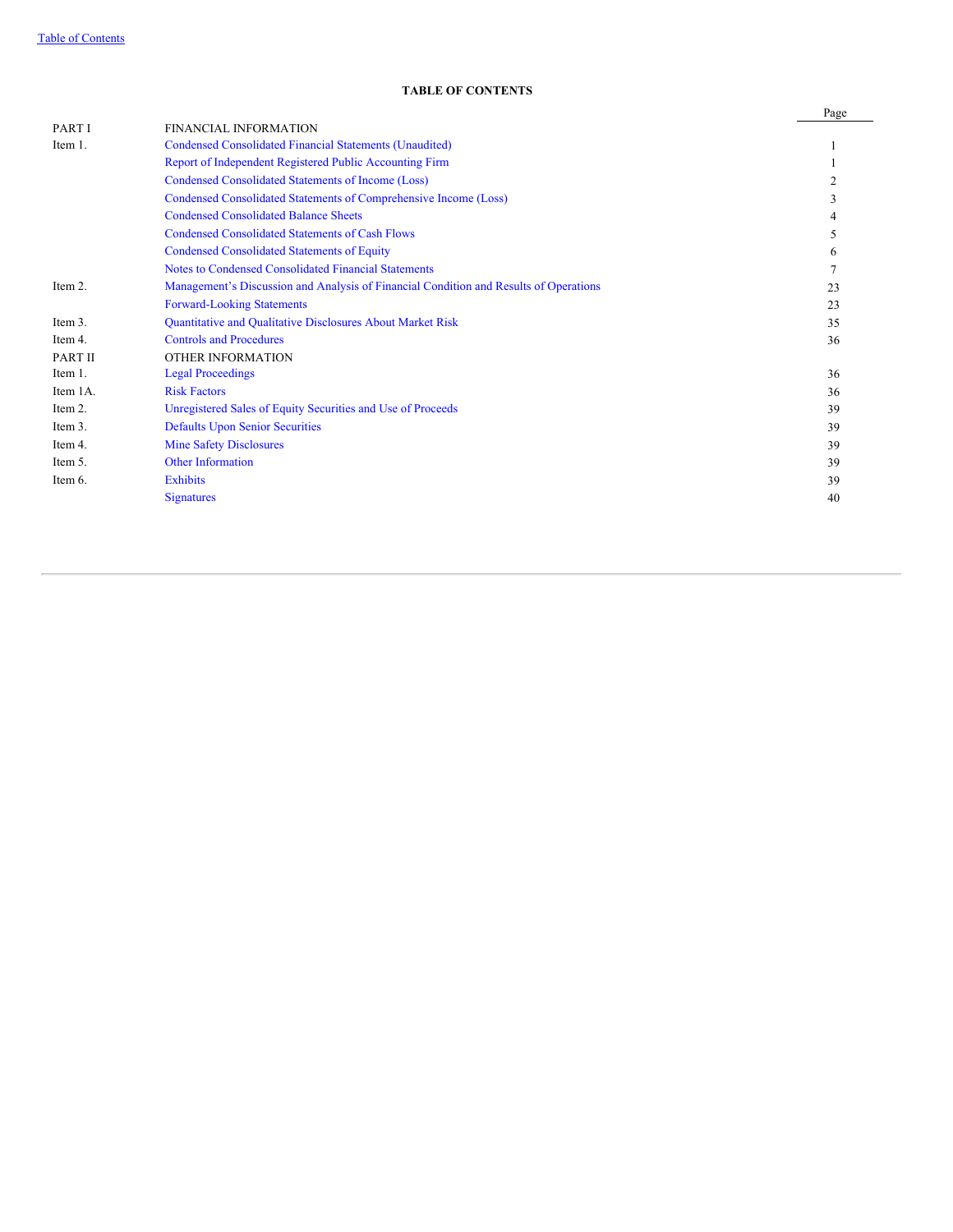## **PART I — FINANCIAL INFORMATION**

## <span id="page-2-1"></span><span id="page-2-0"></span>**Item 1. Financial Statements (Unaudited).**

## **REPORT OF INDEPENDENT REGISTERED PUBLIC ACCOUNTING FIRM**

To the Board of Directors and Stockholders of Wyndham Hotels & Resorts, Inc.

### **Results of Review of Interim Financial Statements**

We have reviewed the accompanying condensed consolidated balance sheet of Wyndham Hotels & Resorts, Inc. and subsidiaries (the "Company") as of September 30, 2020, the related condensed consolidated statements of income (loss), comprehensive income (loss), cash flows, and equity for the three-month and nine-month periods ended September 30, 2020 and 2019, and the related notes (collectively referred to as the "interim financial statements"). Based on our reviews, we are not aware of any material modifications that should be made to the accompanying interim financial statements for them to be in conformity with accounting principles generally accepted in the United States of America.

We have previously audited, in accordance with the standards of the Public Company Accounting Oversight Board (United States) (PCAOB), the consolidated balance sheet of the Company as of December 31, 2019, and the related consolidated and combined statements of income, comprehensive income, cash flows, and equity for the year then ended (not presented herein); and in our report dated February 13, 2020, we expressed an unqualified opinion (which included an emphasis of a matter paragraph relating to expense allocations for certain corporate functions and services historically provided by Wyndham Worldwide Corporation) on those consolidated and combined financial statements. In our opinion, the information set forth in the accompanying condensed consolidated balance sheet as of December 31, 2019, is fairly stated, in all material respects, in relation to the consolidated balance sheet from which it has been derived.

#### **Basis for Review Results**

The interim financial statements are the responsibility of the Company's management. We are a public accounting firm registered with the PCAOB and are required to be independent with respect to the Company in accordance with the U.S. federal securities laws and the applicable rules and regulations of the Securities and Exchange Commission and the PCAOB.

We conducted our reviews in accordance with standards of the PCAOB. A review of interim financial statements consists principally of applying analytical procedures and making inquiries of persons responsible for financial and accounting matters. It is substantially less in scope than an audit conducted in accordance with the standards of the PCAOB, the objective of which is the expression of an opinion regarding the financial statements taken as a whole. Accordingly, we do not express such an opinion.

<span id="page-2-2"></span>/s/ Deloitte & Touche LLP New York, New York October 29, 2020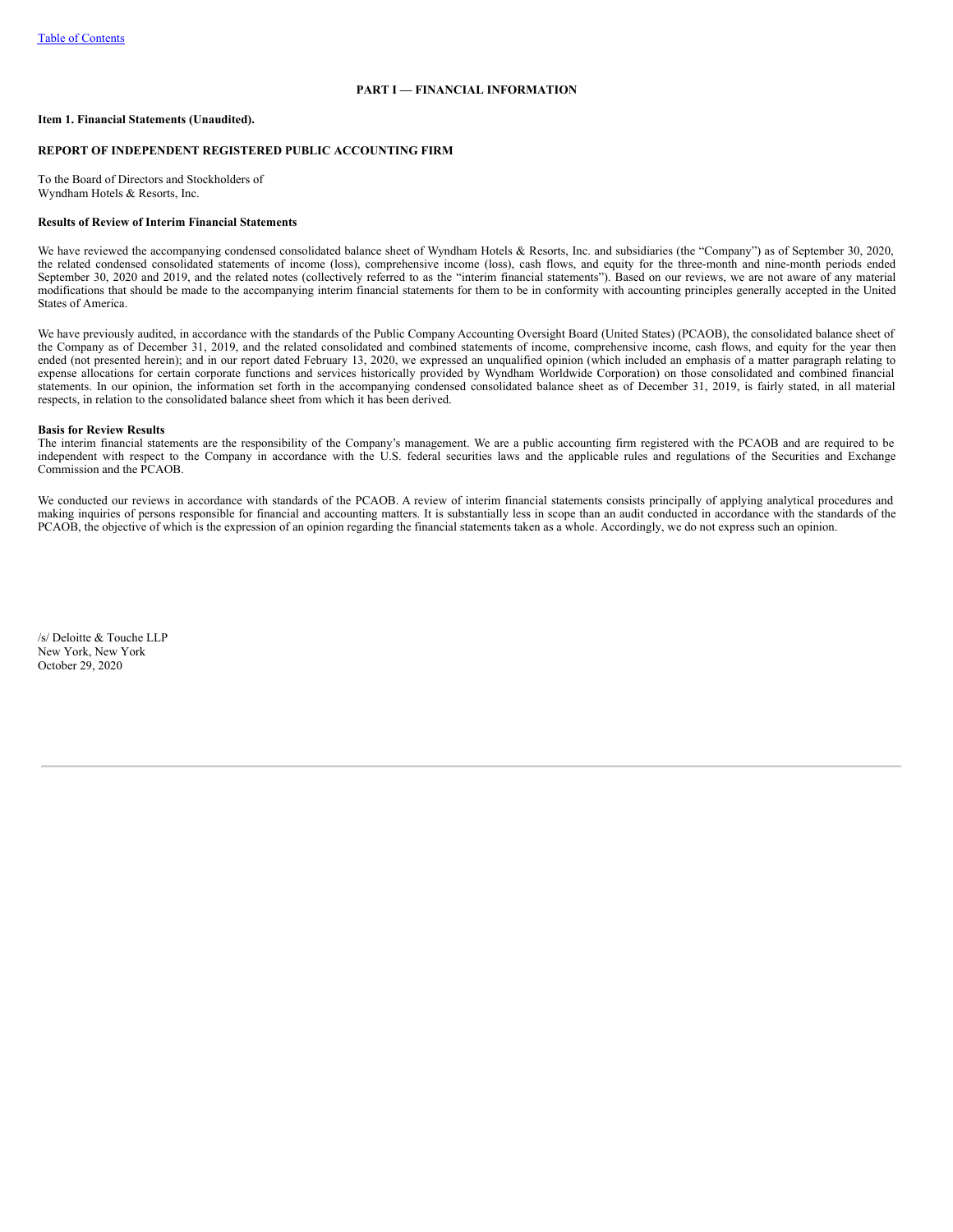### **WYNDHAM HOTELS & RESORTS, INC. CONDENSED CONSOLIDATED STATEMENTS OF INCOME (LOSS) (In millions, except per share amounts) (Unaudited)**

|                                      | <b>Three Months Ended</b><br>September 30, |              |               |      |              | <b>Nine Months Ended</b><br>September 30, |              |      |  |
|--------------------------------------|--------------------------------------------|--------------|---------------|------|--------------|-------------------------------------------|--------------|------|--|
|                                      |                                            | 2020<br>2019 |               |      |              | 2020                                      | 2019         |      |  |
| <b>Net revenues</b>                  |                                            |              |               |      |              |                                           |              |      |  |
| Royalties and franchise fees         | \$                                         | 96           | <sup>S</sup>  | 140  | S            | 250                                       | S            | 368  |  |
| Marketing, reservation and loyalty   |                                            | 99           |               | 167  |              | 288                                       |              | 421  |  |
| Management and other fees            |                                            | 12           |               | 12   |              | 50                                        |              | 88   |  |
| License and other fees               |                                            | 21           |               | 35   |              | 63                                        |              | 97   |  |
| Cost reimbursements                  |                                            | 82           |               | 161  |              | 274                                       |              | 476  |  |
| Other                                |                                            | 27           |               | 45   |              | 79                                        |              | 111  |  |
| Net revenues                         |                                            | 337          |               | 560  |              | 1,004                                     | 1,561        |      |  |
| <b>Expenses</b>                      |                                            |              |               |      |              |                                           |              |      |  |
| Marketing, reservation and loyalty   |                                            | 107          |               | 160  |              | 311                                       |              | 437  |  |
| Operating                            |                                            | 25           |               | 43   |              | 82                                        |              | 124  |  |
| General and administrative           |                                            | 28           |               | 33   |              | 82                                        |              | 98   |  |
| Cost reimbursements                  |                                            | 82           |               | 161  |              | 274                                       |              | 476  |  |
| Depreciation and amortization        |                                            | 24           |               | 26   |              | 73                                        |              | 81   |  |
| Impairments, net                     |                                            |              |               |      |              | 206                                       |              | 45   |  |
| Restructuring                        |                                            |              |               |      |              | 29                                        |              |      |  |
| Transaction-related, net             |                                            |              |               | 12   |              | 13                                        |              | 30   |  |
| Separation-related                   |                                            |              |               | -    |              |                                           |              | 22   |  |
| Contract termination                 |                                            |              |               | 34   |              | $\qquad \qquad$                           |              | 43   |  |
| Total expenses                       |                                            | 266          |               | 469  |              | 1.071                                     | 1,356        |      |  |
| <b>Operating income/(loss)</b>       |                                            | 71           |               | 91   |              | (67)                                      |              | 205  |  |
| Interest expense, net                |                                            | 29           |               | 25   |              | 83                                        |              | 76   |  |
| Income/(loss) before income taxes    |                                            | 42           |               | 66   |              | (150)                                     |              | 129  |  |
| Provision/(benefit) for income taxes |                                            | 15           |               | 21   |              | (25)                                      |              | 36   |  |
| Net income/(loss)                    | $\mathbb{S}$                               | 27           | $\mathcal{S}$ | 45   | $\mathbb{S}$ | (125)                                     | $\mathbb{S}$ | 93   |  |
| Earnings/(loss) per share            |                                            |              |               |      |              |                                           |              |      |  |
| <b>Basic</b>                         | \$                                         | 0.29         | -S            | 0.47 | S            | $(1.34)$ \$                               |              | 0.95 |  |
| Diluted                              |                                            | 0.29         |               | 0.47 |              | (1.34)                                    |              | 0.95 |  |

<span id="page-3-0"></span>See Notes to Condensed Consolidated Financial Statements.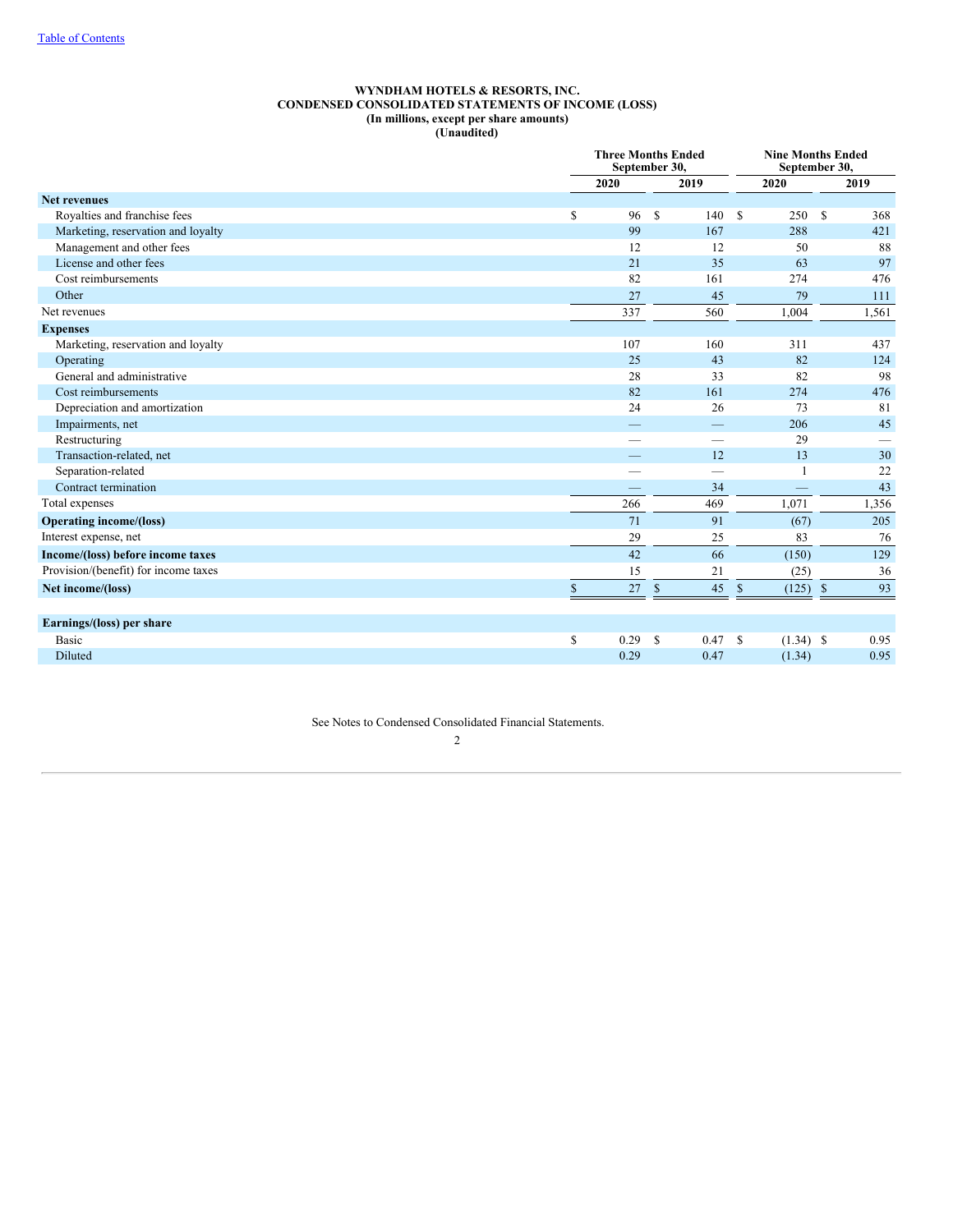## **WYNDHAM HOTELS & RESORTS, INC. CONDENSED CONSOLIDATED STATEMENTS OF COMPREHENSIVE INCOME (LOSS) (In millions) (Unaudited)**

<span id="page-4-0"></span>

|                                               | <b>Three Months Ended</b><br>September 30, |      |  |      |      | <b>Nine Months Ended</b><br>September 30, |  |      |
|-----------------------------------------------|--------------------------------------------|------|--|------|------|-------------------------------------------|--|------|
|                                               |                                            | 2020 |  | 2019 | 2020 |                                           |  | 2019 |
| Net income/(loss)                             |                                            | 27   |  | 45   |      | $(125)$ \$                                |  | 93   |
| Other comprehensive income/(loss), net of tax |                                            |      |  |      |      |                                           |  |      |
| Foreign currency translation adjustments      |                                            |      |  | (1)  |      | $\overline{\phantom{a}}$                  |  |      |
| Unrealized gains/(losses) on cash flow hedges |                                            |      |  | (3)  |      | (35)                                      |  | (27) |
| Other comprehensive income/(loss), net of tax |                                            |      |  | (4)  |      | (35)                                      |  | (26) |
| Comprehensive income/(loss)                   |                                            | 32   |  | 41   |      | (160)                                     |  | 67   |

See Notes to Condensed Consolidated Financial Statements.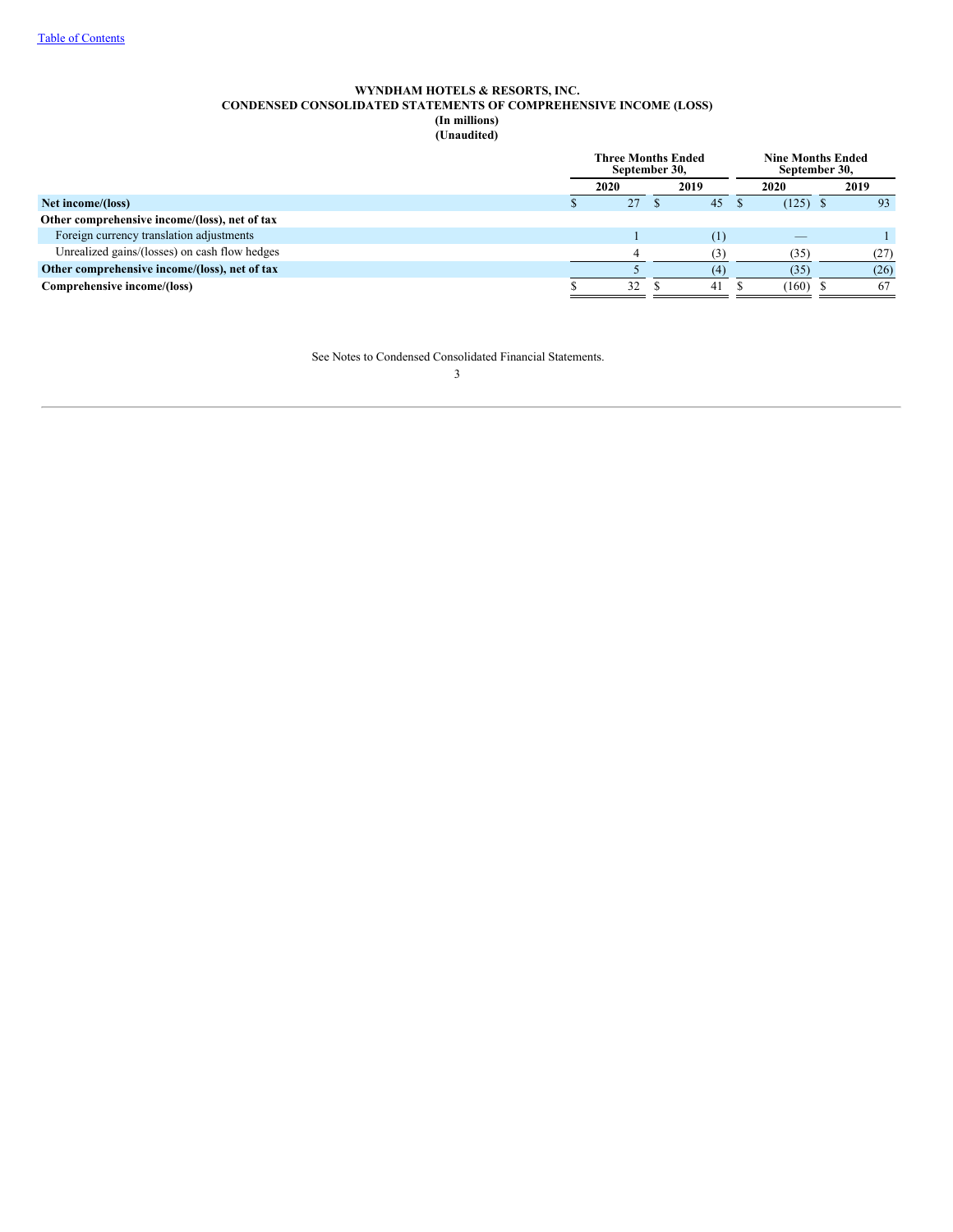## **WYNDHAM HOTELS & RESORTS, INC. CONDENSED CONSOLIDATED BALANCE SHEETS (In millions, except per share amounts) (Unaudited)**

|                                                                                                                                                | September 30, 2020    | December 31, 2019        |
|------------------------------------------------------------------------------------------------------------------------------------------------|-----------------------|--------------------------|
| <b>Assets</b>                                                                                                                                  |                       |                          |
| Current assets:                                                                                                                                |                       |                          |
| Cash and cash equivalents                                                                                                                      | $\mathbf S$<br>735    | $\mathbf{\hat{s}}$<br>94 |
| Trade receivables, net                                                                                                                         | 324                   | 304                      |
| Prepaid expenses                                                                                                                               | 42                    | 48                       |
| Other current assets                                                                                                                           | 39                    | 53                       |
| Total current assets                                                                                                                           | 1,140                 | 499                      |
| Property and equipment, net                                                                                                                    | 284                   | 307                      |
| Goodwill                                                                                                                                       | 1.525                 | 1,539                    |
| Trademarks, net                                                                                                                                | 1,203                 | 1,395                    |
| Franchise agreements and other intangibles, net                                                                                                | 522                   | 551                      |
| Other non-current assets                                                                                                                       | 220                   | 242                      |
| <b>Total assets</b>                                                                                                                            | $\mathbb{S}$<br>4,894 | $\mathbf S$<br>4.533     |
| Liabilities and stockholders' equity                                                                                                           |                       |                          |
| Current liabilities:                                                                                                                           |                       |                          |
| Current portion of long-term debt                                                                                                              | \$<br>21              | <sup>S</sup><br>21       |
| Accounts payable                                                                                                                               | 41                    | 30                       |
| Deferred revenues                                                                                                                              | 78                    | 132                      |
| Accrued expenses and other current liabilities                                                                                                 | 241                   | 279                      |
| Total current liabilities                                                                                                                      | 381                   | 462                      |
| Long-term debt                                                                                                                                 | 2,814                 | 2,101                    |
| Deferred income taxes                                                                                                                          | 323                   | 387                      |
| Deferred revenues                                                                                                                              | 161                   | 151                      |
| Other non-current liabilities                                                                                                                  | 252                   | 220                      |
| <b>Total liabilities</b>                                                                                                                       | 3,931                 | 3,321                    |
| Commitments and contingencies (Note 11)                                                                                                        |                       |                          |
| Stockholders' equity:                                                                                                                          |                       |                          |
| Preferred stock, \$0.01 par value, authorized 6.0 shares, none issued and outstanding                                                          |                       |                          |
| Common stock, \$0.01 par value, authorized 600.0 shares, 100.8 and 100.6 issued and outstanding at September 30, 2020 and<br>December 31, 2019 | $\mathbf{1}$          | 1                        |
| Treasury stock, at cost -7.7 and 6.8 shares at September 30, 2020 and December 31, 2019                                                        | (408)                 | (363)                    |
| Additional paid-in capital                                                                                                                     | 1,498                 | 1,488                    |
| Retained earnings/(accumulated deficit)                                                                                                        | (66)                  | 113                      |
| Accumulated other comprehensive loss                                                                                                           | (62)                  | (27)                     |
| Total stockholders' equity                                                                                                                     | 963                   | 1,212                    |
| Total liabilities and stockholders' equity                                                                                                     | $\mathbb{S}$<br>4.894 | $\mathbf S$<br>4.533     |

<span id="page-5-0"></span>See Notes to Condensed Consolidated Financial Statements.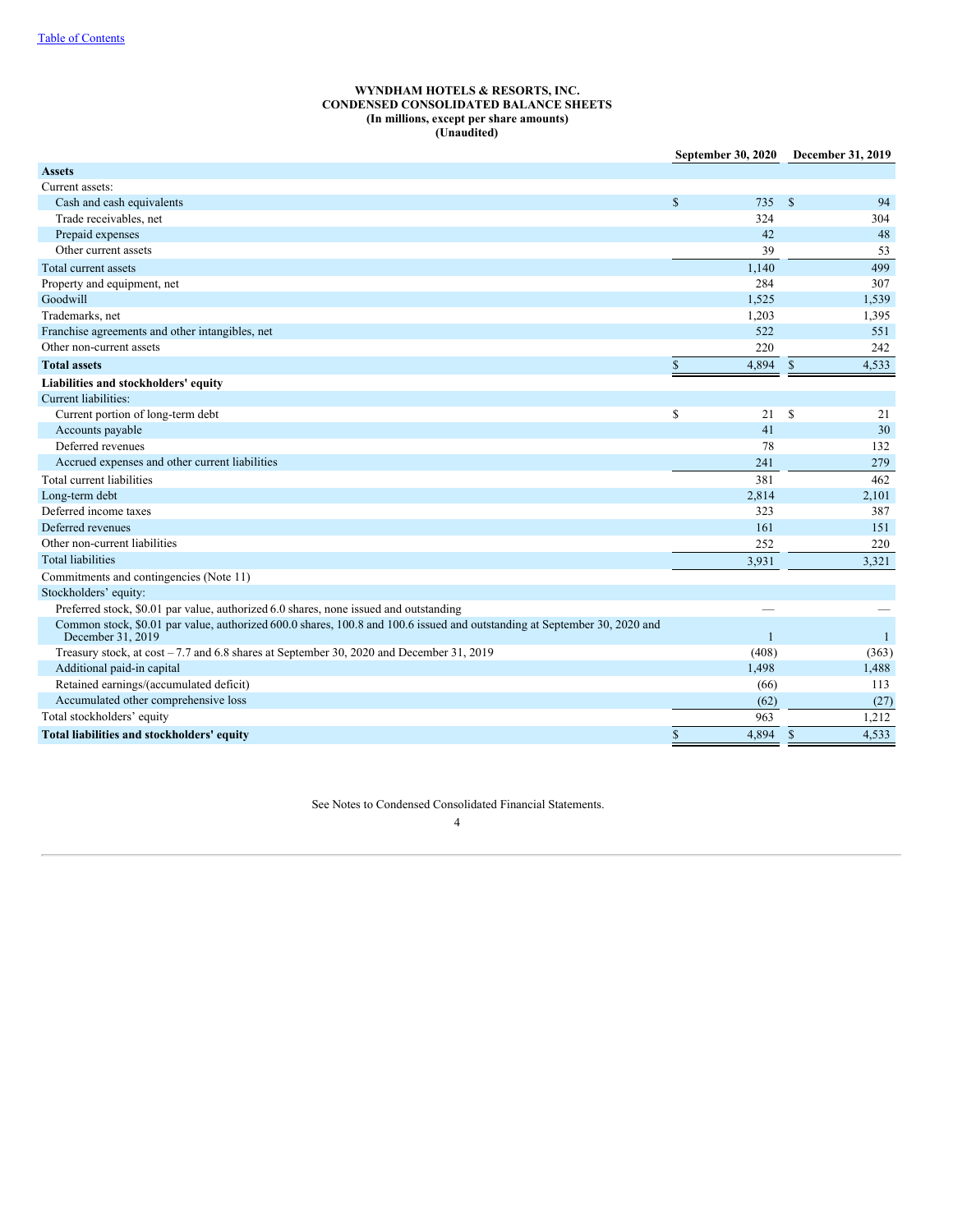## **WYNDHAM HOTELS & RESORTS, INC. CONDENSED CONSOLIDATED STATEMENTS OF CASH FLOWS (In millions) (Unaudited)**

|                                                                                          |                  | 30,           | <b>Nine Months Ended September</b> |  |
|------------------------------------------------------------------------------------------|------------------|---------------|------------------------------------|--|
|                                                                                          | 2020             |               | 2019                               |  |
| <b>Operating activities</b>                                                              |                  |               |                                    |  |
| Net (loss)/income                                                                        | \$<br>$(125)$ \$ |               | 93                                 |  |
| Adjustments to reconcile net (loss)/income to net cash provided by operating activities: |                  |               |                                    |  |
| Depreciation and amortization                                                            | 73               |               | 81                                 |  |
| Impairments, net                                                                         | 209              |               | 45                                 |  |
| Deferred income taxes                                                                    | (52)             |               | (12)                               |  |
| Stock-based compensation                                                                 | 15               |               | 15                                 |  |
| Net change in assets and liabilities:                                                    |                  |               |                                    |  |
| Trade receivables                                                                        | (32)             |               | (46)                               |  |
| Prepaid expenses                                                                         | 6                |               | (6)                                |  |
| Other current assets                                                                     | 6                |               | (16)                               |  |
| Accounts payable, accrued expenses and other current liabilities                         | 5                |               | 57                                 |  |
| Payment of tax liability assumed in La Quinta acquisition                                |                  |               | (188)                              |  |
| Deferred income                                                                          | (43)             |               | 1                                  |  |
| Payments of development advance notes, net                                               | (11)             |               | (10)                               |  |
| Other, net                                                                               | 6                |               | (5)                                |  |
| Net cash provided by operating activities                                                | 57               |               | 9                                  |  |
| <b>Investing activities</b>                                                              |                  |               |                                    |  |
| Property and equipment additions                                                         | (23)             |               | (35)                               |  |
| Issuance of loans, net                                                                   | (1)              |               | (2)                                |  |
| Net cash used in investing activities                                                    | (24)             |               | (37)                               |  |
| <b>Financing activities</b>                                                              |                  |               |                                    |  |
| Proceeds from borrowings                                                                 | 1,244            |               | $\qquad \qquad -$                  |  |
| Principal payments on long-term debt                                                     | (522)            |               | (12)                               |  |
| Finance lease payments                                                                   | (4)              |               | (4)                                |  |
| Debt issuance costs                                                                      | (10)             |               |                                    |  |
| Capital contribution from former Parent                                                  |                  |               | 68                                 |  |
| Dividends to shareholders                                                                | (45)             |               | (84)                               |  |
| Repurchases of common stock                                                              | (50)             |               | (168)                              |  |
| Net share settlement of incentive equity awards                                          | (4)              |               | (5)                                |  |
| Other, net                                                                               |                  |               | $\mathbf{1}$                       |  |
| Net cash provided by/(used in) financing activities                                      | 609              |               | (204)                              |  |
| Effect of changes in exchange rates on cash, cash equivalents and restricted cash        | (1)              |               |                                    |  |
| Net increase/(decrease) in cash, cash equivalents and restricted cash                    | 641              |               | (232)                              |  |
| Cash, cash equivalents and restricted cash, beginning of period                          | 94               |               | 366                                |  |
| Cash, cash equivalents and restricted cash, end of period                                | \$<br>735        | <sup>\$</sup> | 134                                |  |

<span id="page-6-0"></span>See Notes to Condensed Consolidated Financial Statements.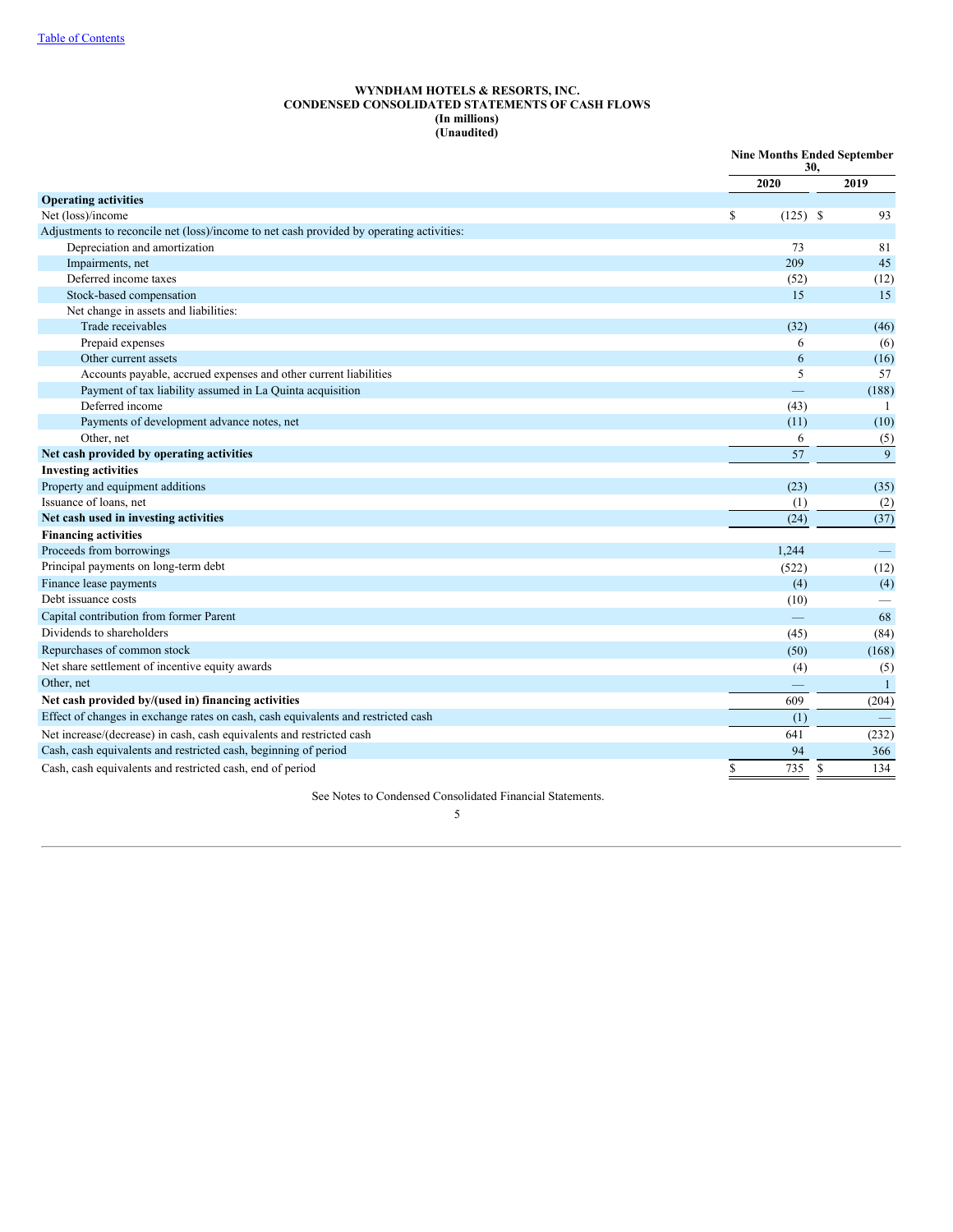### **WYNDHAM HOTELS & RESORTS, INC. CONDENSED CONSOLIDATED STATEMENTS OF EQUITY (In millions) (Unaudited)**

|                                                    | <b>Common Shares</b><br>Outstanding<br><b>Common Stock</b> |                          | <b>Treasury</b><br><b>Additional Paid-in</b><br><b>Stock</b><br>Capital |                          | Retained<br>Earnings/(Accumulated<br>Deficit) | <b>Accumulated Other</b><br><b>Comprehensive Loss</b> | <b>Total Equity</b>    |
|----------------------------------------------------|------------------------------------------------------------|--------------------------|-------------------------------------------------------------------------|--------------------------|-----------------------------------------------|-------------------------------------------------------|------------------------|
| Balance as of December 31, 2019                    | 94                                                         |                          | $(363)$ \$                                                              | 1,488                    | 113<br><sub>S</sub>                           | (27)                                                  | 1,212<br><sup>\$</sup> |
| Net income                                         | $\overline{\phantom{a}}$                                   |                          |                                                                         | $\overline{\phantom{a}}$ | 22                                            |                                                       | 22                     |
| Other comprehensive loss                           |                                                            |                          |                                                                         |                          |                                               | (39)                                                  | (39)                   |
| Dividends                                          |                                                            | $\overline{\phantom{a}}$ | -                                                                       | $\overline{\phantom{a}}$ | (30)                                          | -                                                     | (30)                   |
| Repurchase of common stock                         | (1)                                                        |                          | (45)                                                                    |                          | $\qquad \qquad \overline{\qquad \qquad }$     |                                                       | (45)                   |
| Net share settlement of incentive equity awards    |                                                            |                          |                                                                         | (2)                      |                                               |                                                       | (2)                    |
| Change in deferred compensation                    |                                                            |                          |                                                                         | $\overline{4}$           | $\sim$                                        |                                                       | $\overline{4}$         |
| Cumulative effect of change in accounting standard | $\overline{\phantom{a}}$                                   | $\sim$                   |                                                                         | $\overline{\phantom{a}}$ | (10)                                          |                                                       | (10)                   |
| Balance as of March 31, 2020                       | 93                                                         |                          | (408)                                                                   | 1,490                    | 95                                            | (66)                                                  | 1,112                  |
| Net loss                                           |                                                            |                          |                                                                         |                          | (174)                                         |                                                       | (174)                  |
| Other comprehensive loss                           |                                                            |                          |                                                                         |                          | $\qquad \qquad \longleftarrow$                | (1)                                                   | (1)                    |
| Dividends                                          |                                                            |                          |                                                                         | -                        | (8)                                           |                                                       | (8)                    |
| Net share settlement of incentive equity awards    |                                                            |                          |                                                                         | (2)                      | $\overline{\phantom{a}}$                      |                                                       | (2)                    |
| Change in deferred compensation                    | -                                                          | $\overline{\phantom{a}}$ |                                                                         | 6                        | $\hspace{0.05cm}$                             |                                                       | 6                      |
| Other                                              |                                                            |                          |                                                                         | (1)                      |                                               |                                                       |                        |
| Balance as of June 30, 2020                        | 93                                                         |                          | (408)                                                                   | 1,493                    | (86)                                          | (67)                                                  | 933                    |
| Net income                                         |                                                            |                          |                                                                         |                          | 27                                            |                                                       | 27                     |
| Other comprehensive income                         |                                                            |                          |                                                                         |                          | $\overline{\phantom{a}}$                      | 5                                                     |                        |
| Dividends                                          |                                                            |                          |                                                                         |                          | (7)                                           |                                                       | (7)                    |
| Change in deferred compensation                    |                                                            |                          |                                                                         |                          |                                               |                                                       | $\tilde{\mathcal{L}}$  |
| Balance as of September 30, 2020                   | 93                                                         |                          | (408)                                                                   | 1,498                    | (66)                                          | (62)                                                  | 963                    |

|                                                 | <b>Common Shares</b><br>Outstanding | <b>Common Stock</b>      | Treasury<br><b>Stock</b>   | <b>Additional Paid-in</b><br>Capital | <b>Retained Earnings</b>        | <b>Accumulated Other</b><br><b>Comprehensive Loss</b> | <b>Total Equity</b>   |
|-------------------------------------------------|-------------------------------------|--------------------------|----------------------------|--------------------------------------|---------------------------------|-------------------------------------------------------|-----------------------|
| <b>Balance as of December 31, 2018</b>          | 98                                  |                          | $(119)$ \$<br>$\mathbb{S}$ | 1,475                                | 69<br><sup>S</sup>              | (8)<br><sup>\$</sup>                                  | 1,418<br>$\mathbf{s}$ |
| Net income                                      |                                     |                          |                            |                                      | 21                              |                                                       | 21                    |
| Other comprehensive loss                        |                                     |                          |                            |                                      |                                 | (7)                                                   | (7)                   |
| Dividends                                       |                                     |                          |                            |                                      | (29)                            |                                                       | (29)                  |
| Repurchase of common stock                      | (1)                                 |                          | (44)                       |                                      | $\sim$                          |                                                       | (44)                  |
| Change in deferred compensation                 |                                     | -                        |                            | 5                                    | $\sim$                          |                                                       | 5                     |
| Other                                           |                                     |                          | (1)                        |                                      |                                 |                                                       |                       |
| Balance as of March 31, 2019                    | 97                                  |                          | (164)                      | 1,481                                | 61                              | (15)                                                  | 1,364                 |
| Net income                                      |                                     |                          | -                          |                                      | 26                              |                                                       | 26                    |
| Other comprehensive loss                        |                                     | -                        | $\hspace{0.05cm}$          | $\hspace{0.05cm}$                    | $\hspace{0.1mm}-\hspace{0.1mm}$ | (15)                                                  | (15)                  |
| <b>Dividends</b>                                |                                     |                          |                            |                                      | (28)                            |                                                       | (28)                  |
| Repurchase of common stock                      | (1)                                 | -                        | (50)                       | $\overline{\phantom{0}}$             | $\hspace{0.05cm}$               |                                                       | (50)                  |
| Net share settlement of incentive equity awards |                                     |                          |                            | (4)                                  |                                 |                                                       | (4)                   |
| Change in deferred compensation                 | -                                   | $\overline{\phantom{a}}$ | $\hspace{0.05cm}$          | 6                                    | $\sim$                          | $\overline{\phantom{a}}$                              | 6                     |
| Other                                           |                                     |                          |                            |                                      | $\overline{\phantom{a}}$        |                                                       |                       |
| Balance as of June 30, 2019                     | 96                                  |                          | (214)                      | 1,484                                | 59                              | (30)                                                  | 1,300                 |
| Net income                                      |                                     |                          |                            |                                      | 45                              |                                                       | 45                    |
| Other comprehensive loss                        | -                                   |                          | -                          |                                      | $\hspace{0.05cm}$               | (4)                                                   | (4)                   |
| <b>Dividends</b>                                |                                     |                          |                            |                                      | (28)                            |                                                       | (28)                  |
| Repurchase of common stock                      | (1)                                 |                          | (75)                       | $\hspace{0.05cm}$                    | $\overline{\phantom{a}}$        |                                                       | (75)                  |
| Net share settlement of incentive equity awards |                                     |                          |                            | (1)                                  |                                 |                                                       | (1)                   |
| Change in deferred compensation                 |                                     | -                        |                            | $\overline{4}$                       | $\hspace{0.05cm}$               |                                                       |                       |
| Other                                           |                                     |                          |                            |                                      |                                 |                                                       |                       |
| Balance as of September 30, 2019                | 95                                  | S                        | (289)<br>S                 | 1,487<br>-8                          | 77<br>s                         | (34)<br>s.                                            | 1,242                 |

<span id="page-7-0"></span>See Notes to Condensed Consolidated Financial Statements.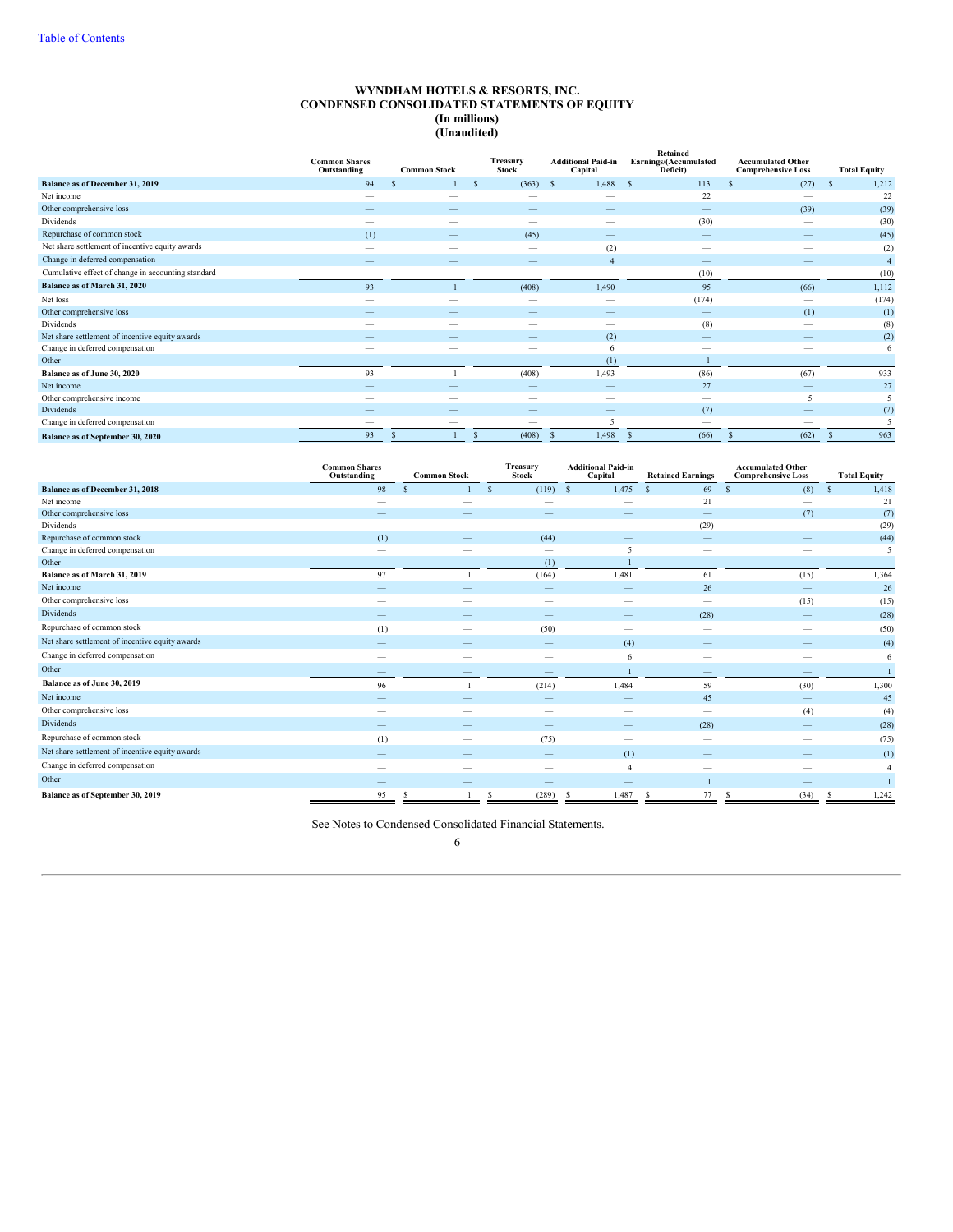## **WYNDHAM HOTELS & RESORTS, INC. NOTES TO CONDENSED CONSOLIDATED FINANCIAL STATEMENTS (Unless otherwise noted, all amounts are in millions, except share and per share amounts) (Unaudited)**

## **1. BASIS OF PRESENTATION**

Wyndham Hotels & Resorts, Inc. (collectively with its consolidated subsidiaries, "Wyndham Hotels" or the "Company") is a leading global hotel franchisor, licensing its renowned hotel brands to hotel owners in approximately 90 countries around the world.

The Condensed Consolidated Financial Statements have been prepared on a stand-alone basis. The Condensed Consolidated Financial Statements include Wyndham Hotels' assets, liabilities, revenues, expenses and cash flows and all entities in which Wyndham Hotels has a controlling financial interest. The accompanying Condensed Consolidated Financial Statements have been prepared in accordance with accounting principles generally accepted in the United States of America. All intercompany balances and transactions have been eliminated in the Condensed Consolidated Financial Statements.

In presenting the Condensed Consolidated Financial Statements, management makes estimates and assumptions that affect the amounts reported and related disclosures. Estimates, by their nature, are based on judgment and available information. Accordingly, actual results could differ from those estimates. In management's opinion, the Condensed Consolidated Financial Statements contain all normal recurring adjustments necessary for a fair presentation of interim results reported. The results of operations reported for interim periods are not necessarily indicative of the results of operations for the entire year or any subsequent interim period. These Condensed Consolidated Financial Statements should be read in conjunction with the Company's 2019 Consolidated and Combined Financial Statements included in its most recent Annual Report on [Form](http://www.sec.gov/Archives/edgar/data/1722684/000172268420000007/wh-20191231x10k.htm) 10-K filed with the U.S. Securities and Exchange Commission (the "SEC") and any subsequent reports filed with the SEC.

### *Business description*

Wyndham Hotels operates in the following segments:

- **Hotel Franchising —**licenses the Company's lodging brands and provides related services to third-party hotel owners and others.
- **Hotel Management —** provides hotel management services for full-service and limited-service hotels as well astwo hotels that are owned by the Company.

## **2. NEW ACCOUNTING PRONOUNCEMENTS**

#### *Recently adopted accounting pronouncements*

*Measurement of Credit Losses on Financial Instruments.* In June 2016, the Financial Accounting Standards Board (the "FASB") issued guidance to replace the existing methodology for estimating credit losses with a methodology that reflects lifetime expected credit losses and requires consideration of a broader range of reasonable and supportable information to inform credit loss estimates. This guidance is effective for fiscal years beginning after December 15, 2019 and interim periods within those fiscal years. The Company adopted the guidance on January 1, 2020, as required using the modified retrospective approach through a cumulative-effect adjustment to retained earnings as of the effective date to align the Company's current processes for establishing an allowance for credit losses with the new guidance. See Note 5 - Accounts Receivable for the impact of adoption.

*Simplifying the Test for Goodwill Impairment.*In January 2017, the FASB issued guidance which simplifies the current two-step goodwill impairment test by eliminating Step 2 of the test. The guidance requires a one-step impairment test in which an entity compares the fair value of a reporting unit with its carrying amount and recognizes an impairment charge for the amount by which the carrying amount exceeds the reporting unit's fair value, if any. This guidance is effective for fiscal years beginning after December 15, 2019 and interim periods within those fiscal years, and should be applied on a prospective basis. The Company adopted the guidance on January 1, 2020, as required. There was no material impact on its Condensed Consolidated Financial Statements and related disclosures.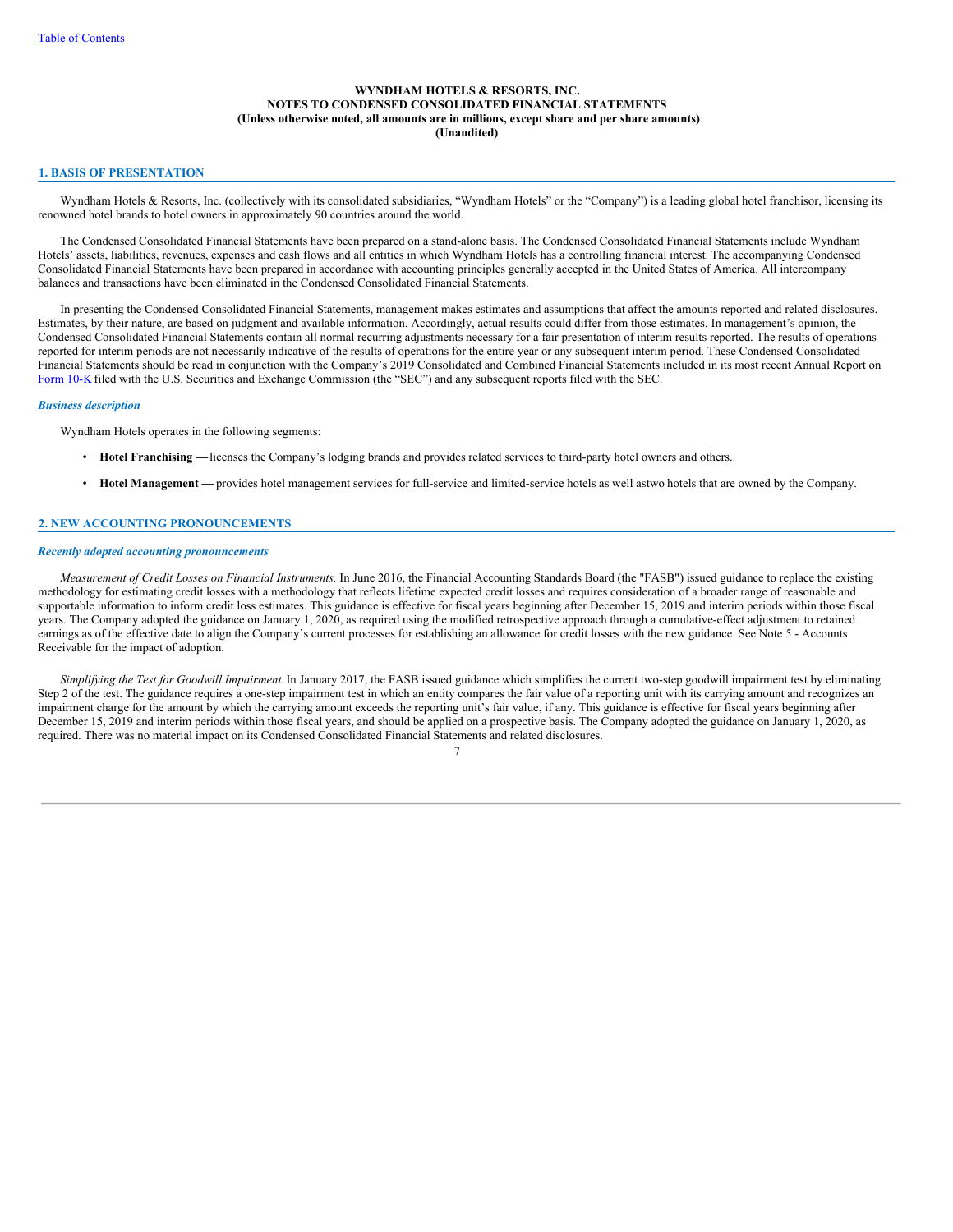Customer's Accounting for Implementation Costs Incurred in a Cloud Computing Arrangement That Is a Service Contract. In August 2018, the FASB issued guidance to address a customer's accounting for implementation costs incurred in a cloud computing arrangement that is a service contract. The guidance aligns the requirements for capitalizing implementation costs incurred in such arrangements with the requirements for capitalizing implementation costs incurred to develop or obtain internal-use software. This guidance is effective for fiscal years beginning after December 15, 2019 and for interim periods within those fiscal years. This guidance should be applied on either a retrospective or prospective basis. The Company adopted the guidance on January 1, 2020, as required. There was no material impact on its Condensed Consolidated Financial Statements and related disclosures.

Reference Rate Reform: Facilitation of the Effects of Reference Rate Reform on Financial Reporting.In March 2020, the FASB issued optional guidance for a limited time to ease the potential burden in accounting for reference rate reform. The new guidance provides optional expedients and exceptions for applying U.S. Generally Accepted Accounting Principles ("GAAP") to contracts, hedging relationships and other transactions affected by reference rate reform if certain criteria are met. The amendments apply only to contracts and hedging relationships that reference LIBOR or another reference rate expected to be discontinued due to reference rate reform. These amendments are effective immediately and may be applied prospectively to contract modifications made and hedging relationships entered into or evaluated on or before December 31, 2022. The Company adopted the guidance upon issuance, as required. There was no material impact on its Condensed Consolidated Financial Statements and related disclosures.

### **3. REVENUE RECOGNITION**

### *Deferred revenues*

Deferred revenues, or contract liabilities, generally represent payments or consideration received in advance for goods or services that the Company has not yet provided to the customer. Deferred revenues as of September 30, 2020 and December 31, 2019 are as follows:

|                                                  | <b>September 30, 2020</b> |     |  | December 31, 2019 |
|--------------------------------------------------|---------------------------|-----|--|-------------------|
| Deferred initial franchise fee revenues          |                           | 137 |  | 136               |
| Deferred loyalty program revenues                |                           | 75  |  | 86                |
| Deferred co-branded credit card program revenues |                           |     |  | 34                |
| Deferred hotel management fee revenues           |                           |     |  |                   |
| Deferred other revenues                          |                           | 20  |  |                   |
| Total                                            | 239                       |     |  | 283               |
|                                                  |                           |     |  |                   |

Deferred initial franchise fees represent payments received in advance from prospective franchisees upon the signing of a franchise agreement and are generally recognized to revenue within 12 years. Deferred loyalty revenues represent the portion of loyalty program fees charged to franchisees, net of estimated redemption costs, that have been deferred and will be recognized over time based upon loyalty point redemption patterns. Deferred co-branded credit card program revenue represents payments received in advance from the Company's co-branded credit card partners primarily for card member activity, which is typically recognized within one year.

As a result of the negative impact that the coronavirus pandemic ("COVID-19") has had on travel demand, the Company's assumptions related to redemptions, including estimated member redemption rate, member redemption pattern, and the estimated cost to satisfy such redemptions, have changed. Accordingly, the Company recognized a \$16 million cumulative adjustment, which resulted in an increase to loyalty revenues during the second quarter of 2020. Such increase is included within marketing, reservation and loyalty and other revenues on the Condensed Consolidated Statement of Income for the nine months ended September 30, 2020.

## *Performance obligations*

A performance obligation is a promise in a contract to transfer a distinct good or service to a customer. The consideration received from a customer is allocated to each distinct performance obligation and recognized as revenue when, or as, each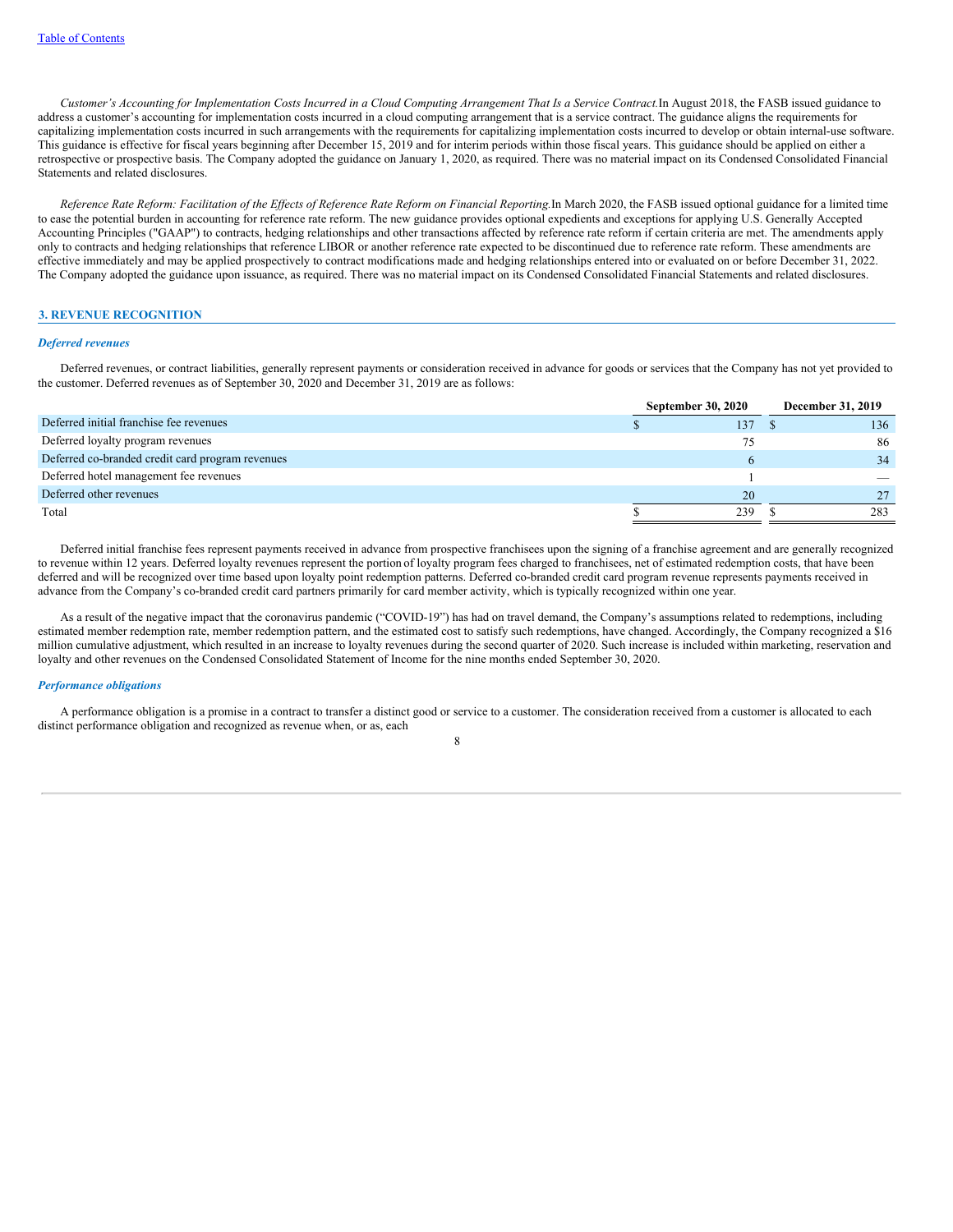## Table of [Contents](#page-0-0)

performance obligation is satisfied. The following table summarizes the Company's remaining performance obligations for the twelve-month periods set forth below:

|                                         | $10/1/2020 -$<br>9/30/2021 |                | $10/1/2021 -$<br>9/30/2022 | $10/1/2022 -$<br>9/30/2023 | <b>Thereafter</b> | <b>Total</b> |
|-----------------------------------------|----------------------------|----------------|----------------------------|----------------------------|-------------------|--------------|
| Initial franchise fee revenues          |                            | 22             |                            | 8                          | 98                | 137          |
| Loyalty program revenues                |                            | 39             | 23                         |                            |                   | 75           |
| Co-branded credit card program revenues |                            | $\mathfrak{h}$ | $-$                        |                            |                   | 6            |
| Hotel management fee revenues           |                            |                | _                          |                            |                   |              |
| Other revenues                          |                            | 10             |                            |                            |                   | 20           |
| Total                                   |                            | 78             | 34                         | 20                         | 107               | 239          |

## *Disaggregation of net revenues*

The table below presents a disaggregation of the Company's net revenues from contracts with customers by major services and products for each of the Company's segments:

|                                    | <b>Three Months Ended</b><br>September 30, |     |              |                |    | <b>Nine Months Ended</b><br>September 30, |              |                |
|------------------------------------|--------------------------------------------|-----|--------------|----------------|----|-------------------------------------------|--------------|----------------|
|                                    | 2019<br>2020                               |     | 2020         |                |    | 2019                                      |              |                |
| <b>Hotel Franchising</b>           |                                            |     |              |                |    |                                           |              |                |
| Royalties and franchise fees       | \$                                         | 91  | <sup>S</sup> | 136            | \$ | 234                                       | $\mathbb{S}$ | 359            |
| Marketing, reservation and loyalty |                                            | 99  |              | 166            |    | 287                                       |              | 418            |
| License and other fees             |                                            | 21  |              | 35             |    | 63                                        |              | 97             |
| Other                              |                                            | 25  |              | 42             |    | 77                                        |              | 105            |
| <b>Total Hotel Franchising</b>     |                                            | 236 |              | 379            |    | 661                                       |              | 979            |
|                                    |                                            |     |              |                |    |                                           |              |                |
| <b>Hotel Management</b>            |                                            |     |              |                |    |                                           |              |                |
| Royalties and franchise fees       |                                            | 5   |              | $\overline{4}$ |    | 16                                        |              | 9              |
| Marketing, reservation and loyalty |                                            |     |              |                |    |                                           |              | 3              |
| Owned hotel revenues               |                                            | 5   |              | 18             |    | 29                                        |              | 67             |
| Management fees (a)                |                                            |     |              | (6)            |    | 21                                        |              | 21             |
| Cost reimbursements                |                                            | 82  |              | 161            |    | 274                                       |              | 476            |
| Other                              |                                            | 2   |              | 2              |    | $\overline{2}$                            |              | 2              |
| <b>Total Hotel Management</b>      |                                            | 101 |              | 180            |    | 343                                       |              | 578            |
|                                    |                                            |     |              |                |    |                                           |              |                |
| <b>Corporate and Other</b>         |                                            |     |              |                |    |                                           |              | $\overline{4}$ |
|                                    |                                            |     |              |                |    |                                           |              |                |
| <b>Net revenues</b>                | \$                                         | 337 | S            | 560            |    | 1,004                                     | S            | 1,561          |

 $\frac{1}{10}$  2019 periods include a \$20 million fee credit for past services with a customer. See Note 14 - Other Expenses and Charges for more information.

## *Capitalized contract costs*

The Company incurs certain direct and incremental sales commissions costs in order to obtain hotel franchise and management contracts. Such costs are capitalized and subsequently amortized beginning upon hotel opening over the first non-cancellable period of the agreement. In the event an agreement is terminated prior to the end of the first non-cancellable period, any unamortized cost is immediately expensed. In addition, the Company also capitalizes costs associated with the sale and installation of property management systems to its franchisees, which are amortized over the remaining non-cancellable period of the franchise agreement. As of September 30, 2020 and December 31, 2019, capitalized contract costs were \$31 million and \$33 million, respectively, of which \$6 million and \$8 million, respectively, were included in other current assets, and \$25 million for both periods were included in other non-current assets on its Condensed Consolidated Balance Sheets.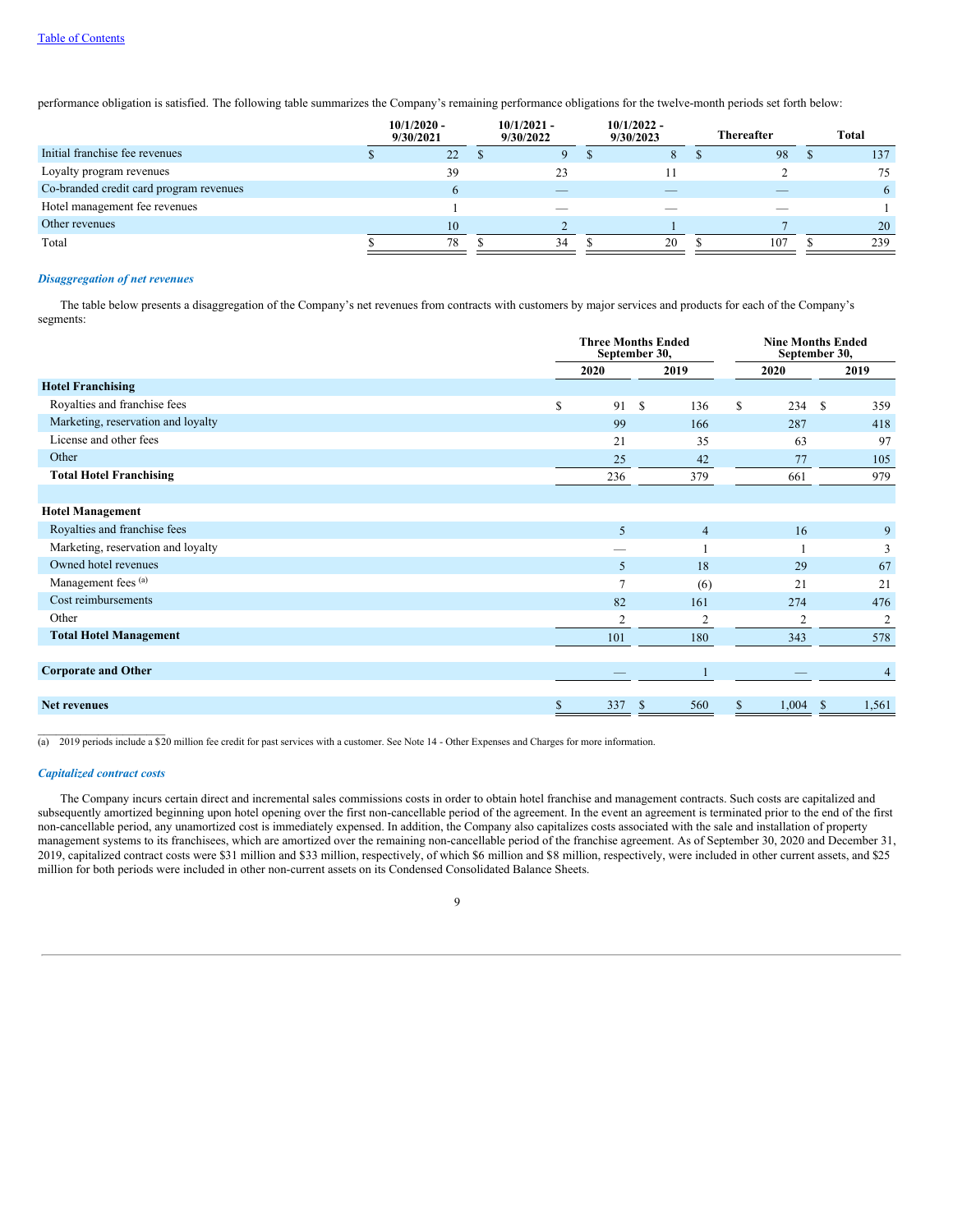#### **4. EARNINGS PER SHARE**

The computation of basic and diluted earnings (loss) per share ("EPS") is based on net income (loss) divided by the basic weighted average number of common shares and diluted weighted average number of common shares, respectively.

The following table sets forth the computation of basic and diluted EPS (in millions, except per share data):

|                                                                  |              | <b>Three Months Ended</b><br>September 30, |               |      | <b>Nine Months Ended</b><br>September 30, |                |   |      |
|------------------------------------------------------------------|--------------|--------------------------------------------|---------------|------|-------------------------------------------|----------------|---|------|
|                                                                  |              | 2020                                       |               | 2019 |                                           | 2020           |   | 2019 |
| Net income/(loss)                                                | S.           | 27                                         | <sup>\$</sup> | 45   | <sup>\$</sup>                             | $(125)$ \$     |   | 93   |
|                                                                  |              |                                            |               |      |                                           |                |   |      |
| Basic weighted average shares outstanding                        |              | 93.3                                       |               | 96.2 |                                           | 93.4           |   | 97.0 |
| Stock options and restricted stock units ("RSUs") <sup>(a)</sup> |              | 0.1                                        |               | 0.1  |                                           |                |   | 0.2  |
| Diluted weighted average shares outstanding                      |              | 93.4                                       |               | 96.3 |                                           | 93.4           |   | 97.2 |
|                                                                  |              |                                            |               |      |                                           |                |   |      |
| Earnings/(loss) per share:                                       |              |                                            |               |      |                                           |                |   |      |
| <b>Basic</b>                                                     | \$           | 0.29                                       | <sup>\$</sup> | 0.47 | \$.                                       | $(1.34)$ \$    |   | 0.95 |
| Diluted                                                          |              | 0.29                                       |               | 0.47 |                                           | (1.34)         |   | 0.95 |
|                                                                  |              |                                            |               |      |                                           |                |   |      |
| Dividends:                                                       |              |                                            |               |      |                                           |                |   |      |
| Cash dividends declared per share                                | \$           | 0.08                                       | <sup>\$</sup> | 0.29 | -S                                        | $0.48 \quad S$ |   | 0.87 |
| Aggregate dividends paid to shareholders                         | $\mathbb{S}$ |                                            | <sup>\$</sup> | 28   | -S                                        | 45             | S | 84   |

(a) Due to the anti-dilutive effect resulting from the reported net loss for the nine months ended September 30, 2020, 0.1 million of anti-dilutive shares were omitted from the calculation of weighted average shares outstanding for the period.

### *Stock repurchase program*

 $\mathcal{L}_\text{max}$ 

The following table summarizes stock repurchase activity under the current stock repurchase program (in millions, except per share data):

|                                              | <b>Shares</b> | Cost | <b>Average Price Per</b><br>Share |
|----------------------------------------------|---------------|------|-----------------------------------|
| As of January 1, 2020                        | 6.8           | 363  | 53.67                             |
| For the nine months ended September 30, 2020 | 0.9           | 4.   | 51.57                             |
| As of September 30, 2020                     | 7.7           | 408  | 53.43                             |

The Company had \$191 million of remaining availability under its program as of September 30, 2020. On March 17, 2020, the Company suspended its share repurchase activity and as a condition of the amendment to its revolving credit agreement, the Company is restricted from repurchasing shares of its stock until the waiver amendment expires at the beginning of the second quarter of 2021, unless the Company elects to terminate the amendment earlier.

### **5. ACCOUNTS RECEIVABLE**

#### *Allowance for doubtful accounts*

The Company generates trade receivables in the ordinary course of its business and provides for estimated bad debts on such receivables. The Company adopted the new accounting guidance, *ASU 2016-13, Measurement of Credit Losses on Financial Instruments*on January 1, 2020. As a result of adopting the new guidance, the Company recorded a \$10 million (net of a \$2 million income tax benefit) cumulative effect adjustment to retained earnings at January 1, 2020. Since adoption, the Company measures the expected credit losses of its receivables on a collective (pool) basis which aggregates receivables with similar risk characteristics and uses historical collection attrition rates for periods ranging from seven to ten years to estimate its expected credit losses. As such, the Company measures the expected credit losses of its receivables by segment and geographical area. Beginning January 1, 2020, the Company provides an estimate of expected credit losses for its receivables immediately upon origination or acquisition and may adjust this estimate in subsequent reporting periods as required. When the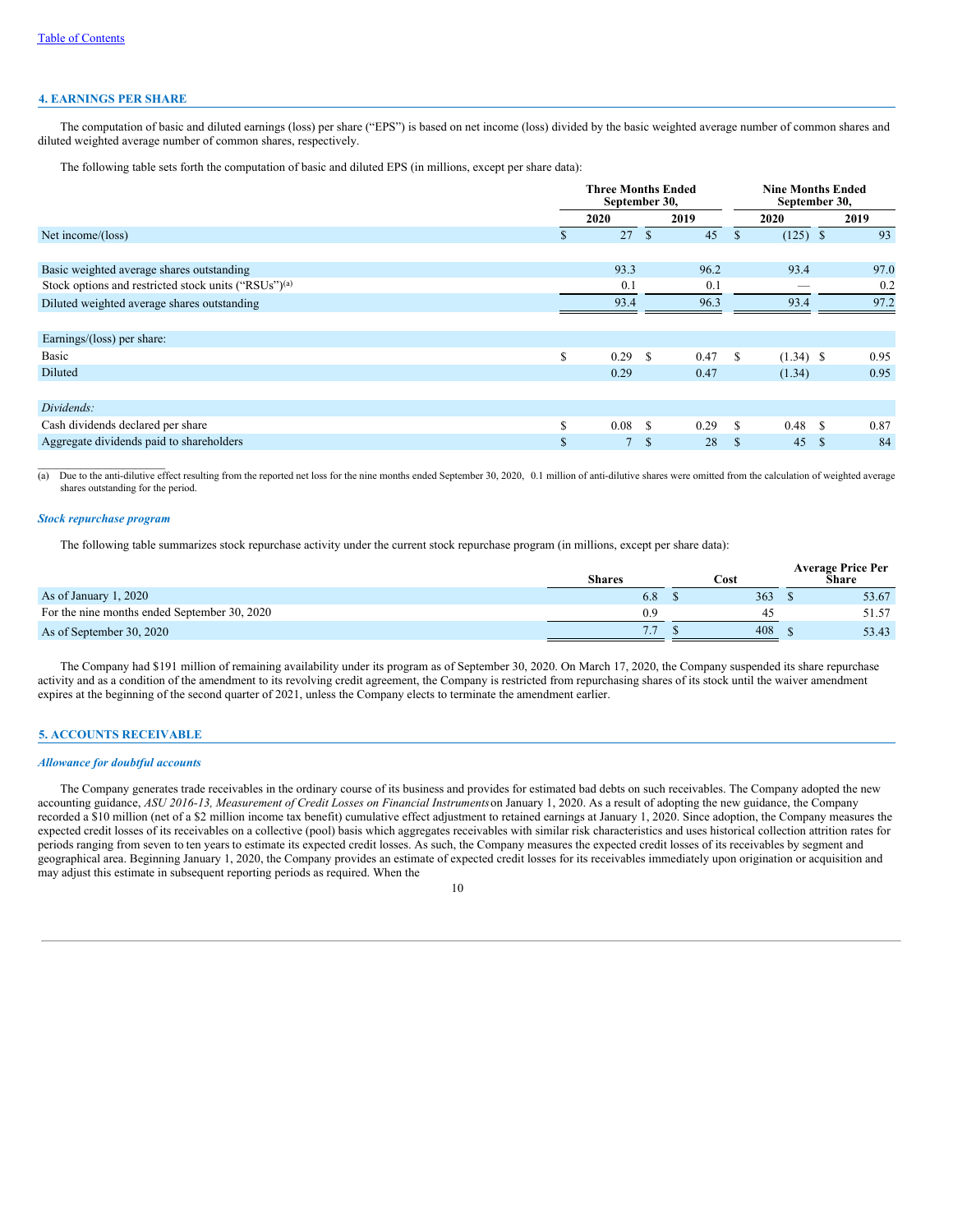Company determines that an account is not collectible, the account is written-off to the allowance for doubtful accounts. The Company also considers whether the historical economic conditions are comparable to current economic conditions. If current or expected future conditions differ from the conditions in effect when the historical experience was generated, the Company would adjust the allowance for doubtful accounts to reflect the expected effects of the current environment on the collectability of the Company's trade receivables which may be material.

The following table sets forth the activity in the Company's allowance for doubtful accounts on trade accounts receivables for the nine months ended:

|                                                    | <b>September 30, 2020</b> |
|----------------------------------------------------|---------------------------|
| Beginning balance                                  | 47                        |
| Cumulative effect of change in accounting standard |                           |
| Provision for doubtful accounts                    | 32 <sup>2</sup>           |
| Bad debt write-offs                                | (17)                      |
| Ending balance                                     | 74                        |

#### *Notes receivable*

The Company had notes receivables of \$16 million, net of a \$2 million allowance as of September 30, 2020. For a significant portion of such notes receivables, the Company has received personal guarantees from the owners of these hotels. In addition, the Company had \$17 million of notes receivables which are fully offset in deferred revenues.

#### **6. LONG-LIVED ASSETS**

#### *Property, plant and equipment*

As a result of COVID-19 and the related governmental preventative and protective actions to slow the spread of the virus, the travel industry is continuing to experience a sharp decline in travel demand. As a result, the Company closed its two owned hotels temporarily for April and May 2020. Due to the temporary closure of such hotels and the continued decrease in travel demand, the Company has evaluated the recoverability of its net property plant and equipment associated with its two owned hotels for impairment in each of the quarters of 2020 and believes that it is more likely than not that the carrying value of those assets are recoverable from future expected cash flows, on an undiscounted basis, from such assets.

Although the Company believes that it is more likely than not that the carrying values of its net property, plant and equipment for itstwo owned hotels are not impaired, the impact of COVID-19 and the ultimate duration remains highly uncertain. Should the current effects of COVID-19 persist for a prolonged duration, the Company's results of operations may continue to be negatively impacted and the property, plant and equipment associated with its owned hotels may be exposed to impairment.

Property, plant and equipment, net as of September 30, 2020 and December 31, 2019 was \$284 million and \$307 million, respectively.

#### *Intangible assets*

As a result of COVID-19 and the significant negative impact it has had on travel demand, the Company performed an impairment analysis on all its intangible assets in the second quarter of 2020. The Company evaluated the carrying value of each of its indefinite-lived intangible assets compared to their respective estimated fair values. The fair value of each of its indefinite-lived intangible assets is estimated using a discounted cash flow methodology. The Company also evaluated the recoverability of its amortizable intangible assets by comparing the respective carrying values of the assets to the future expected cash flows on an undiscounted basis, to be generated from such assets. The Company has determined through such analyses that certain of its trademarks, as well as, goodwill associated with its owned hotel reporting unit were impaired. Accordingly, the Company recorded impairment charges totaling \$205 million in the second quarter of 2020 to reduce the carrying value of those assets to their estimated fair values. Such charges were reported within impairments, net on the Condensed Consolidated Statement of Income and \$191 million and \$14 million were charged to the hotel franchising segment and the hotel management segment, respectively.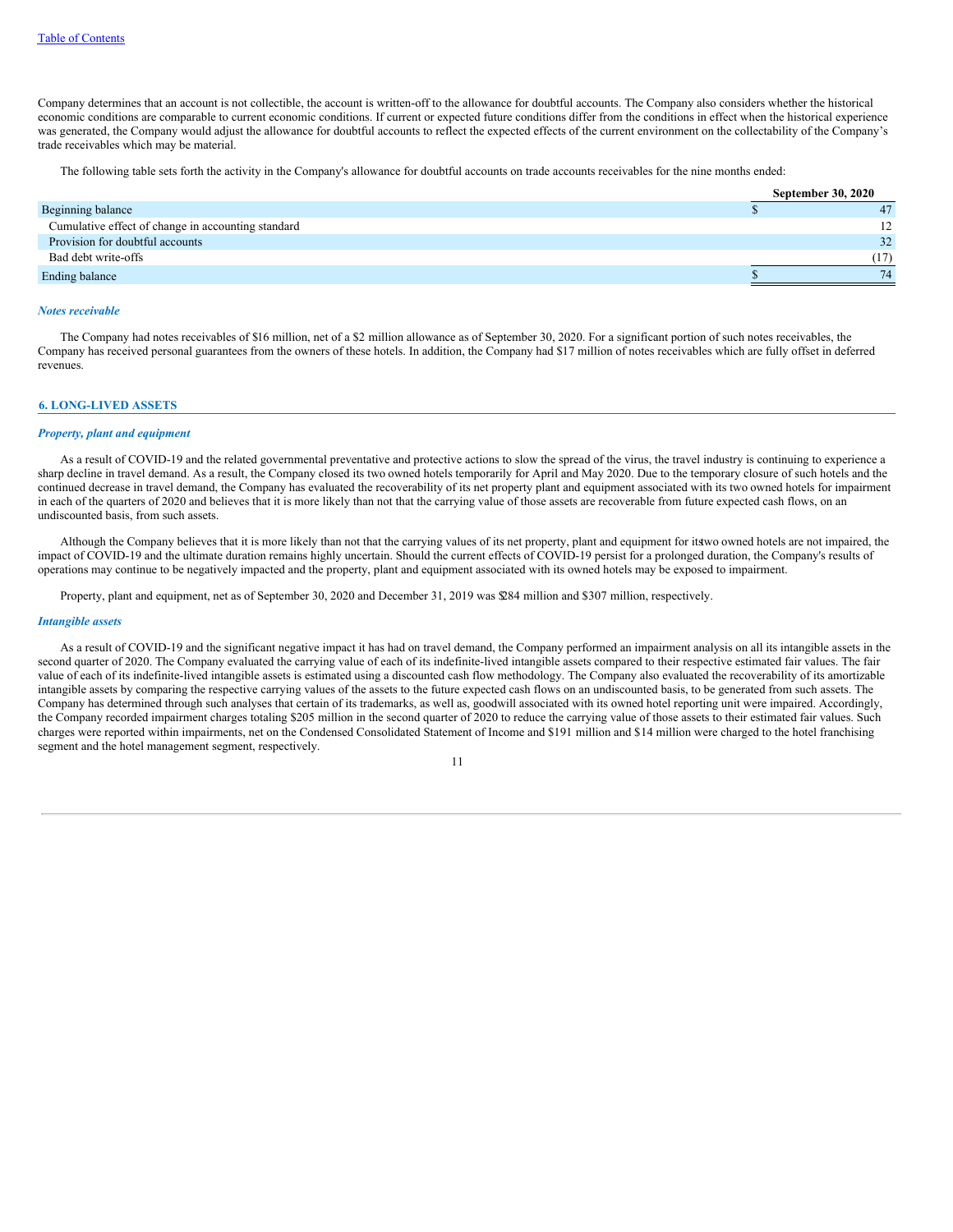$\mathcal{L}=\mathcal{L}^{\mathcal{L}}$  , where  $\mathcal{L}^{\mathcal{L}}$  , we have the set of the set of the set of the set of the set of the set of the set of the set of the set of the set of the set of the set of the set of the set of the set of

The following is the breakout of the intangible impairment charges recorded in the second quarter of 2020:

| <b>Intangible Asset</b>             | <b>Book Value</b> | <b>Impairment Charges</b> | <b>Adiusted Fair Value</b> |  |  |
|-------------------------------------|-------------------|---------------------------|----------------------------|--|--|
| Owned hotel reporting unit goodwill |                   | (14)                      |                            |  |  |
| La Quinta trademark                 | 710               | (155)                     | 555                        |  |  |
| Other trademarks <sup>(a)</sup>     | 103               | (36)                      | 67                         |  |  |
| Total                               | 827               | (205)                     | 622                        |  |  |

#### (a) Represents the impairments of three of the Company's trademarks.

During the third quarter of 2020, the Company has determined through its analysis, that for its intangible assets and goodwill, it is more likely than not that the fair value of its goodwill and trademarks and the future expected cash flows on an undiscounted basis for its franchise agreements and management contracts are in excess of their carrying values. However, should the current effects of COVID-19 persist for a prolonged duration, the Company's results of operations may continue to be negatively impacted and its intangible assets within its hotel franchising and hotel management reporting units may be exposed to future impairments. To the extent estimated market-based valuation multiples and/or discounted cash flows are revised downward, the Company may be required to write-down all or a portion of its remaining goodwill, trademarks, franchise agreements and management contracts, which would adversely impact earnings.

Intangible assets as of September 30, 2020 and December 31, 2019 consisted of the following:

|                                |               |                                    |              | <b>September 30, 2020</b>   |                                  |                                  |               |                                    |              | December 31, 2019           |                                                                 |                                  |  |  |  |                                  |
|--------------------------------|---------------|------------------------------------|--------------|-----------------------------|----------------------------------|----------------------------------|---------------|------------------------------------|--------------|-----------------------------|-----------------------------------------------------------------|----------------------------------|--|--|--|----------------------------------|
|                                |               | <b>Gross</b><br>Carrying<br>Amount |              | Accumulated<br>Impairment   | <b>Net</b><br>Carrying<br>Amount |                                  |               |                                    |              |                             | <b>Gross</b><br>Accumulated<br>Carrying<br>Impairment<br>Amount |                                  |  |  |  | <b>Net</b><br>Carrying<br>Amount |
| Goodwill                       | $\mathbb{S}$  | 1,539                              | $\mathbb{S}$ | 14                          | $\mathbb{S}$                     | 1,525                            | $\mathbb{S}$  | 1,539                              | <sup>S</sup> |                             | \$                                                              | 1,539                            |  |  |  |                                  |
|                                |               |                                    |              | September 30, 2020          |                                  |                                  |               |                                    |              | December 31, 2019           |                                                                 |                                  |  |  |  |                                  |
|                                |               | <b>Gross</b><br>Carrying<br>Amount |              | Accumulated<br>Amortization |                                  | <b>Net</b><br>Carrying<br>Amount |               | <b>Gross</b><br>Carrying<br>Amount |              | Accumulated<br>Amortization |                                                                 | <b>Net</b><br>Carrying<br>Amount |  |  |  |                                  |
| Unamortized intangible assets: |               |                                    |              |                             |                                  |                                  |               |                                    |              |                             |                                                                 |                                  |  |  |  |                                  |
| Trademarks                     |               |                                    |              |                             |                                  | 1,202                            |               |                                    |              |                             | S.                                                              | 1,393                            |  |  |  |                                  |
|                                |               |                                    |              |                             |                                  |                                  |               |                                    |              |                             |                                                                 |                                  |  |  |  |                                  |
| Amortized intangible assets:   |               |                                    |              |                             |                                  |                                  |               |                                    |              |                             |                                                                 |                                  |  |  |  |                                  |
| Franchise agreements           | $\mathcal{S}$ | 895                                | $\mathbb{S}$ | 480                         | <sup>S</sup>                     | 415S                             |               | 895                                | $\mathbf{s}$ | 460                         | $\mathbb{S}$                                                    | 435                              |  |  |  |                                  |
| Management agreements          |               | 136                                |              | 30                          |                                  | 106                              |               | 137                                |              | 23                          |                                                                 | 114                              |  |  |  |                                  |
| Trademarks                     |               | $\overline{2}$                     |              |                             |                                  |                                  |               | 3                                  |              |                             |                                                                 | $\overline{2}$                   |  |  |  |                                  |
| Other                          |               | $\overline{2}$                     |              |                             |                                  |                                  |               | 3                                  |              |                             |                                                                 | $\overline{2}$                   |  |  |  |                                  |
|                                | S             | 1,035                              | $\mathbb{S}$ | 512                         | <sup>\$</sup>                    | 523                              | <sup>\$</sup> | 1,038                              | S            | 485                         | \$                                                              | 553                              |  |  |  |                                  |

### **7. FRANCHISING, MARKETING AND RESERVATION ACTIVITIES**

Royalties and franchise fee revenues on the Condensed Consolidated Statements of Income include initial franchise fees of \$5 million for the three months ended September 30, 2020 and 2019, and \$13 million and \$12 million for the nine months ended September 30, 2020 and 2019, respectively.

In accordance with its franchise agreements, generally Wyndham Hotels is contractually obligated to expend the marketing and reservation fees it collects from franchisees for the operation of an international, centralized, brand-specific reservation system and for marketing purposes such as advertising, promotional and co-marketing programs, and training for the respective franchisees. Additionally, the Company is required to provide certain services to its franchisees, including technology and purchasing programs.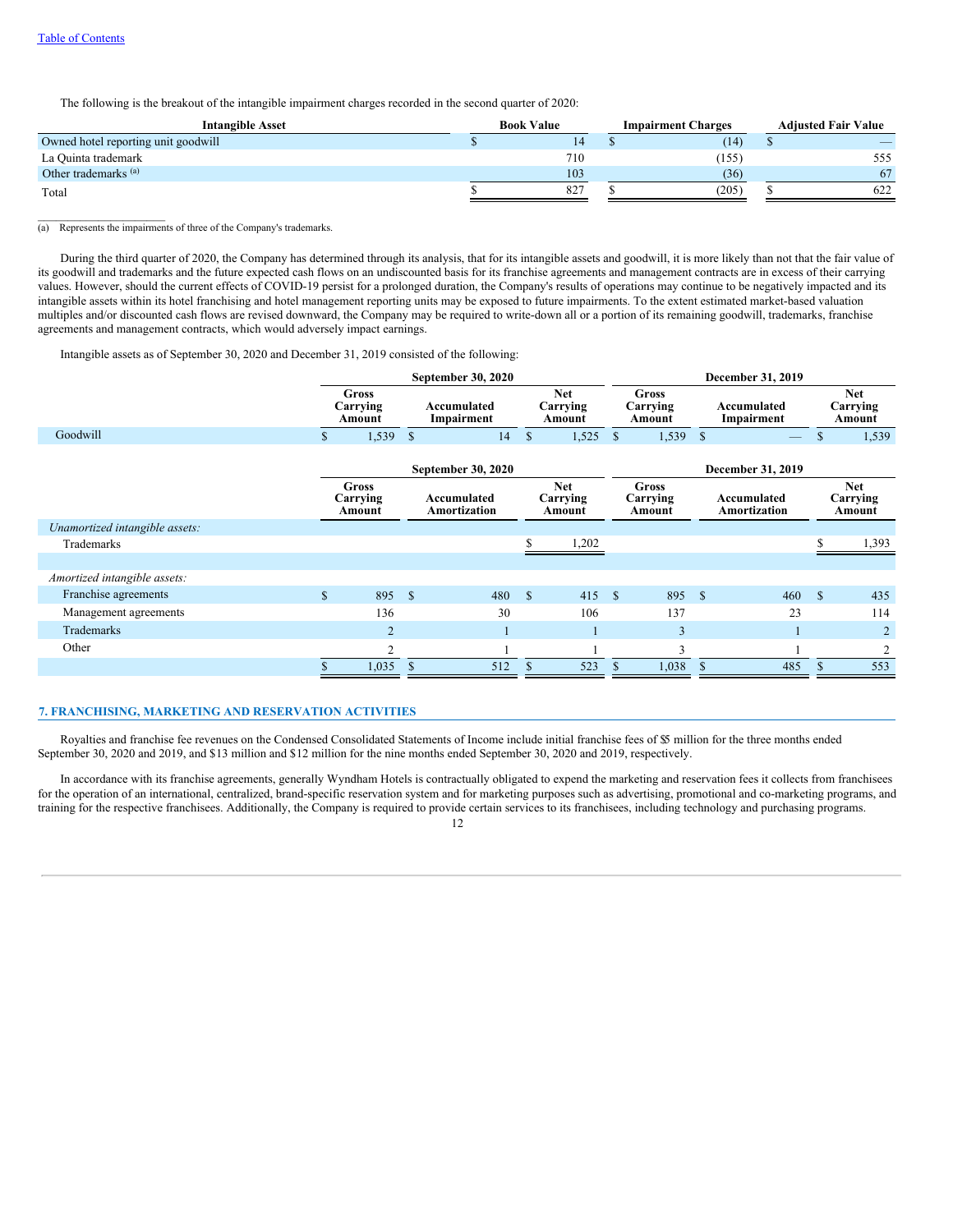#### *Development advance notes*

The Company may, at its discretion, provide development advance notes to certain franchisees or hotel owners in order to assist them in converting to one of Wyndham Hotels' brands, in building a new hotel to be flagged under one of Wyndham Hotels' brands or in assisting in other franchisee expansion efforts. Provided the franchisee/hotel owner is in compliance with the terms of the franchise/management agreement, all or a portion of the development advance notes may be forgiven by Wyndham Hotels over the period of the franchise/management agreement, which typically ranges from 10 to 20 years. Otherwise, the related principal is due and payable to Wyndham Hotels. In certain instances, Wyndham Hotels may earn interest on unpaid franchisee development advance notes.

As a result of COVID-19 and the significant negative impact it has had on travel demand, the Company performed a qualitative assessment on its development advance notes and determined that it is more likely than not that the carrying value of those assets are recoverable from future expected cash flows as of September 30, 2020.

The following tables set forth the amounts recorded on the Company's Condensed Consolidated Financial Statements related to development advance notes:

| $Condensed$ .<br>$\sim$<br>consolidated Balance<br>Sheets. | 2020<br>30. J<br>sentemher |    | 2019<br>December |
|------------------------------------------------------------|----------------------------|----|------------------|
| Development advance notes (a)                              |                            | δŏ | 84               |

 $\overline{(a)}$  Included within other non-current assets.

| Condensed Consolidated Statements of Income: |  | <b>Three Months Ended</b><br>September 30, | <b>Nine Months Ended September</b><br>30. |  |      |  |      |  |
|----------------------------------------------|--|--------------------------------------------|-------------------------------------------|--|------|--|------|--|
|                                              |  | 2020                                       | 2019                                      |  | 2020 |  | 2019 |  |
| Forgiveness of notes (a)                     |  |                                            |                                           |  |      |  |      |  |
| Bad debt expense related to notes            |  |                                            |                                           |  |      |  |      |  |
| Interest earned on unpaid notes              |  |                                            |                                           |  |      |  |      |  |

 $\overline{(a)}$  Amounts are recorded as a reduction of royalties and franchise fees and marketing, reservation and loyalty revenues.

*Condensed Consolidated Statements of Cash Flows:* **Nine Months Ended September 30,**

| Controllocu Comoontuuren bittichiin of Cubit I fondi |      |      |      |
|------------------------------------------------------|------|------|------|
|                                                      | 2020 |      | 2019 |
| Payments of development advance notes                |      | (11) | (11) |
| Proceeds from development advance notes              |      |      |      |
| Payments of development advance notes, net           |      | (11) | (10) |
|                                                      |      |      |      |

#### **8. INCOME TAXES**

 $\mathcal{L}=\mathcal{L}=\mathcal{L}=\mathcal{L}=\mathcal{L}=\mathcal{L}=\mathcal{L}=\mathcal{L}=\mathcal{L}=\mathcal{L}=\mathcal{L}=\mathcal{L}=\mathcal{L}=\mathcal{L}=\mathcal{L}=\mathcal{L}=\mathcal{L}=\mathcal{L}=\mathcal{L}=\mathcal{L}=\mathcal{L}=\mathcal{L}=\mathcal{L}=\mathcal{L}=\mathcal{L}=\mathcal{L}=\mathcal{L}=\mathcal{L}=\mathcal{L}=\mathcal{L}=\mathcal{L}=\mathcal{L}=\mathcal{L}=\mathcal{L}=\mathcal{L}=\mathcal{L}=\mathcal{$ 

The Company files income tax returns in the U.S. federal and state jurisdictions, as well as in foreign jurisdictions. Through May 31, 2018, the Company was part of a consolidated U.S. federal income tax return and consolidated and combined state returns with its former Parent. The Company is no longer subject to U.S. federal income tax examinations for years prior to 2015. The Company is no longer subject to state and local, or foreign, income tax examinations for years prior to 2010.

The Company received income tax refunds, net of payments, of \$17 million and made cash income tax payments, net of refunds, of \$53 million for the nine months ended September 30, 2020 and 2019, respectively. The 2019 payments exclude \$188 million of tax payments related to assumed liabilities in connection with the La Quinta acquisition.

The Company's effective tax rates were 35.7% and 31.8% during the three months ended September 30, 2020 and 2019, respectively. The increase was primarily due to higher foreign taxes which is impacted by the jurisdictional mix of earnings and losses in any given period as the foreign jurisdictions in which the Company operates have tax rates that differ from the U.S. statutory rate

The Company's effective tax rates were 16.7% on pre-tax loss and 27.9% on pre-tax income during the nine months ended September 30, 2020 and 2019, respectively. The decrease was primarily related to goodwill impairment charges that are nondeductible for tax purposes and the absence of the favorable tax impact from a settlement with state taxing authorities in the first quarter of 2019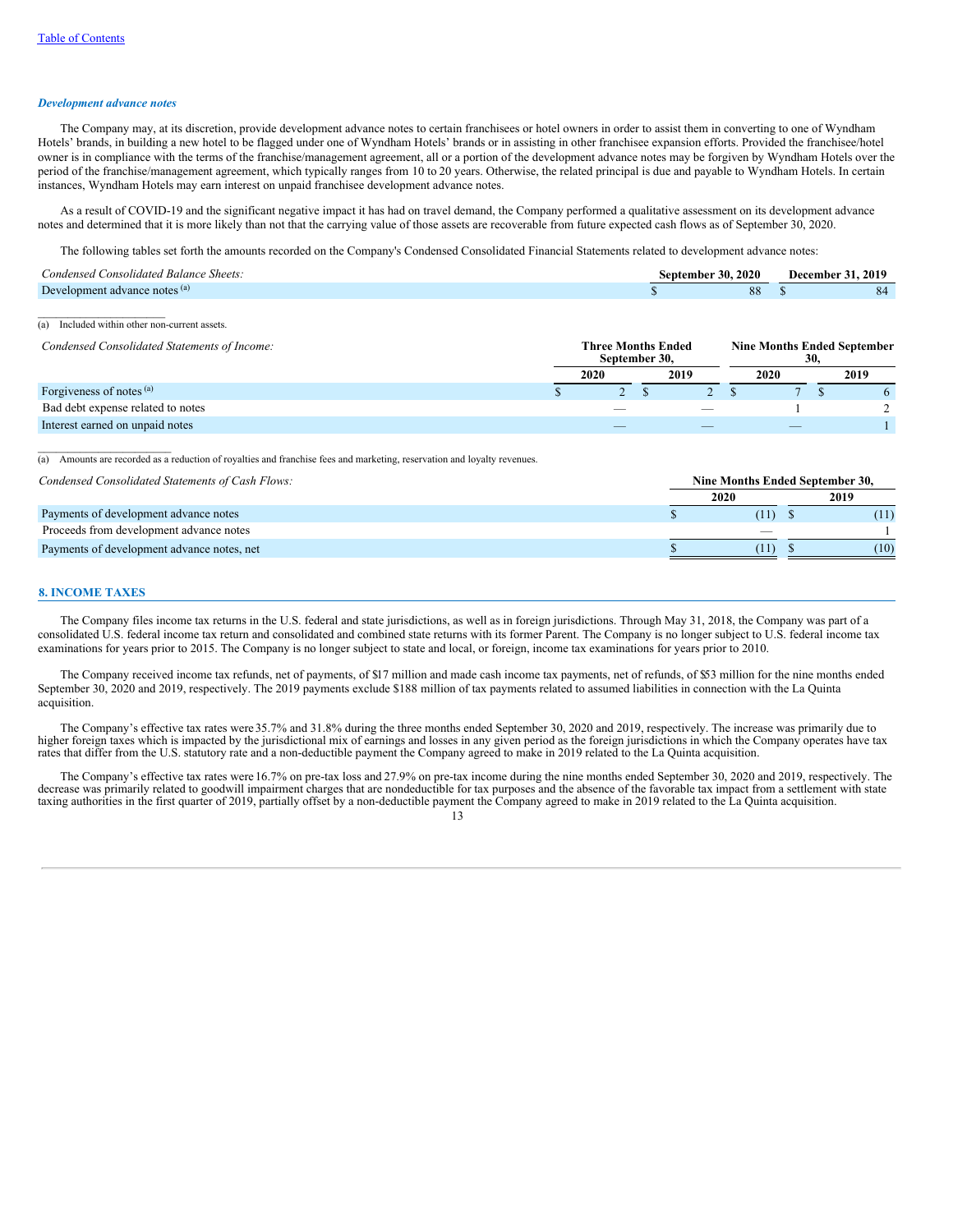## **9. LONG-TERM DEBT AND BORROWING ARRANGEMENTS**

The Company's indebtedness consisted of:

|                                                        | <b>September 30, 2020</b> |        |                                     |        | December 31, 2019                   |
|--------------------------------------------------------|---------------------------|--------|-------------------------------------|--------|-------------------------------------|
| Long-term debt: (a)                                    |                           | Amount | <b>Weighted Average</b><br>Rate (b) | Amount | <b>Weighted Average</b><br>Rate (b) |
| \$750 million revolving credit facility (due May 2023) |                           | 234    | 2.75%                               |        |                                     |
| Term loan (due May 2025)                               |                           | 1,558  | 3.20%                               | 1,568  | $4.00\%$                            |
| 5.375% senior unsecured notes (due April 2026)         |                           | 495    | 5.38%                               | 494    | 5.38%                               |
| 4.375% senior unsecured notes (due August 2028)        |                           | 492    | 4.38%                               |        |                                     |
| Finance leases                                         |                           | 56     | 4.50%                               | 60     | 4.50%                               |
| Total long-term debt                                   |                           | 2,835  |                                     | 2,122  |                                     |
| Less: Current portion of long-term debt                |                           | 21     |                                     | 21     |                                     |
| Long-term debt                                         |                           | 2,814  |                                     | 2,101  |                                     |

\_\_\_\_\_\_\_\_\_\_\_\_\_\_\_\_\_\_\_\_\_\_ (a) The carrying amount of the term loan and senior unsecured notes are net of deferred debt issuance costs of \$23 million and \$18 million as of September 30, 2020 and December 31, 2019, respectively. (b) Weighted average interest rates are based on period-end balances, including the effects from hedging.

### *Maturities and capacity*

The Company's outstanding debt as of September 30, 2020 matures as follows:

|                       | <b>Long-Term Debt</b> |
|-----------------------|-----------------------|
| Within 1 year         | 21                    |
| Between 1 and 2 years | 21                    |
| Between 2 and 3 years | 255                   |
| Between 3 and 4 years | 22                    |
| Between 4 and 5 years | 1,500                 |
| Thereafter            | 1,016                 |
| Total                 | 2,835                 |

As of September 30, 2020, the available capacity under the Company's revolving credit facility was as follows:

|                         | <b>Revolving Credit Facility</b> |
|-------------------------|----------------------------------|
| Total capacity          | 750                              |
| Less: Borrowings        | 234                              |
| Less: Letters of credit |                                  |
| Available capacity      | 501                              |

#### *Deferred debt issuance costs*

The Company classifies deferred debt issuance costs related to its revolving credit facility within other non-current assets on the Condensed Consolidated Balance Sheets. Such deferred debt issuance costs were \$4 million as of September 30, 2020 and December 31, 2019.

#### *Cash flow hedge*

In 2018, the Company hedged a portion of its \$1.6 billion term loan. As of September 30, 2020, the pay-fixed/receive-variable interest rate swaps hedge \$1.1 billion of the Company's term loan interest rate exposure, of which \$600 million expires in the second quarter of 2024 and has a weighted average fixed rate of2.53% and \$500 million expires in the fourth quarter of 2024 and has a weighted average fixed rate of 1.38%. The variable rates of the swap agreements are based on one-month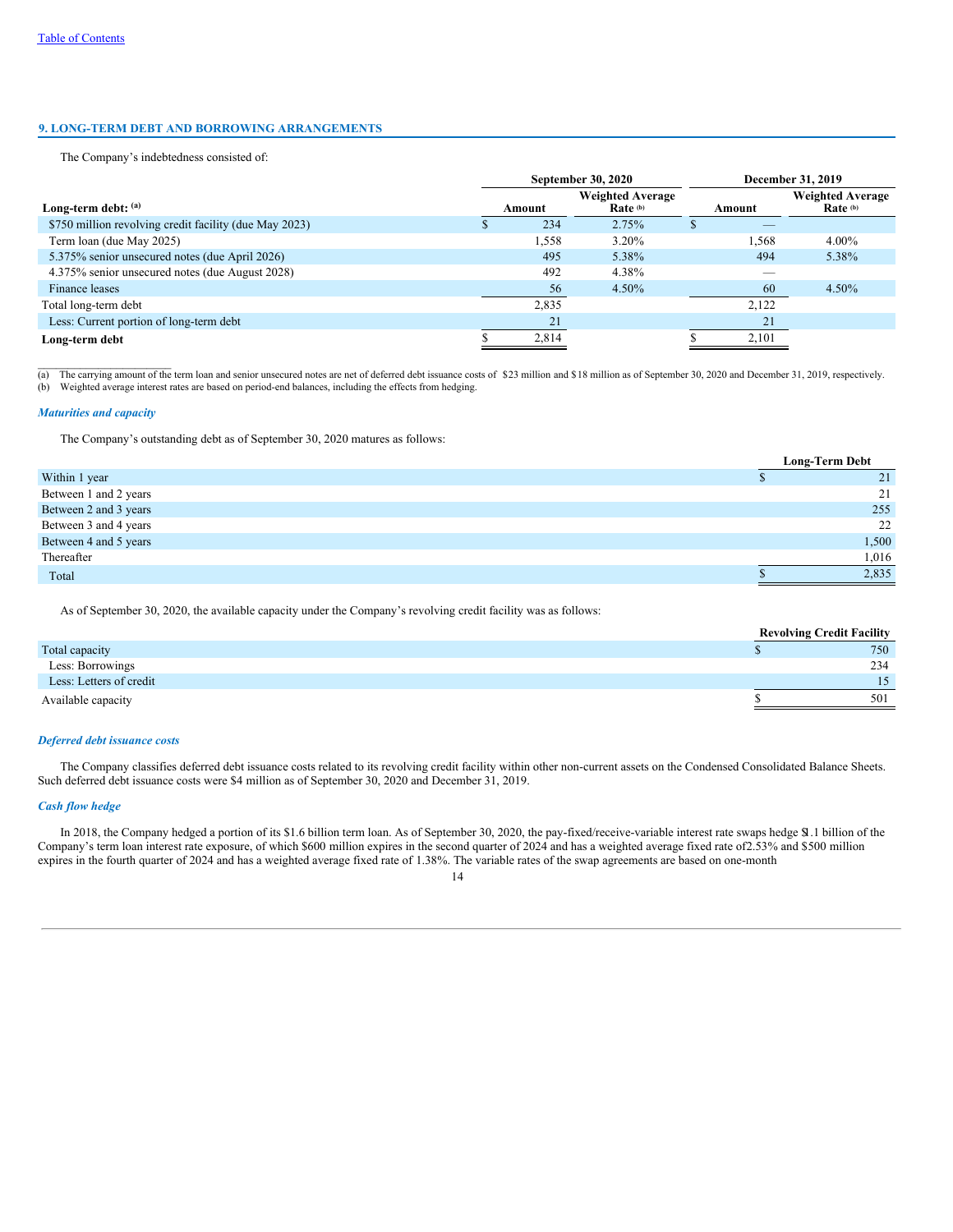LIBOR. The aggregate fair value of these interest rate swaps was a liability of \$79 million and \$34 million as of September 30, 2020 and December 31, 2019, respectively, which was included within other non-current liabilities on the Condensed Consolidated Balance Sheets. The effect of interest rate swaps on interest expense, net on the Condensed Consolidated Statements of Income was \$7 million and \$15 million of expense for the three and nine months ended September 30, 2020, respectively, and \$1 million for the three and nine months ended September 30, 2019. There was no hedging ineffectiveness recognized in the nine months ended September 30, 2020 and 2019. The Company expects to reclassify approximately \$26 million of losses from accumulated other comprehensive income ("AOCI") (loss) to interest expense during the next 12 months.

#### *4.375% senior unsecured notes*

In August 2020, the Company issued \$500 million of senior unsecured notes, which mature in 2028 and bear interest at a rate of4.375% per year, for net proceeds of \$492 million. Interest is payable semi-annually in arrears on February 15 and August 15 of each year, commencing on February 15, 2021. The Company used the net cash proceeds from the notes to reduce the borrowings outstanding under its revolving credit facility.

## *Revolving credit facility*

In April 2020, the Company completed an amendment to its revolving credit facility agreement to waive the quarterly-tested leverage covenant until the second quarter of 2021. The covenant was also modified for the second, third and potentially fourth quarters of 2021 to use a form of annualized EBITDA, as defined in the credit agreement, rather than the last twelve months EBITDA, as previously required. In return for this modification, the Company agreed to maintain minimum liquidity of \$200 million, which is defined in the credit agreement as the total of unrestricted cash on hand and available capacity under the Company's revolving credit facility, pay a higher interest rate on outstanding borrowings, restrict share repurchases and reduce payment of dividends, or restrict dividends to \$0.01 per share in the event the Company's liquidity is below \$300 million.

#### *Interest expense, net*

Wyndham Hotels incurred net interest expense of \$29 million and \$25 million for the three months ended September 30, 2020 and 2019, respectively, and \$83 million and \$76 million for the nine months ended September 30, 2020 and 2019, respectively. Cash paid related to such interest was \$71 million and \$69 million for the nine months ended September 30, 2020 and 2019, respectively.

#### **10. FAIR VALUE**

Wyndham Hotels measures its financial assets and liabilities at fair value on a recurring basis and utilizes the fair value hierarchy to determine such fair values. Financial assets and liabilities carried at fair value are classified and disclosed in one of the following three categories:

Level 1: Quoted prices for identical instruments in active markets.

Level 2: Quoted prices for similar instruments in active markets; quoted prices for identical or similar instruments in markets that are not active; and model-derived valuations whose inputs are observable or whose significant value driver is observable.

Level 3: Unobservable inputs used when little or no market data is available. In certain cases, the inputs used to measure fair value may fall into different levels of the fair value hierarchy. In such cases, the level in the fair value hierarchy within which the fair value measurement falls has been determined based on the lowest level input (closest to Level 3) that is significant to the fair value measurement. Wyndham Hotels' assessment of the significance of a particular input to the fair value measurement in its entirety requires judgment, and considers factors specific to the asset or liability.

The fair value of financial instruments is generally determined by reference to market values resulting from trading on a national securities exchange or in an over-thecounter market. In cases where quoted market prices are not available, fair value is based on estimates using present value or other valuation techniques, as appropriate. The carrying amounts of cash and cash equivalents, trade receivables, accounts payable and accrued expenses and other current liabilities approximate fair value due to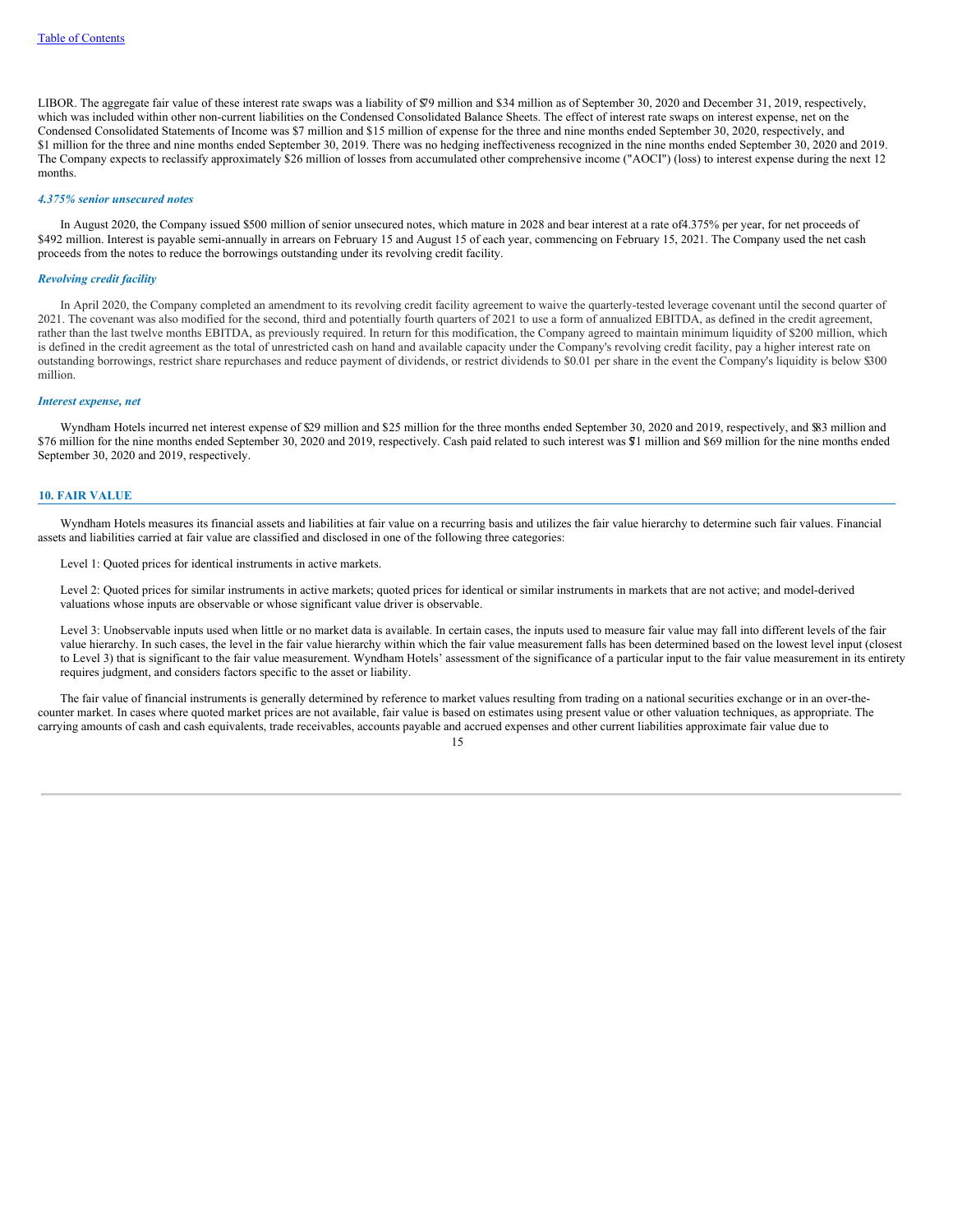the short-term maturities of these assets and liabilities. The carrying amounts and estimated fair values of all other financial instruments are as follows:

|             |                 | <b>September 30, 2020</b> |                             |  |  |  |
|-------------|-----------------|---------------------------|-----------------------------|--|--|--|
|             | Carrving Amount |                           | <b>Estimated Fair Value</b> |  |  |  |
| <b>Debt</b> | 2,835           |                           | 2,801                       |  |  |  |

The Company estimates the fair value of its debt using Level 2 inputs based on indicative bids from investment banks or quoted market prices with the exception of finance leases, which are estimated at carrying value.

### *Financial instruments*

Changes in interest rates and foreign exchange rates expose the Company to market risk. The Company uses cash flow hedges as part of its overall strategy to manage its exposure to market risks associated with fluctuations in interest rates and foreign currency exchange rates. As a matter of policy, the Company only enters into transactions that it believes will be highly effective at offsetting the underlying risk, and it does not use derivatives for trading or speculative purposes. The Company estimates the fair value of its derivatives using Level 2 inputs.

#### *Interest rate risk*

A portion of debt used to finance the Company's operations is exposed to interest rate fluctuations. The Company uses various hedging strategies and derivative financial instruments to create a desired mix of fixed and floating rate assets and liabilities. Derivative instruments currently used in these hedging strategies include interest rate swaps. The derivatives used to manage the risk associated with the Company's floating rate debt are derivatives designated as cash flow hedges. See Note 9 - Long-Term Debt and Borrowing Arrangements for the impact of such cash flow hedges.

### *Foreign currency risk*

The Company has foreign currency rate exposure to exchange rate fluctuations worldwide, particularly with respect to the Canadian Dollar, the Chinese Yuan, the Euro, the British Pound and the Argentine Peso. The Company uses foreign currency forward contracts at various times to manage and reduce the foreign currency exchange rate risk associated with its foreign currency denominated receivables and payables, forecasted royalties and forecasted earnings and cash flows of foreign subsidiaries and other transactions. The Company recognized gains of \$2 million in income from freestanding foreign currency exchange contracts for the three months ended September 30, 2020 and recognized immaterial losses for the nine months ended September 30, 2020. Losses recognized in income from freestanding foreign currency exchange contracts were \$2 million and \$3 million during the three and nine months ended September 30, 2019, respectively. Such gains or losses are included in operating expenses in the Condensed Consolidated Statements of Income.

The Company accounts for Argentina as a highly inflationary economy. Foreign currency exchange losses related to Argentina were \$1 million and \$2 million for the three and nine months ended September 30, 2020, respectively. The Company incurred foreign currency exchange losses related to Argentina of \$3 million and \$4 million during the three and nine months ended September 30, 2019, respectively. Such losses are included in operating expenses in the Condensed Consolidated Statements of Income.

#### *Credit risk and exposure*

The Company is exposed to counterparty credit risk in the event of nonperformance by counterparties to various agreements and sales transactions. The Company manages such risk by evaluating the financial position and creditworthiness of such counterparties and often by requiring collateral in instances in which financing is provided. The Company mitigates counterparty credit risk associated with its derivative contracts by monitoring the amounts at risk with each counterparty to such contracts, periodically evaluating counterparty creditworthiness and financial position, and where possible, dispersing its risk among multiple counterparties.

## **11. COMMITMENTS AND CONTINGENCIES**

#### *Litigation*

The Company is involved, at times, in claims, legal and regulatory proceedings and governmental inquiries arising in the ordinary course of its business, including but not limited to: breach of contract, fraud and bad faith claims with franchisees in

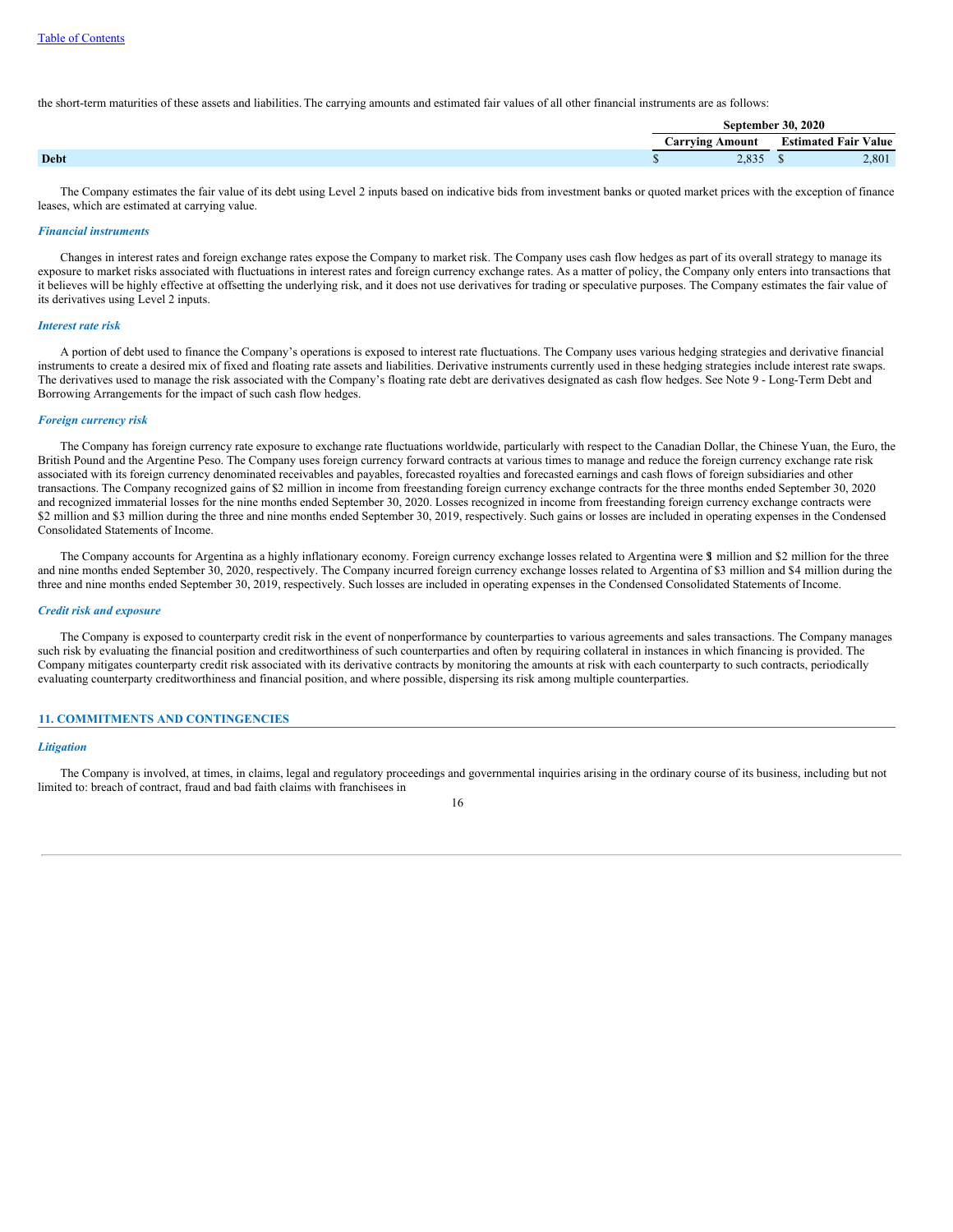connection with franchise agreements and with owners in connection with management contracts, as well as negligence, breach of contract, fraud, employment, consumer protection and other statutory claims asserted in connection with alleged acts or occurrences at owned, franchised or managed properties or in relation to guest reservations and bookings. The Company may also at times be involved in claims, legal and regulatory proceedings and governmental inquiries relating to bankruptcy proceedings involving efforts to collect receivables from a debtor in bankruptcy, employment matters, claims of infringement upon third parties' intellectual property rights, claims relating to information security, privacy and consumer protection, fiduciary duty/trust claims, tax claims, environmental claims and landlord/tenant disputes. Along with many of its competitors, the Company and/or certain of its subsidiaries have been named as defendants in litigation matters filed in state and federal courts, alleging statutory and common law claims related to purported incidents of sex trafficking at certain franchised and managed hotel facilities. These matters are in the pleading or discovery stages at this time. As of September 30, 2020, the Company is aware of approximately 40 cases filed naming the Company and/or subsidiaries. Based upon the status of these matters, the Company has not made a determination as to the likelihood of loss of any one of these matters and is unable to estimate a range of losses at this time.

The Company records an accrual for legal contingencies when it determines, after consultation with outside counsel, that it is probable that a liability has been incurred and the amount of the loss can be reasonably estimated. In making such determinations, the Company evaluates, among other things, the degree of probability of an unfavorable outcome, and when it is probable that a liability has been incurred, its ability to make a reasonable estimate of loss. The Company reviews these accruals each reporting period and makes revisions based on changes in facts and circumstances, including changes to its strategy in dealing with these matters.

The Company believes that it has adequately accrued for such matters with reserves of \$8 million and \$7 million as of September 30, 2020 and December 31, 2019, respectively. The Company also had receivables of \$1 million and \$2 million as of September 30, 2020 and December 31, 2019, respectively, for certain matters which are covered by insurance and were included in other current assets on its Condensed Consolidated Balance Sheets. Litigation is inherently unpredictable and, although the Company believes that its accruals are adequate and/or that it has valid defenses in these matters, unfavorable results could occur. As such, an adverse outcome from such proceedings for which claims are awarded in excess of the amounts accrued, if any, could be material to the Company with respect to earnings and/or cash flows in any given reporting period. As of September 30, 2020, the potential exposure resulting from adverse outcomes of such legal proceedings could, in the aggregate, range up to approximately \$5 million in excess of recorded accruals. However, the Company does not believe that the impact of such litigation will result in a material liability to the Company in relation to its combined financial position or liquidity.

#### *Guarantees*

## *Hotel-management guarantees*

The Company had previously entered into hotel-management agreements that provided the hotel owner with a guarantee of a certain level of profitability based upon various metrics. Under such agreements, the Company was required to compensate the hotel owner for any profitability shortfall over the life of the management agreement up to a specified aggregate amount. For certain agreements, the Company may have been able to recapture all or a portion of the shortfall payments in the event that future operating results exceed targets.

As a result of the significant economic impacts of COVID-19, on June 30, 2020, the Company provided notice of termination of its remaining managed hotel performance guarantee pursuant to a force majeure provision in the hotel-management agreement. The notice provides for termination of the management agreement as of the 90th day following the notice date. Such termination has not yet occurred as the hotel's owner and the Company are engaged in alternate dispute resolution. As a result of the Company's notice of termination of the management agreement, the Company's receivable of \$4 million became fully impaired as of June 30, 2020 and the charge was recorded within impairments, net on the Condensed Consolidated Statements of Income. As of December 31, 2019, the Company had a total receivable of \$5 million, of which \$1 million was included in other current assets and \$4 million was included in other non-current assets on its Condensed Consolidated Balance Sheet. Such receivable was the result of payments previously made under the guarantee that were subject to recapture and which the Company believed, pre COVID-19, were recoverable from future operating performance.

During 2019, the Company determined it would exit two unprofitable hotel-management agreements. In connection with such hotel-management agreements, the Company had a \$10 million liability as of December 31, 2019, which was included in accrued expenses and other current liabilities on the Condensed Consolidated Balance Sheet and was paid in the first quarter of 2020.

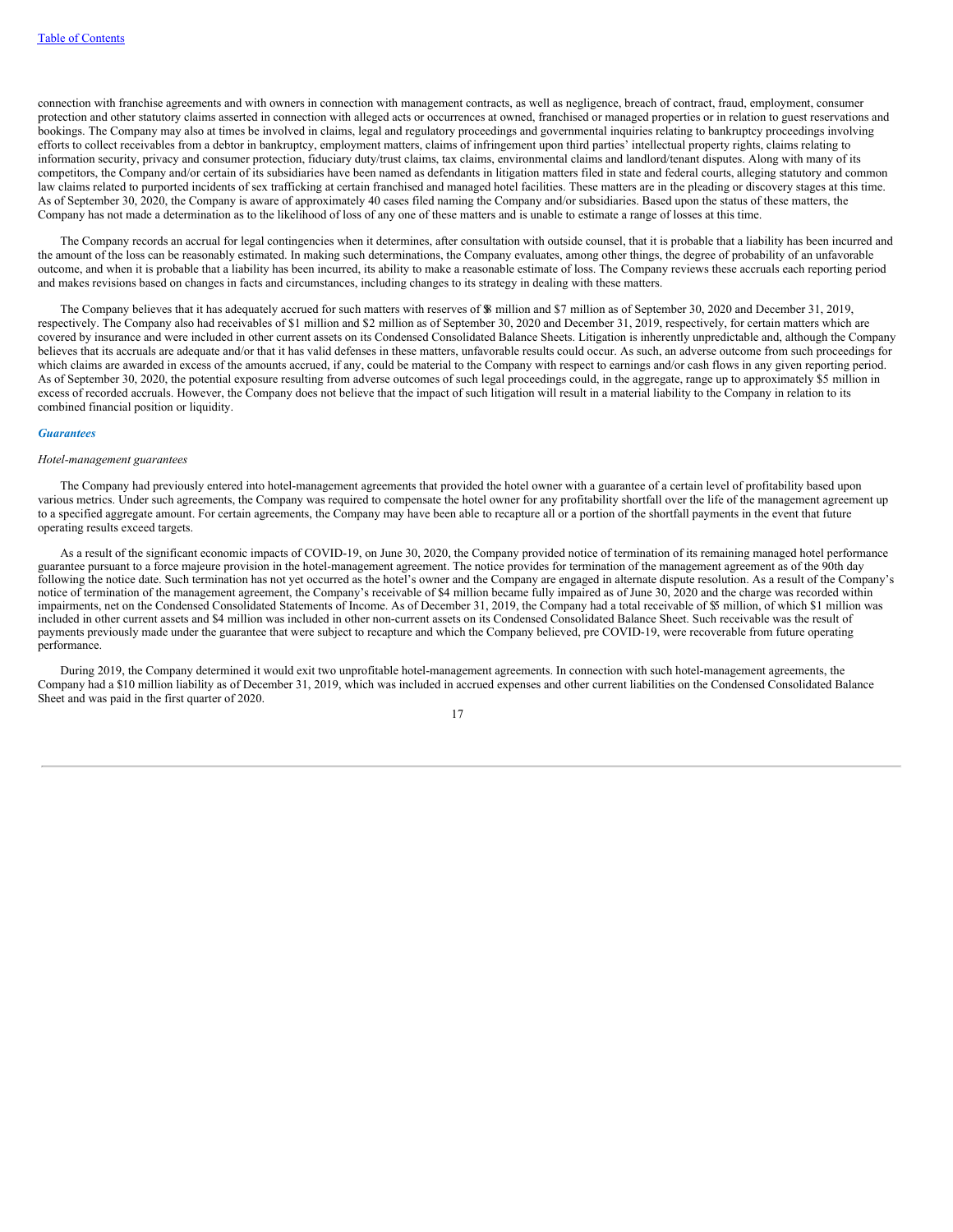### *Separation-related guarantees*

The Company assumed one-third of certain contingent and other corporate liabilities of Wyndham Worldwide incurred prior to the spin-off, including liabilities of Wyndham Worldwide related to, arising out of or resulting from certain terminated or divested businesses, certain general corporate matters of Wyndham Worldwide and any actions with respect to the separation plan or the distribution made or brought by any third party.

### **12. STOCK-BASED COMPENSATION**

The Company has a stock-based compensation plan available to grant non-qualified stock options, incentive stock options, stock-settled appreciation rights ("SSARs"), RSUs, performance-vesting restricted stock units ("PSUs") and other stock-based awards to key employees, non-employee directors, advisors and consultants. Under the Wyndham Hotels & Resorts, Inc. 2018 Equity and Incentive Plan ("Stock Plan"), which became effective on May 14, 2018, a maximum of 10.0 million shares of common stock may be awarded. As of September 30, 2020, 5.8 million shares remained available.

### *Incentive equity awards granted by the Company*

Wyndham Hotels' Board of Directors approved incentive equity award grants to employees of Wyndham Hotels in the form of RSUs, stock options and PSUs.

The activity related to the Company's incentive equity awards for the nine months ended September 30, 2020 consisted of the following:

|                                  | <b>RSUs</b>              |   | <b>PSUs</b>                                                               |                          |  |                                           |
|----------------------------------|--------------------------|---|---------------------------------------------------------------------------|--------------------------|--|-------------------------------------------|
|                                  | Number of<br><b>RSUs</b> |   | Weighted<br>Number<br>Average<br>-of<br><b>PSUs</b><br><b>Grant Price</b> |                          |  | Weighted<br>Average<br><b>Grant Price</b> |
| Balance as of December 31, 2019  | 0.8                      | ъ | 55.75                                                                     | 0.1                      |  | 52.44                                     |
| Granted <sup>(a)</sup>           | 0.6                      |   | 53.01                                                                     | 0.1                      |  | 53.40                                     |
| Vested                           | (0.3)                    |   | 56.10                                                                     | $\overline{\phantom{a}}$ |  |                                           |
| Canceled                         | (0.2)                    |   | 54.76                                                                     | $\overline{\phantom{a}}$ |  | -                                         |
| Balance as of September 30, 2020 | 0.9<br>(b)               | Φ | 54.16                                                                     | 0.2<br>(c)               |  | 52.93                                     |

(a) Represents awards granted by the Company primarily in February 2020.

 $\mathcal{L}=\mathcal{L}=\mathcal{L}=\mathcal{L}=\mathcal{L}=\mathcal{L}=\mathcal{L}=\mathcal{L}=\mathcal{L}=\mathcal{L}=\mathcal{L}=\mathcal{L}=\mathcal{L}=\mathcal{L}=\mathcal{L}=\mathcal{L}=\mathcal{L}=\mathcal{L}=\mathcal{L}=\mathcal{L}=\mathcal{L}=\mathcal{L}=\mathcal{L}=\mathcal{L}=\mathcal{L}=\mathcal{L}=\mathcal{L}=\mathcal{L}=\mathcal{L}=\mathcal{L}=\mathcal{L}=\mathcal{L}=\mathcal{L}=\mathcal{L}=\mathcal{L}=\mathcal{L}=\mathcal{$ 

(b) RSUs outstanding as of September 30, 2020 are expected to vest over time and have an aggregate unrecognized compensation expense of \$ 41 million, which is expected to be recognized over a weighted average period of 2.9 years.

(c) PSUs outstanding as of September 30, 2020 are expected to vest over time and have an aggregate unrecognized compensation expense of \$ 9 million, which may be recognized over a weighted average period of 1.9 years.

The activity related to stock options granted by the Company for the nine months ended September 30, 2020 consisted of the following:

|                                      | Number of<br><b>Options</b> |          | Weighted<br>Average<br><b>Exercise Price</b> | <b>Weighted Average</b><br>Remaining<br><b>Contractual Life</b><br>(Years) |               | Aggregate<br><b>Intrinsic Value (in</b><br>millions) |
|--------------------------------------|-----------------------------|----------|----------------------------------------------|----------------------------------------------------------------------------|---------------|------------------------------------------------------|
| Outstanding as of December 31, 2019  | 0.9                         | D        | 56.96                                        |                                                                            |               |                                                      |
| Granted                              | 0.6                         |          | 53.40                                        |                                                                            |               |                                                      |
| Exercised                            | _                           |          |                                              |                                                                            |               |                                                      |
| Canceled                             | (0.1)                       |          | 54.72                                        |                                                                            |               |                                                      |
| Expired                              | $\overline{\phantom{a}}$    |          | $\qquad \qquad - \qquad$                     |                                                                            |               |                                                      |
| Outstanding as of September 30, 2020 | 1.4                         | ¢        | 55.57                                        | 5.8                                                                        | <sup>\$</sup> |                                                      |
| Unvested as of September 30, 2020    | 1.0<br>(a)                  | <b>S</b> | 54.54                                        | 5.9                                                                        | <sup>\$</sup> | _                                                    |
| Exercisable as of September 30, 2020 | 0.4                         | S        | 57.94                                        | 5.4                                                                        | S.            | _                                                    |

(a) Unvested options as of September 30, 2020 are expected to vest over time and have an aggregate unrecognized compensation expense of \$ 8 million, which is expected to be recognized over a weighted average period of 2.8 years.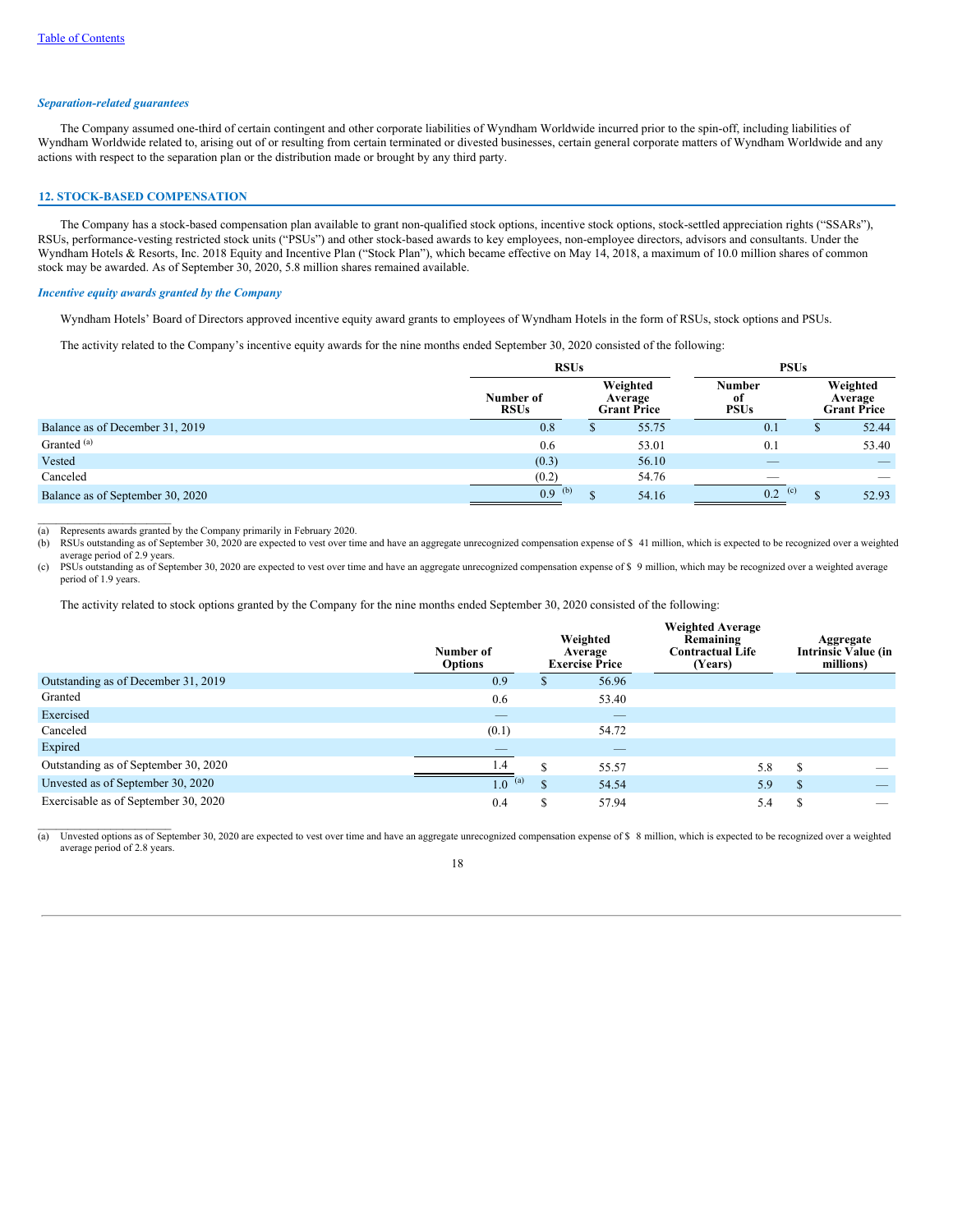The fair value of stock options granted by the Company during 2020 and 2019 were estimated on the date of the grant using the Black-Scholes option-pricing model with the relevant assumptions outlined in the table below. Expected volatility is based on both historical and implied volatilities of the stock of comparable companies over the estimated expected life of the options. The expected life represents the period of time the options are expected to be outstanding. The risk-free interest rate is based on yields on U.S. Treasury strips with a maturity similar to the estimated expected life of the options. The projected dividend yield was based on the Company's anticipated annual dividend divided by the price of the Company's stock on the date of the grant.

|                          | 2020       | 2019       |
|--------------------------|------------|------------|
| Grant date fair value    | \$8.59     | \$10.46    |
| Grant date strike price  | \$53.40    | \$52.44    |
| Expected volatility      | 24.30%     | 22.24%     |
| Expected life            | 4.25 years | 6.25 years |
| Risk-free interest rate  | 1.21%      | 2.63%      |
| Projected dividend yield | 2.40%      | 2.21%      |

#### *Stock-based compensation expense*

Stock-based compensation expense was \$5 million and \$4 million for the three months ended September 30, 2020 and 2019, respectively. Further, stock-based compensation expense was \$15 million for the nine months ended September 30, 2020 and 2019. For the nine months ended September 30, 2020, \$1 million was recorded within restructuring costs and for the nine months ended September 30, 2019, \$4 million was recorded within separation-related costs on the Condensed Consolidated Statements of Income.

## **13. SEGMENT INFORMATION**

The reportable segments presented below represent the Company's operating segments for which separate financial information is available and is utilized on a regular basis by its chief operating decision maker to assess performance and allocate resources. In identifying its reportable segments, the Company also considers the nature of services provided by its operating segments. Management evaluates the operating results of each of its reportable segments based upon net revenues and "adjusted EBITDA", which is defined as net income (loss) excluding interest expense, depreciation and amortization, impairment charges, restructuring and related charges, contract termination costs, transaction-related items (acquisition-, disposition- or separation-related), foreign currency impacts of highly inflationary countries, stock-based compensation expense and income taxes. Wyndham Hotels believes that adjusted EBITDA is a useful measure of performance for its segments which, when considered with U.S. GAAP measures, allows a more complete understanding of its operating performance. The Company uses these measures internally to assess operating performance, both absolutely and in comparison to other companies, and to make day to day operating decisions, including in the evaluation of selected compensation decisions. The Company's presentation of adjusted EBITDA may not be comparable to similarly-titled measures used by other companies.

|                                  |                     | Three Months Ended September 30, |                        |      |                     |     |                        |
|----------------------------------|---------------------|----------------------------------|------------------------|------|---------------------|-----|------------------------|
|                                  |                     |                                  | 2020                   |      | 2019                |     |                        |
|                                  | <b>Net Revenues</b> |                                  | <b>Adjusted EBITDA</b> |      | <b>Net Revenues</b> |     | <b>Adjusted EBITDA</b> |
| <b>Hotel Franchising</b>         |                     | 236                              |                        | 117  | 379                 | - 5 | 195                    |
| <b>Hotel Management</b>          |                     | 101                              |                        |      | 180                 |     | 13                     |
| <b>Total Reportable Segments</b> |                     | 337                              |                        | 119  | 559                 |     | 208                    |
| Corporate and Other              |                     | $\overline{\phantom{a}}$         |                        | (18) |                     |     | (18)                   |
| <b>Total Company</b>             |                     | 337                              |                        | 101  | 560                 |     | 190                    |
|                                  | 19                  |                                  |                        |      |                     |     |                        |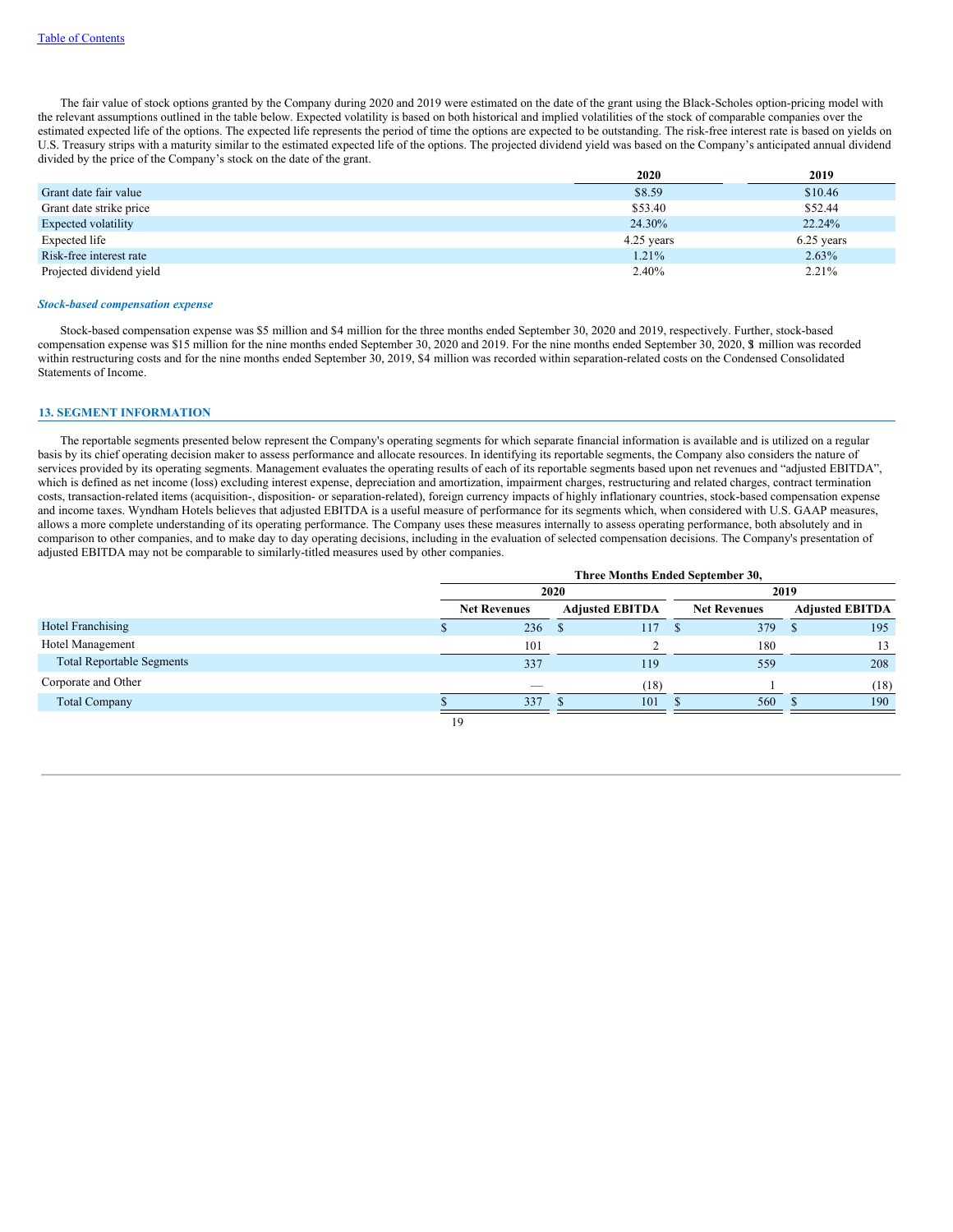The table below is a reconciliation of net income to adjusted EBITDA.

|                                                          |     | Three Months Ended September 30, |  |      |
|----------------------------------------------------------|-----|----------------------------------|--|------|
|                                                          |     | 2020                             |  | 2019 |
| Net income                                               | . п | 27                               |  | 45   |
| Provision for income taxes                               |     | 15                               |  | 21   |
| Depreciation and amortization                            |     | 24                               |  | 26   |
| Interest expense, net                                    |     | 29                               |  | 25   |
| Stock-based compensation expense                         |     |                                  |  | 4    |
| Transaction-related expenses, net                        |     |                                  |  | 12   |
| Contract termination costs                               |     | _                                |  | 34   |
| Transaction-related item                                 |     |                                  |  | 20   |
| Foreign currency impact of highly inflationary countries |     |                                  |  |      |
| <b>Adjusted EBITDA</b>                                   |     | 101                              |  | 190  |

|                                  | Nine Months Ended September 30, 2020 |  |                        |      |                     |  |                        |
|----------------------------------|--------------------------------------|--|------------------------|------|---------------------|--|------------------------|
|                                  | 2020                                 |  |                        | 2019 |                     |  |                        |
|                                  | <b>Net Revenues</b>                  |  | <b>Adjusted EBITDA</b> |      | <b>Net Revenues</b> |  | <b>Adjusted EBITDA</b> |
| <b>Hotel Franchising</b>         | 661                                  |  | 308 <sub>5</sub>       |      | 979                 |  | 470                    |
| Hotel Management                 | 343                                  |  | 14                     |      | 578                 |  | 45                     |
| <b>Total Reportable Segments</b> | 1,004                                |  | 322                    |      | 1,557               |  | 515                    |
| Corporate and Other              | _                                    |  | (51)                   |      |                     |  | (54)                   |
| <b>Total Company</b>             | 1.004                                |  | 271                    |      | 1.561               |  | 461                    |

The table below is a reconciliation of net income (loss) to adjusted EBITDA.

|                                                          | Nine Months Ended September 30, 2020 |            |      |
|----------------------------------------------------------|--------------------------------------|------------|------|
|                                                          |                                      | 2020       | 2019 |
| Net (loss)/income                                        |                                      | $(125)$ \$ | 93   |
| (Benefit)/provision for income taxes                     |                                      | (25)       | 36   |
| Depreciation and amortization                            |                                      | 73         | 81   |
| Interest expense, net                                    |                                      | 83         | 76   |
| Stock-based compensation expense                         |                                      | 14         | 11   |
| Impairments, net                                         |                                      | 206        | 45   |
| Restructuring costs                                      |                                      | 29         |      |
| Transaction-related expenses, net                        |                                      | 13         | 30   |
| Separation-related expenses                              |                                      |            | 22   |
| Contract termination costs                               |                                      |            | 43   |
| Transaction-related item                                 |                                      |            | 20   |
| Foreign currency impact of highly inflationary countries |                                      | n          | 4    |
| <b>Adjusted EBITDA</b>                                   |                                      | 271        | 461  |

## **14. OTHER EXPENSES AND CHARGES**

### *Impairments, net*

As a result of COVID-19 and the significant negative impact it has had on travel demand, the Company reviewed its intangible assets for potential impairment and determined that the carrying value of certain intangible assets were in excess of their fair values. Accordingly, the Company recorded impairment charges of \$205 million, in the second quarter of 2020, primarily related to certain trademarks and goodwill associated with its owned hotel reporting unit. See Note 6 - Long-Lived Assets for more information. Additionally, in the second quarter of 2020, the Company incurred a \$4 million non-cash impairment charge for the write-off of a receivable as a result of the Company's notice of termination of an unprofitable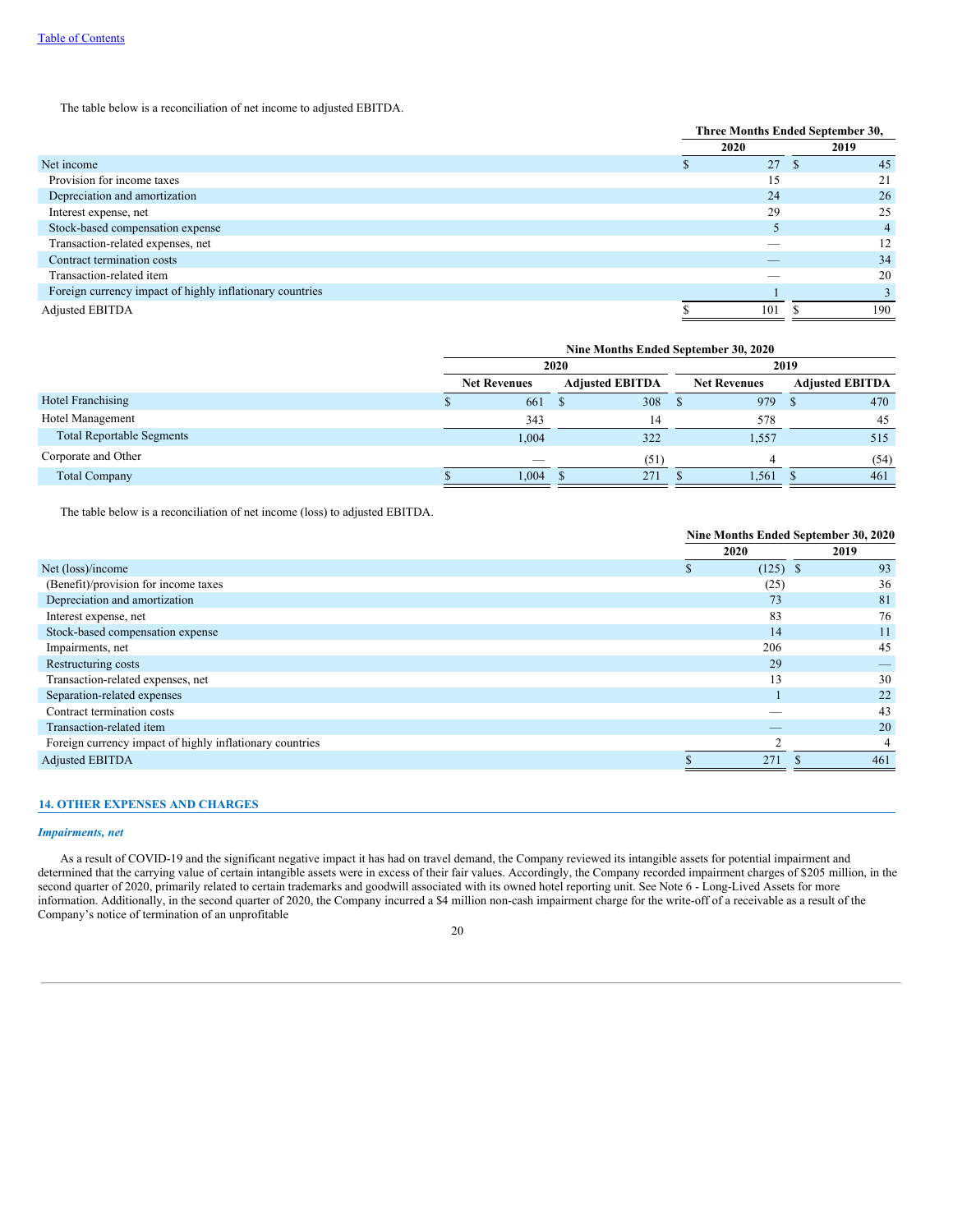management agreement. See Note 11 - Commitments and Contingencies for more information. In the second quarter of 2020, the Company also received \$ million of cash related to a previously impaired asset. These charges were all reported within impairments, net on the Condensed Consolidated Statement of Income.

During the second quarter of 2019, the Company incurred a non-cash net impairment charge associated with the planned termination of a hotel-management arrangement, which is comprised of a \$48 million write-off of receivables, a \$10 million write-off of a guarantee asset and the derecognition of a \$13 million guarantee liability.

#### *Restructuring*

The Company incurred \$29 million of charges during the nine months ended September 30, 2020, related to three restructuring initiatives implemented in response to COVID-19. The first quarter of 2020 plan resulted in a reduction of 262 employees for a charge of \$13 million. During the second quarter of 2020, the Company initiated another plan to further reduce headcount by 180 employees and to consolidate its corporate facilities resulting in a charge of \$16 million. During the third quarter of 2020, the Company initiated another restructuring plan to further reduce headcount by 186 full and part-time employees, primarily at the Company's owned hotels, resulting in a charge of less than \$1 million. In addition, during the fourth quarter of 2019, the Company had implemented restructuring initiatives, primarily focused on enhancing its organizational efficiency and rationalizing its operations. Below is the activity for the nine months ended September 30, 2020 relating to restructuring activities by plan:

**2020 Activity**

|                             |                                      | <b>2020 ACTIVITY</b> |                          |  |                      |   |             |      |                                          |
|-----------------------------|--------------------------------------|----------------------|--------------------------|--|----------------------|---|-------------|------|------------------------------------------|
|                             | Liability as of<br>December 31, 2019 |                      | <b>Costs Recognized</b>  |  | <b>Cash Payments</b> |   | Other $(a)$ |      | Liability as of<br>September 30,<br>2020 |
| 2019 Plan                   |                                      |                      |                          |  |                      |   |             |      |                                          |
| Personnel-related           | 8                                    | S                    | $\overline{\phantom{a}}$ |  | (6)                  | S | (1)         | - \$ |                                          |
| 2020 Plans                  |                                      |                      |                          |  |                      |   |             |      |                                          |
| Personnel-related           |                                      |                      | 23                       |  | (17)                 |   | (1)         |      |                                          |
| Facility-related            |                                      |                      |                          |  | (1)                  |   | $-$         |      | 4                                        |
| Other                       |                                      |                      |                          |  |                      |   | __          |      |                                          |
| Total 2020 Plans            |                                      |                      | 29                       |  | (19)                 |   |             |      |                                          |
| Total accrued restructuring |                                      |                      | 29                       |  | (25)                 |   | (2)         |      | 10                                       |

#### $\mathcal{L}=\mathcal{L}=\mathcal{L}=\mathcal{L}=\mathcal{L}=\mathcal{L}=\mathcal{L}=\mathcal{L}=\mathcal{L}=\mathcal{L}=\mathcal{L}=\mathcal{L}=\mathcal{L}=\mathcal{L}=\mathcal{L}=\mathcal{L}=\mathcal{L}=\mathcal{L}=\mathcal{L}=\mathcal{L}=\mathcal{L}=\mathcal{L}=\mathcal{L}=\mathcal{L}=\mathcal{L}=\mathcal{L}=\mathcal{L}=\mathcal{L}=\mathcal{L}=\mathcal{L}=\mathcal{L}=\mathcal{L}=\mathcal{L}=\mathcal{L}=\mathcal{L}=\mathcal{L}=\mathcal{$ (a) Represents non-cash payments in Company stock.

Restructuring charges by segment for the nine months ended September 30, 2020 were as follows:

|                          | <b>Nine Months Ended September</b><br>30, 2020 |                      |
|--------------------------|------------------------------------------------|----------------------|
| <b>Hotel Franchising</b> |                                                |                      |
| Hotel Management         |                                                |                      |
| Corporate and Other      |                                                | 12<br>$\overline{1}$ |
| Total                    |                                                | 29                   |

#### *Transaction-related, net*

Transaction-related expenses incurred by the Company were not material during the three months ended September 30, 2020 and \$12 million during the three months ended September 30, 2019. For the nine months ended September 30, 2020 and 2019, the Company incurred transaction-related expenses of \$13 million and \$30 million, respectively. These expenses were primarily related to La Quinta integration activities during 2020 and in 2019, reflects costs associated with La Quinta integration activities as well as tax matters associated with the 2018 acquisition of La Quinta.

#### *Separation-related*

Separation-related costs associated with the Company's spin-off from Wyndham Worldwide were \$1 million and \$22 million for the nine months ended September 30, 2020 and 2019, respectively. These costs primarily consist of severance, stock-based compensation and other employee-related costs.

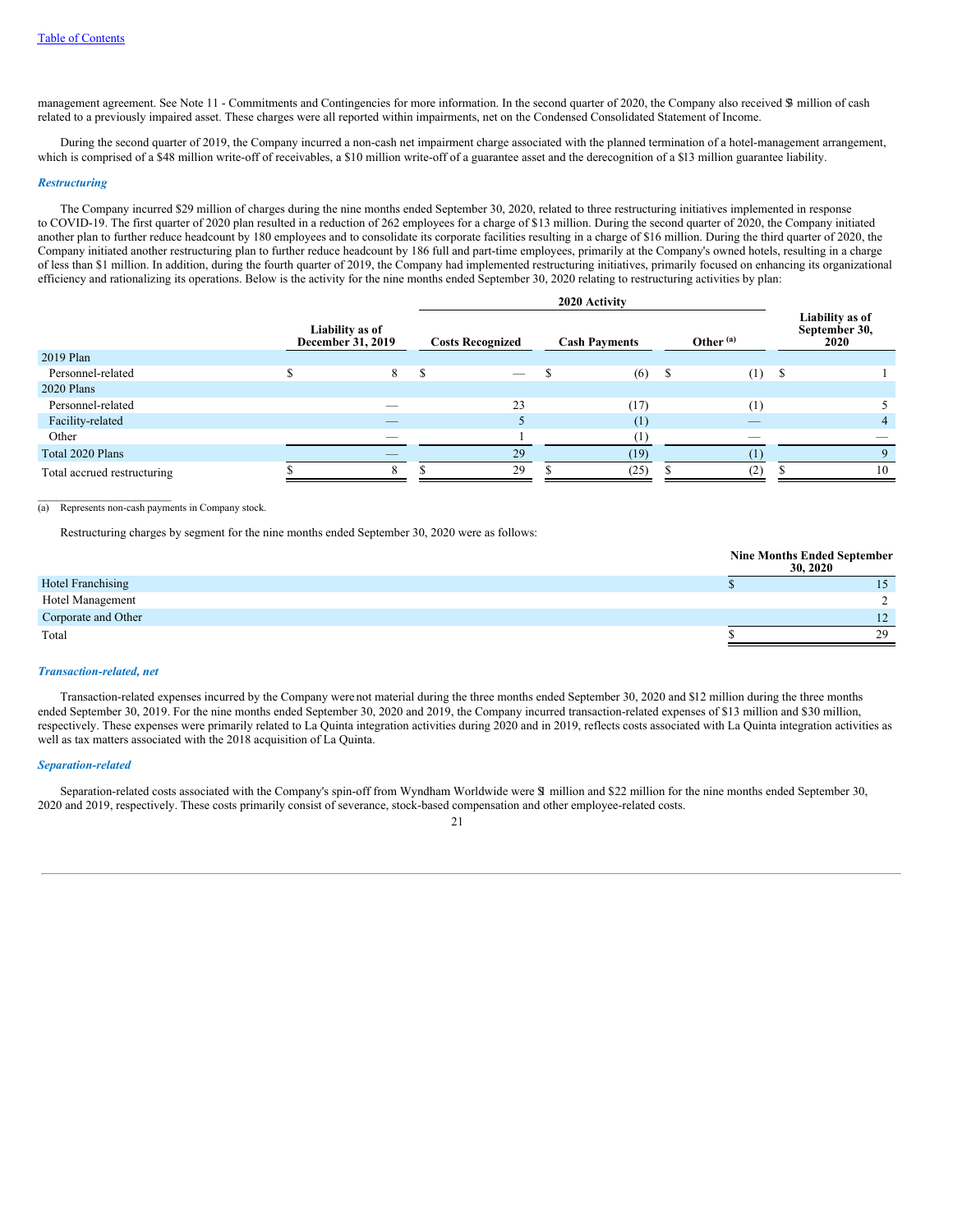### *Contract termination*

During the second quarter of 2019, the Company incurred a contract termination charge of \$9 million in connection with an obligation associated with the expected termination of a hotel-management agreement, which was paid in the second quarter of 2020.

During the third quarter of 2019, the Company entered into an agreement to terminate a hotel-management agreement which contained operating performance guarantees and covered eight hotel properties. In conjunction with this termination, the Company incurred a contract termination charge of \$34 million.

#### *CorePoint agreement*

In October 2019, the Company entered into an agreement with CorePoint Lodging Inc. ("CorePoint"), a franchisee with which the Company also has hotel-management agreements, to resolve open issues between the two companies. As part of the agreement, the Company recorded a \$20 million fee credit for past services in the third quarter of 2019, representing payments it was required to make to CorePoint pursuant to the agreement. Such charge is reflected as a reduction to hotel management revenues on the Condensed Consolidated Statements of Income. In addition, the two companies also agreed to finalize outstanding tax matters related to the acquisition of La Quinta. As a result, the Company also recorded a \$6 million charge in the third quarter of 2019 related to the resolution of the tax matters, which is reflected in transaction-related costs on the Condensed Consolidated Statements of Income. The Company paid \$5 million and \$18 million to CorePoint in the nine months ended September 30, 2020 and the full year 2019, respectively, related to such charges; the remaining amounts are expected to be paid through 2021.

### **15. TRANSACTIONS WITH FORMER PARENT**

The Company has a number of arrangements with its former Parent for services provided between both parties as described below.

### *License agreement and other agreements with former Parent*

In connection with the Company's spin-off, the Company and Wyndham Worldwide entered into long-term exclusive license agreements to retain Wyndham Destinations' affiliations with one of the hospitality industry's top-rated loyalty programs, Wyndham Rewards, as well as to continue to collaborate on inventory-sharing and customer crosssell initiatives.

The Company also entered into several agreements with Wyndham Destinations that govern the relationship of the parties following the spin-off, including a separation and distribution agreement, an employee matters agreement, a tax matters agreement and a transition services agreement. Revenues recorded in connection with these agreements were not material for the three and nine months ended September 30, 2020 and were \$1 million and \$4 million for the three and nine months ended September 30, 2019, respectively. Such revenues are reported within other revenues on the Condensed Consolidated Statements of Income.

In addition, Wyndham Hotels recorded revenues from Wyndham Destinations in the amount of \$16 million and \$29 million for the three months ended September 30, 2020 and 2019, respectively, and \$49 million and \$76 million for the nine months ended September 30, 2020 and 2019, respectively, for a license, development and non-competition agreement. Further, the Company recorded revenues of \$3 million and \$4 million for the three months ended September 30, 2020 and 2019, respectively, and \$10 million and \$15 million for the nine months ended September 30, 2020 and 2019, respectively, for activities associated with the Wyndham Rewards program. The Company also recorded revenues from a former affiliate for license fees of \$2 million for the three months ended September 30, 2020 and 2019, and \$4 million and \$6 million for the nine months ended September 30, 2020 and 2019, respectively. Such fees are recorded within license and other fees on the Condensed Consolidated Statements of Income.

#### *Transfer of former Parent liabilities and issuances of guarantees to former Parent and af iliates*

Upon the distribution of the Company's common stock to Wyndham Worldwide shareholders, the Company entered into certain guarantee commitments with its former Parent. These guarantee arrangements relate to certain former Parent contingent tax and other corporate liabilities. The Company assumed and is responsible for one-third of such contingent liabilities while its former Parent is responsible for the remaining two-thirds. The amount of liabilities assumed by the Company in connection with the spin-off was \$19 million and \$22 million as of September 30, 2020 and December 31, 2019, respectively, which were included within other non-current liabilities on its Condensed Consolidated Balance Sheets. The Company also had a \$4 million and \$2 million liability due to its former Parent which was included within current liabilities on its Condensed Consolidated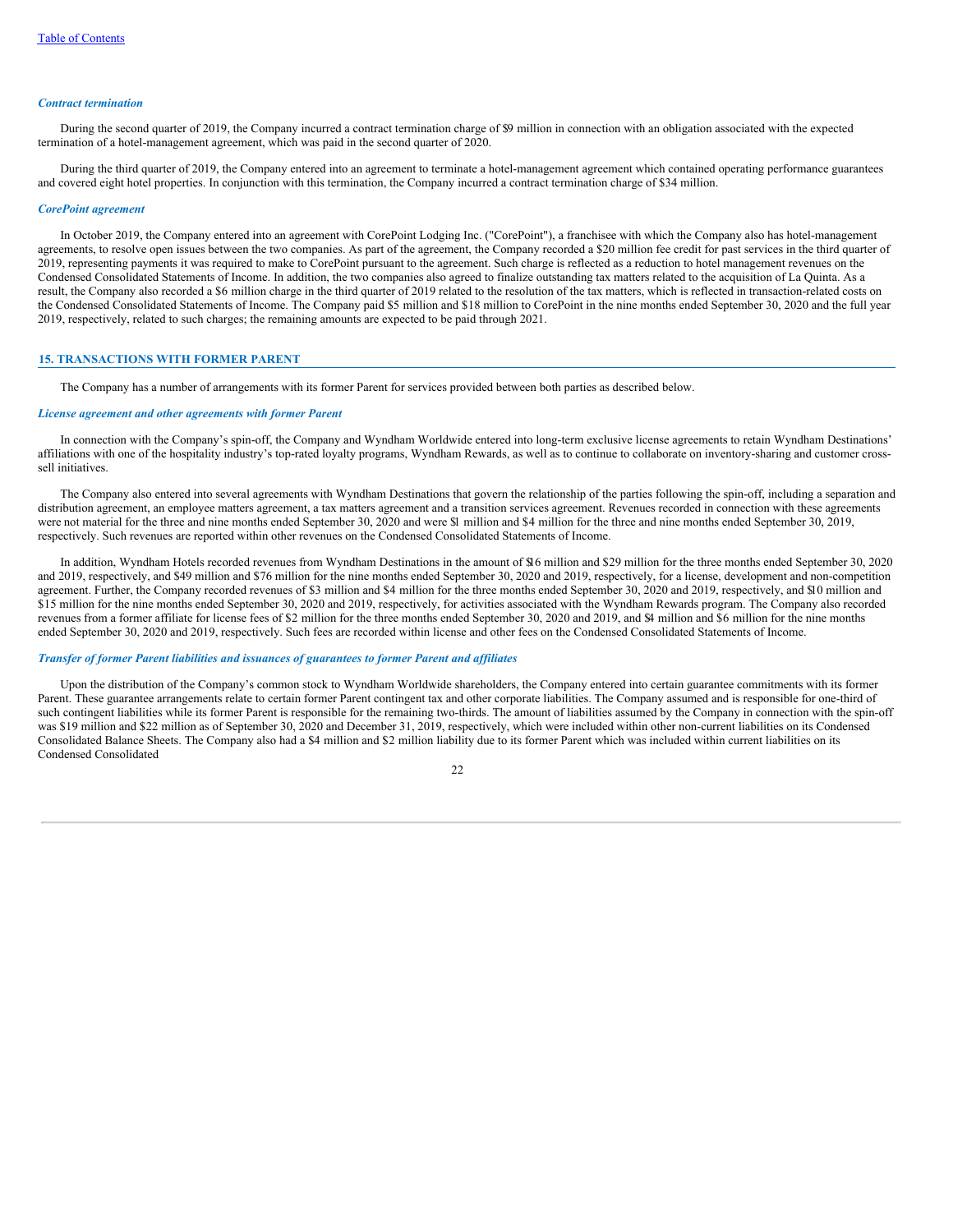Balance Sheets as of September 30, 2020 and December 31, 2019, respectively. In addition, the Company had \$4 million of receivables due from former Parent as of September 30, 2020 and December 31, 2019, which were included within current assets on its Condensed Consolidated Balance Sheets.

## **16. ACCUMULATED OTHER COMPREHENSIVE INCOME (LOSS)**

The components of AOCI are as follows:

| <b>Net of Tax</b>                | <b>Foreign Currency</b><br><b>Translation Adjustments</b> | <b>Cash Flow Hedges</b> | <b>Accumulated Other</b><br>Comprehensive<br>Income/(Loss) |
|----------------------------------|-----------------------------------------------------------|-------------------------|------------------------------------------------------------|
| Balance as of December 31, 2019  | (1)                                                       | $(26)$ \$<br>ъ          | (27)                                                       |
| Period change                    | (3)                                                       | (36)                    | (39)                                                       |
| Balance as of March 31, 2020     | (4)                                                       | (62)                    | (66)                                                       |
| Period change                    |                                                           | (2)                     | (1)                                                        |
| Balance as of June 30, 2020      | (3)                                                       | (64)                    | (67)                                                       |
| Period change                    |                                                           |                         |                                                            |
| Balance as of September 30, 2020 | (2)                                                       | (60)                    | (62)                                                       |
| <b>Net of Tax</b>                |                                                           |                         |                                                            |
| Balance as of December 31, 2018  | \$<br>(4)                                                 | \$<br>(4)               | -S<br>(8)                                                  |
| Period change                    |                                                           | (8)                     | (7)                                                        |
| Balance as of March 31, 2019     | (3)                                                       | (12)                    | (15)                                                       |
| Period change                    |                                                           | (16)                    | (15)                                                       |
| Balance as of June 30, 2019      | (2)                                                       | (28)                    | (30)                                                       |
| Period change                    | (1)                                                       | (3)                     | (4)                                                        |
| Balance as of September 30, 2019 | (3)                                                       | (31)                    | (34)                                                       |

### <span id="page-24-0"></span>**Item 2. Management's Discussion and Analysis of Financial Condition and Results of Operations. (Unless otherwise noted, all amounts are in millions, except share and per share amounts)**

### <span id="page-24-1"></span>**Forward-Looking Statements**

This report contains forward-looking statements within the meaning of Section 21E of the Securities Exchange Act of 1934 (the "Exchange Act"), as amended. These statements include, but are not limited to, statements related to our expectations regarding our strategy and the performance of our business, our financial results, our liquidity and capital resources and other non-historical statements. Forward-looking statements include those that convey management's expectations as to the future based on plans, estimates and projections and may be identified by words such as "will," "expect," "believe," "plan," "anticipate," "intend," "goal," "future," "outlook," "guidance," "target," "objective," "estimate" and similar words or expressions, including the negative version of such words and expressions. Such forward-looking statements involve known and unknown risks, uncertainties and other factors, which may cause the actual results, performance or achievements of Wyndham Hotels to be materially different from any future results, performance or achievements expressed or implied by such forward-looking statements. You are cautioned not to place undue reliance on these forward-looking statements, which speak only as of the date of this report.

Factors that could cause actual results to differ materially from those in the forward-looking statements include without limitation general economic conditions; the continuation or worsening of the effects from the coronavirus pandemic, ("COVID-19"); its scope and duration and impact on our business operations, financial results, cash flows and liquidity, as well as the impact on our franchisees and property owners, guests and team members, the hospitality industry and overall demand for travel; the success of our mitigation efforts in response to the COVID-19 pandemic; our performance in any recovery from the COVID-19 pandemic, the performance of the financial and credit markets; the economic environment for the hospitality industry; operating risks associated with the hotel franchising and management businesses; our relationships with franchisees and property owners; the impact of war, terrorist activity or political strife; concerns with or threats of pandemics, contagious diseases or health epidemics, including the effects of the COVID-19 pandemic and any resurgence of the virus and actions governments, businesses and individuals take in response to the pandemic, including stay-inplace directives and other travel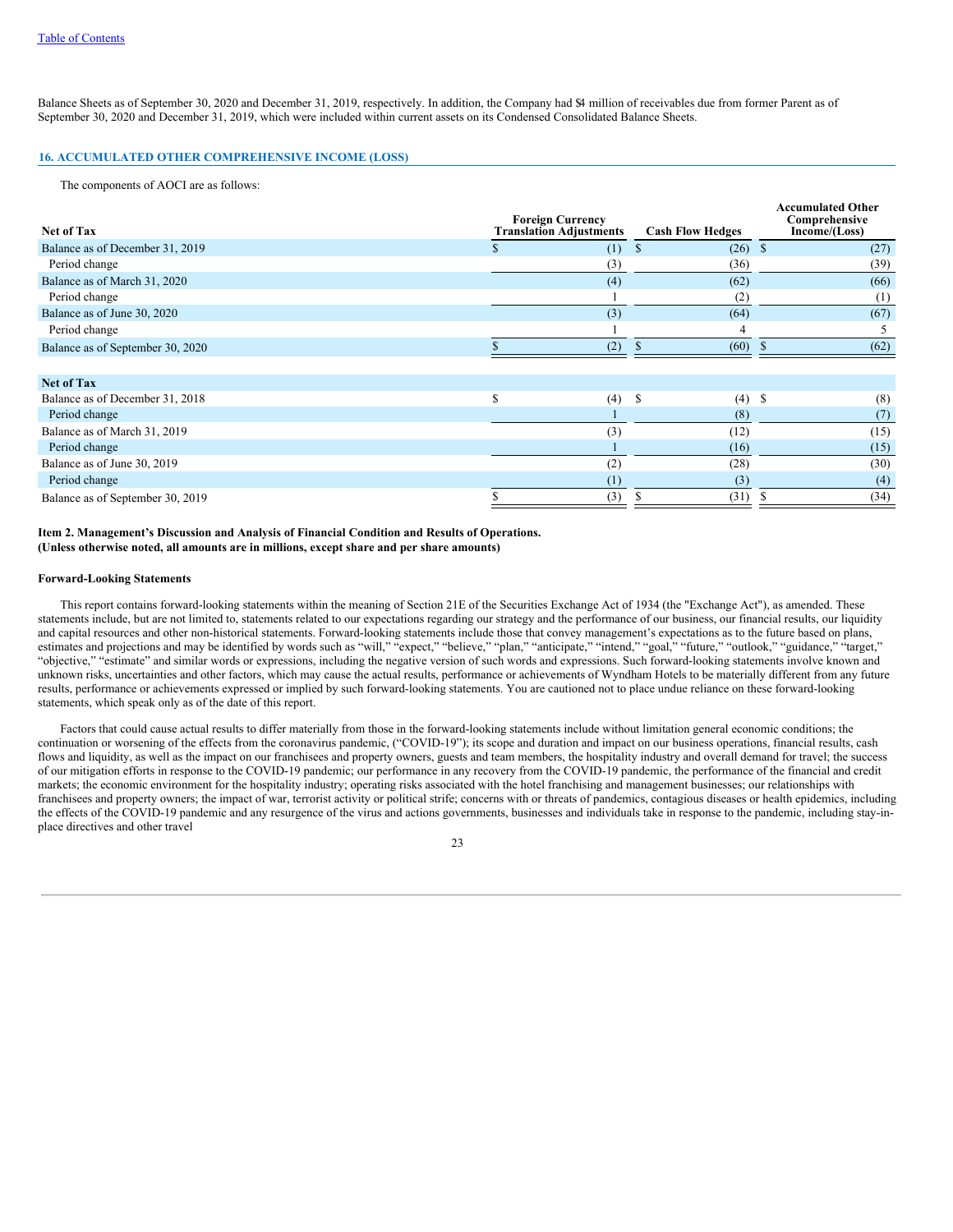restrictions; risks related to restructuring or strategic initiatives; risks related to our relationship with CorePoint Lodging; our spin-off as a newly independent company; the Company's ability to satisfy obligations and agreements under its outstanding indebtedness, including the payment of principal and interest and compliance with the covenants thereunder; risks related to our ability to obtain financing, including access to liquidity and capital as a result of COVID-19; and the Company's limitations related to share repurchases and ability to pay dividends under its credit facility and the timing and amount of any future dividends, as well as the risks described in our most recent Annual Report on [Form](http://www.sec.gov/Archives/edgar/data/1722684/000172268420000007/wh-20191231x10k.htm) 10-K filed with the U.S. Securities and Exchange Commission (the "SEC") and subsequent reports filed with the SEC. The Company undertakes no obligation to publicly update or revise any forward-looking statements, whether as a result of new information, subsequent events or otherwise.

We may use our website as a means of disclosing material non-public information and for complying with our disclosure obligations under Regulation FD. Disclosures of this nature will be included on our website in the Investors section, which can currently be accessed at www.investor.wyndhamhotels.com. Accordingly, investors should monitor this section of our website in addition to following our press releases, filings submitted with the SEC and any public conference calls or webcasts.

References herein to "Wyndham Hotels," the "Company," "we," "our" and "us" refer to both (i) Wyndham Hotels & Resorts, Inc. and its consolidated subsidiaries for time periods following the consummation of the spin-off and (ii) the Wyndham Hotels & Resorts businesses for time periods prior to the consummation of our spin-off from Wyndham Worldwide. Unless the context otherwise suggests, references herein to "Wyndham Worldwide," "Wyndham Destinations" and "former Parent" refer to Wyndham Worldwide Corporation and its consolidated subsidiaries.

#### **BUSINESS AND OVERVIEW**

Wyndham Hotels & Resorts is a leading global hotel franchisor, licensing its renowned hotel brands to hotel owners in approximately 90 countries around the world.

Wyndham Hotels operates in the following segments:

- **Hotel Franchising —**licenses our lodging brands and provides related services to third-party hotel owners and others.
- **Hotel Management —** provides hotel management services for full-service and limited-service hotels as well as two hotels that are owned by us.

The Condensed Consolidated Financial Statements presented herein have been prepared on a stand-alone basis. The Condensed Consolidated Financial Statements include Wyndham Hotels' assets, liabilities, revenues, expenses and cash flows and all entities in which Wyndham Hotels has a controlling financial interest.

### **RESULTS OF OPERATIONS**

Discussed below are our key operating statistics, combined results of operations and the results of operations for each of our reportable segments. The reportable segments presented below represent our operating segments for which discrete financial information is available and used on a regular basis by our chief operating decision maker to assess performance and to allocate resources. In identifying our reportable segments, we also consider the nature of services provided by our operating segments. Management evaluates the operating results of each of our reportable segments based upon net revenues and adjusted EBITDA. Adjusted EBITDA is defined as net income (loss) excluding interest expense, depreciation and amortization, impairment charges, restructuring and related charges, contract termination costs, transaction-related items (acquisition-, disposition- or separation-related), foreign currency impacts of highly inflationary countries, stock-based compensation expense and income taxes. We believe that adjusted EBITDA is a useful measure of performance for our segments and, when considered with U.S. Generally Accepted Accounting Principles ("GAAP") measures, gives a more complete understanding of our operating performance. We use these measures internally to assess operating performance, both absolutely and in comparison to other companies, and to make day to day operating decisions, including in the evaluation of selected compensation decisions. Adjusted EBITDA is not a recognized term under U.S. GAAP and should not be considered as an alternative to net income (loss) or other measures of financial performance or liquidity derived in accordance with U.S. GAAP. Our presentation of adjusted EBITDA may not be comparable to similarly-titled measures used by other companies.

We generate royalties and franchise fees, management fees and other revenues from hotel franchising and hotel management activities, as well as fees from licensing our "Wyndham" trademark, certain other trademarks and intellectual property. In addition, pursuant to our franchise and management contracts with third-party hotel owners, we generate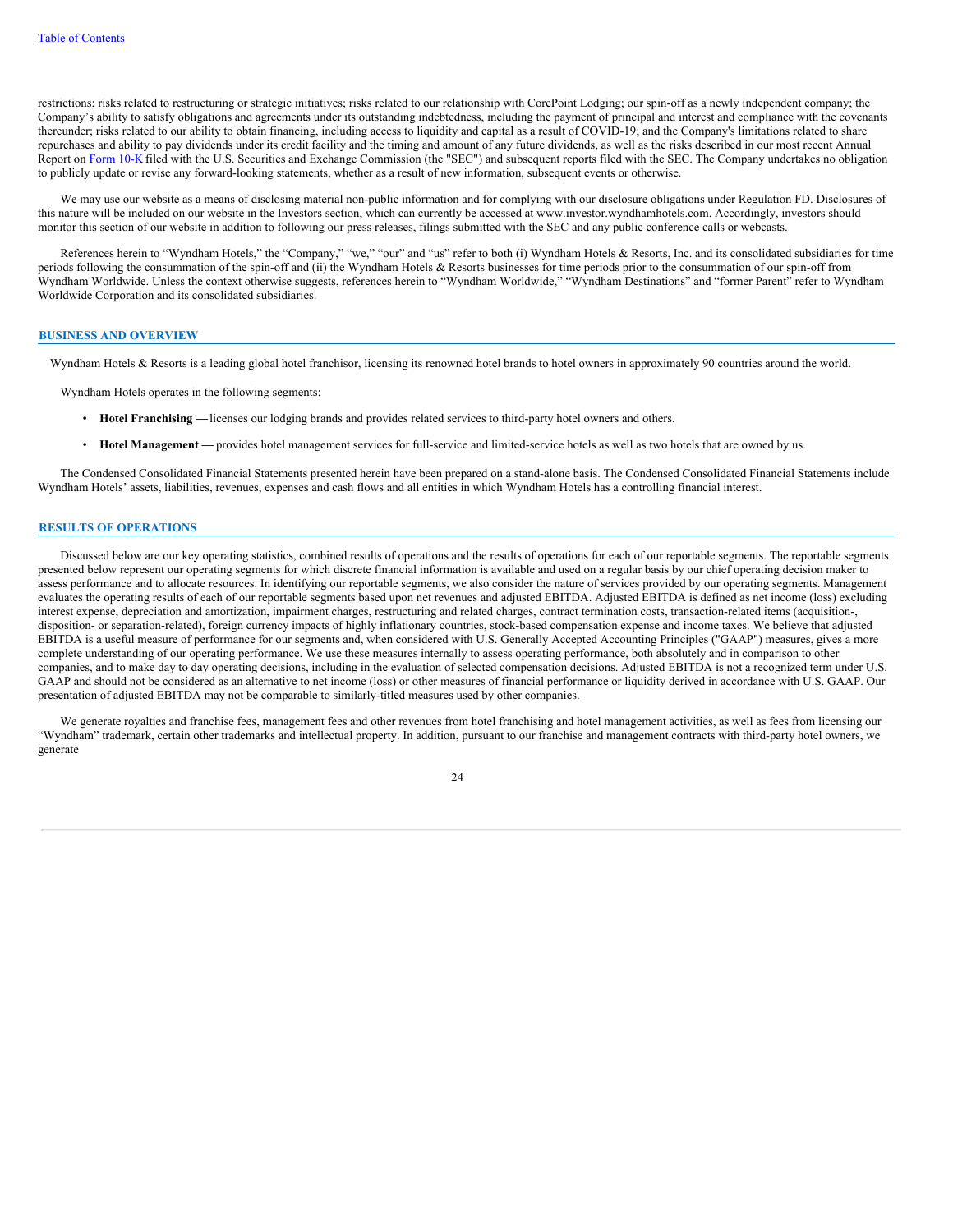marketing, reservation and loyalty fee revenues and cost reimbursement revenues that over time are offset, respectively, by the marketing, reservation and loyalty costs and property operating costs that we incur.

### *COVID-19*

Our industry is experiencing a sharp decline in travel demand due to COVID-19 and the related government preventative and protective actions to slow the spread of the virus. We and the entire industry are experiencing significant revenue losses as a result of steep RevPAR declines, which may continue for some time.

As a result of the financial impact of COVID-19, we have taken the following preventative measures to conserve our liquidity, strengthen our balance sheet and support our franchisees through these unprecedented times:

- Issued \$500 million of senior unsecured notes at 4.375% due in August 2028;
- Suspended our share repurchase program as of March 17, 2020;
- Reduced our quarterly cash dividend per share to \$0.08 per share from \$0.32 per share in the first quarter of 2020;
- Workforce reductions, including the elimination of 628 team members across the globe;
- Advertising reductions and elimination of all discretionary spend;
- Capital expenditures reductions to focus on only the highest priority projects;
- Temporary closure of our two owned hotels for April and May 2020; and
- Our Chief Executive Officer elected to forgo his base salary and our Board of Directors ("Board") elected to forgo the cash portion of their fees for a portion of the year.

Our franchisees' financial health and long-term success is a top priority for us, and we have taken the following proactive steps to help them preserve cash during this period:

- Suspended non-room revenue related fees, such as Wyndham Rewards retraining fees;
- Deferred property improvement plans and certain non-essential brand standards requiring cash outlays, such as hot breakfast requirements;
- Provided payment relief by deferring receivables and suspending interest charges and late fees through September 1, 2020;
- Partnered with industry associations to advocate for government relief for our franchisees and their employees;
- Guided owners through the Coronavirus Aid, Relief, and Economic Security ("CARES") Act and its evolving guidance and urged the government to expand and clarify these loan programs, for which the majority of our owners qualify; and
- Revised cleaning protocols and secured critical cleaning and disinfection supplies pursuant to new U.S. Centers for Disease Control and Prevention ("CDC") guidelines through our procurement network at reduced costs for our franchisees as well as funding and deferring repayment of these costs to help our franchisees conserve cash during this pandemic.

For our guests whose travel plans have changed, we have modified cancellation policies, paused Wyndham Rewards point expirations until December 31, 2020 and are maintaining loyalty member level status through the end of 2021.

Nearly 90% of our domestic hotels are located along highways and in suburban and small metro areas. Our brands in the economy and midscale segments are utilized by the truckers, contractors, construction workers, healthcare workers, emergency crews and others who still need overnight accommodations even in this COVID-19 crisis. These travelers are looking for well-known service providers they can depend on for quality and enhanced safety measures. Our recovery is less reliant on air travel or international travel demands which now factor in additional safety concerns for guests or group business. While we believe our hotels will be able to quickly recover once the pandemic abates, the ultimate timing of any recovery remains uncertain. In the meantime, our results of operations may continue to be negatively impacted and certain additional intangible assets, such as our trademarks, and our franchised and managed goodwill may be exposed to additional impairments. For further discussion on the effect of COVID-19 on our financial condition and liquidity, see the section below Financial Condition, Liquidity and Capital Resources.

## **OPERATING STATISTICS**

The table below presents our operating statistics for the three and nine months ended September 30, 2020 and 2019. "Rooms" represent the number of hotel rooms at the end of the period which are either under franchise and/or management

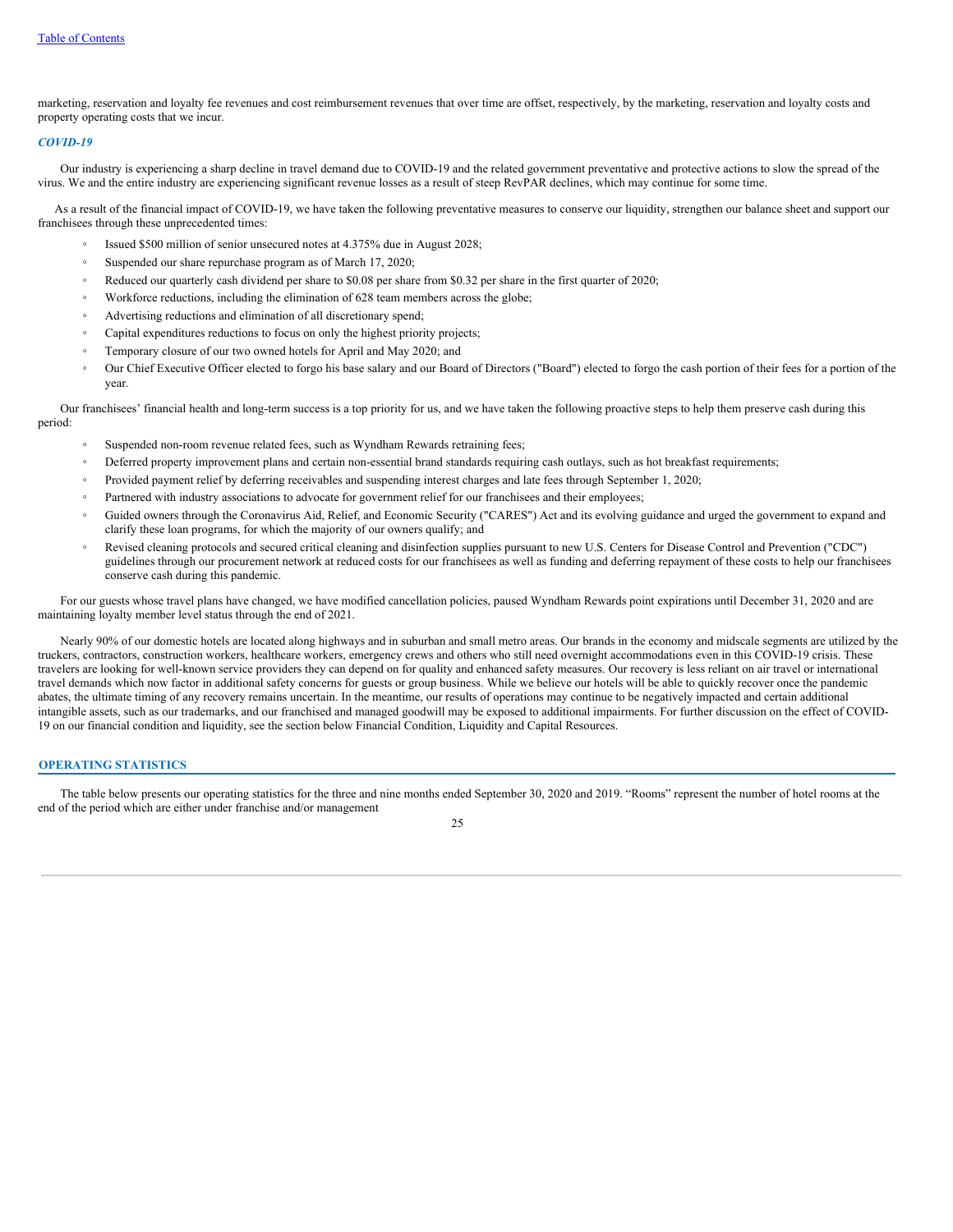$\mathcal{L}_\text{max}$ 

agreements, or are Company-owned, and properties under affiliation agreements for which we receive a fee for reservation and/or other services provided. "RevPAR" represents the room rental revenues generated by our franchisees divided by the number of available room-nights in the period. These operating statistics are drivers of our revenues and therefore provide an enhanced understanding of our business. Refer to the section below for a discussion as to how these operating statistics affected our business for the periods presented.

|                      | As of September 30, |         |          |
|----------------------|---------------------|---------|----------|
|                      | 2020                | 2019    | % Change |
| <b>Rooms</b>         |                     |         |          |
| <b>United States</b> | 497,700             | 509,200 | (2%)     |
| International        | 306,300             | 312,600 | (2%)     |
| Total rooms          | 804,000             | 821,800 | (2%)     |

|                              | Three Months Ended September 30, |       |          |  |  |  |
|------------------------------|----------------------------------|-------|----------|--|--|--|
|                              | 2020<br>2019                     |       |          |  |  |  |
| <b>RevPAR</b>                |                                  |       |          |  |  |  |
| <b>United States</b>         | 36.31                            | 53.79 | (32%)    |  |  |  |
| International <sup>(a)</sup> | 17.72                            | 35.63 | $(50\%)$ |  |  |  |
| Total RevPAR <sup>(a)</sup>  | 29.23                            | 46.94 | (38%)    |  |  |  |

|                             | Nine Months Ended September 30, |       |          |  |  |  |  |
|-----------------------------|---------------------------------|-------|----------|--|--|--|--|
|                             | 2020                            | 2019  | % Change |  |  |  |  |
| <b>RevPAR</b>               |                                 |       |          |  |  |  |  |
| <b>United States</b>        | 30.99                           | 48.52 | (36%)    |  |  |  |  |
| International (b)           | 14.69                           | 32.39 | (55%)    |  |  |  |  |
| Total RevPAR <sup>(b)</sup> | 24.73                           | 42.46 | (42%)    |  |  |  |  |

(a) Excluding currency effects, international RevPAR decreased 50% and total RevPAR decreased 38%.

(b) Excluding currency effects, international RevPAR decreased 54% and total RevPAR decreased 41%.

Rooms as of September 30, 2020 decreased 2% compared to the prior year reflecting our previously announced removal of approximately 9,200 unprofitable, noncompliant and operationally challenged hotel rooms during the third quarter.

Total RevPAR for the three and nine months ended September 30, 2020 decreased 38% to \$29.23 and 42% to \$24.73, respectively, compared to the prior-year periods due to COVID-19 and the related travel restrictions.

## **THREE MONTHS ENDED SEPTEMBER 30, 2020 VS. THREE MONTHS ENDED SEPTEMBER 30, 2019**

|                            | Three Months Ended September 30, |        |        |        |
|----------------------------|----------------------------------|--------|--------|--------|
|                            |                                  | 2020   | 2019   | Change |
| Net revenues               |                                  | 337 \$ | 560 \$ | (223)  |
| Expenses                   |                                  | 266    | 469    | (203)  |
| Operating income           |                                  | 71     | 91     | (20)   |
| Interest expense, net      |                                  | 29     | 25     |        |
| Income before income taxes |                                  | 42     | -66    | (24)   |
| Provision for income taxes |                                  | 15     | 21     | (6)    |
| Net income                 |                                  | 27     | 45     | (18)   |

Net revenues for the three months ended September 30, 2020 decreased \$223 million, or 40%, compared to the prior-year period, primarily driven by:

- \$79 million of lower cost-reimbursement revenues in our hotel management business as a result of CorePoint Lodging asset sales and the termination of unprofitable hotel-management agreements during 2019;
- \$68 million of lower marketing, reservation and loyalty fees, reflecting a 38% decline in RevPAR due to lower travel demand as a result of COVID-19;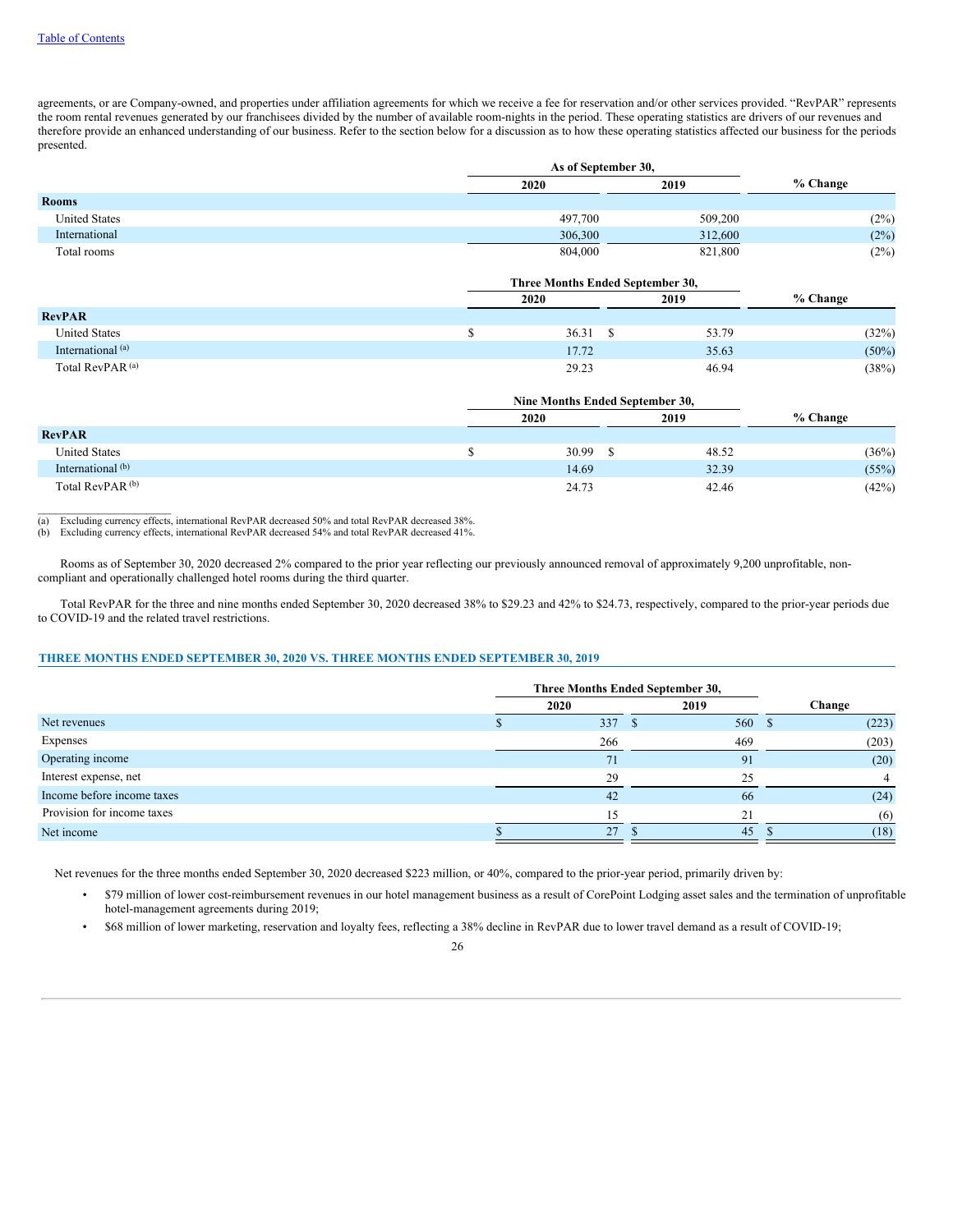- \$44 million of lower royalty and franchise fees due to the decline in RevPAR;
- \$14 million of lower license and other fees due to lower travel demand resulting from COVID-19;
- \$13 million of lower owned hotel revenues due to lower travel demand as a result of COVID-19; partially offset by
- \$13 million of higher management fees reflecting the absence of a \$20 million fee credit for past services with a customer in 2019 and lower management fees due to a 38% decline in RevPAR primarily as a result of lower travel demand from COVID-19.

Total expenses for the three months ended September 30, 2020 decreased \$203 million, or 43%, compared to the prior-year period, primarily driven by:

- \$79 million of lower cost reimbursement expenses as discussed above;
- \$53 million of lower marketing, reservation and loyalty expenses primarily due to cost reductions in response to COVID-19;
- \$34 million of lower contract termination costs;
- \$23 million of lower operating expenses and general and administrative costs, primarily due to cost containment efforts in response to COVID-19; and
- \$12 million of lower transaction-related expenses.

Our effective tax rate increased to 35.7% from 31.8% during the three months ended September 30, 2020 and 2019, respectively, primarily due to higher foreign taxes which is impacted by the jurisdictional mix of earnings and losses in any given period as the foreign jurisdictions in which we operate have tax rates that differ from the U.S. statutory tax rate and a non-deductible payment we agreed to make in 2019 related to the La Quinta acquisition.

As a result of these items, net income for the three months ended September 30, 2020, decreased \$18 million compared to the prior-year period.

The table below is a reconciliation of net income to adjusted EBITDA.

|                                                          | Three Months Ended September 30, |      |     |  |  |
|----------------------------------------------------------|----------------------------------|------|-----|--|--|
|                                                          | 2020                             | 2019 |     |  |  |
| Net income                                               | 27                               | -S   | 45  |  |  |
| Provision for income taxes                               | 15                               |      | 21  |  |  |
| Depreciation and amortization                            | 24                               |      | 26  |  |  |
| Interest expense, net                                    | 29                               |      | 25  |  |  |
| Stock-based compensation expense                         |                                  |      | 4   |  |  |
| Transaction-related expenses, net                        |                                  |      | 12  |  |  |
| Contract termination costs                               | $-$                              |      | 34  |  |  |
| Transaction-related item                                 |                                  |      | 20  |  |  |
| Foreign currency impact of highly inflationary countries |                                  |      |     |  |  |
| Adjusted EBITDA                                          | 101                              |      | 190 |  |  |

Following is a discussion of the results of each of our segments and Corporate and Other for the three months ended September 30, 2020 compared to the three months ended September 30, 2019:

|                          | <b>Net Revenues</b>      |  |      |          |    |      | <b>Adjusted EBITDA</b> |      |            |
|--------------------------|--------------------------|--|------|----------|----|------|------------------------|------|------------|
|                          | 2020                     |  | 2019 | % Change |    | 2020 |                        | 2019 | $%$ Change |
| <b>Hotel Franchising</b> | 236                      |  | 379  | (38%)    | кĐ |      | 117                    | 195  | $(40\%)$   |
| Hotel Management         | 101                      |  | 180  | (44%)    |    |      |                        |      | (85%)      |
| Corporate and Other      | $\overline{\phantom{a}}$ |  |      | n/a      |    |      | (18)                   | (18) | n/a        |
| <b>Total Company</b>     | 337                      |  | 560  | $(40\%)$ |    |      | 101                    | 190  | (47%)      |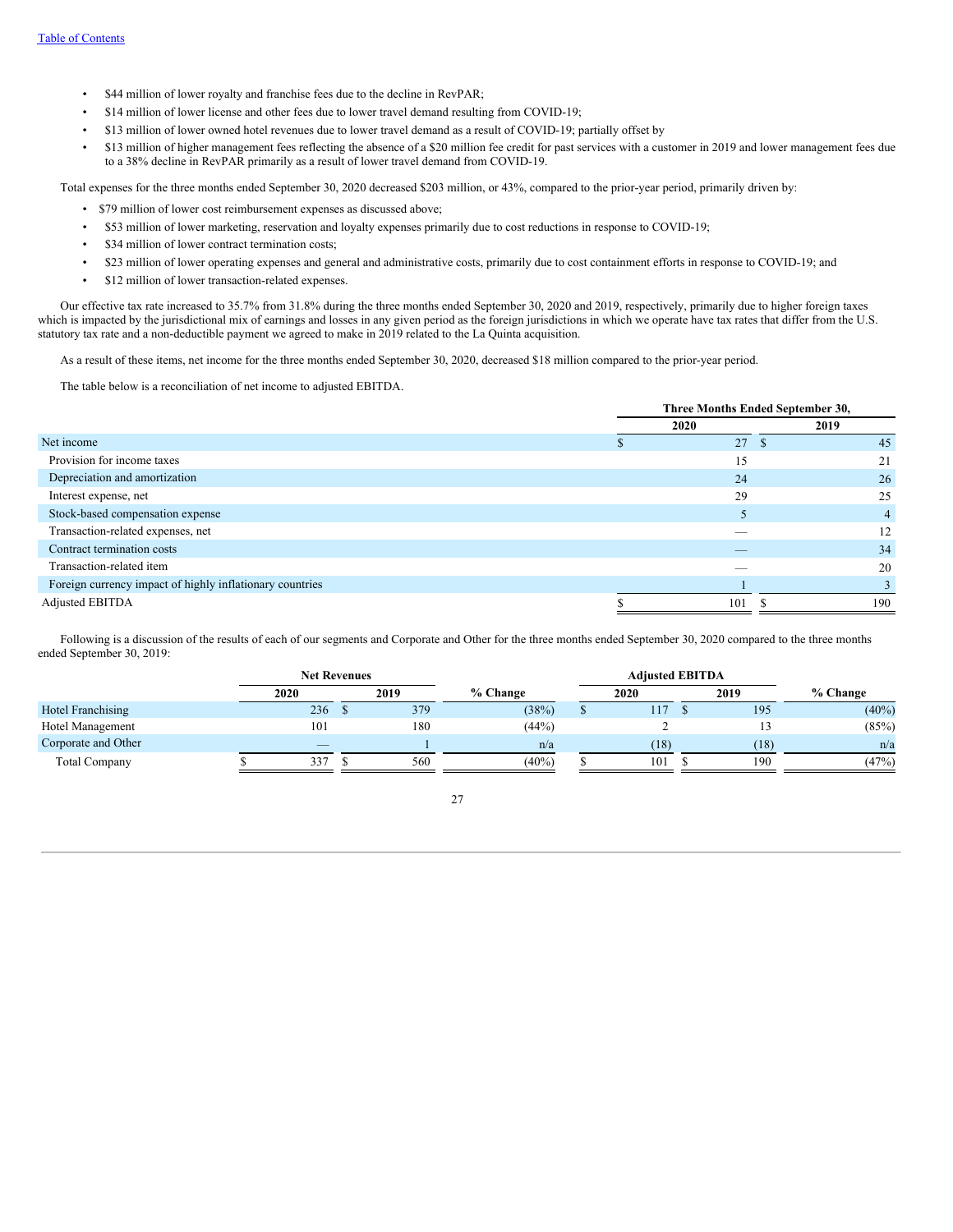## *Hotel Franchising*

|                              | Three Months Ended September 30, |             |            |
|------------------------------|----------------------------------|-------------|------------|
|                              | 2020                             | 2019        | $%$ Change |
| <b>Rooms</b>                 |                                  |             |            |
| <b>United States</b>         | 459,600                          | 460,100     | $-$ %      |
| International                | 288,600                          | 298,300     | (3%)       |
| Total rooms                  | 748,200                          | 758,400     | (1%)       |
| <b>RevPAR</b>                |                                  |             |            |
| <b>United States</b>         | 36.06                            | -S<br>51.93 | (31%)      |
| International <sup>(a)</sup> | 17.39                            | 34.79       | $(50\%)$   |
| Total RevPAR <sup>(a)</sup>  | 28.83                            | 45.23       | (36%)      |

(a) Excluding currency effects, international RevPAR decreased 50% and total RevPAR decreased 36%.

Net revenues decreased \$143 million, or 38%, compared to the third quarter of 2019, primarily driven by:

- \$67 million of lower marketing, reservation and loyalty revenues due to the 36% decline in RevPAR primarily as a result of COVID-19 on travel demand;
- \$45 million of lower royalty and franchise fees due to the decline in RevPAR; and
- \$14 million of lower license and other fees as a result of the impact of COVID-19 on travel demand.

Adjusted EBITDA decreased \$78 million, or 40%, compared to the third quarter of 2019, primarily driven by the changes in net revenues discussed above, partially offset by:

- \$52 million of lower marketing, reservation and loyalty expenses primarily due to cost reductions in response to COVID-19; and
- \$12 million of lower operating and general and administrative expenses primarily due to cost containment efforts in response to COVID-19.

### *Hotel Management*

 $\mathcal{L}=\mathcal{L}=\mathcal{L}=\mathcal{L}=\mathcal{L}=\mathcal{L}=\mathcal{L}=\mathcal{L}=\mathcal{L}=\mathcal{L}=\mathcal{L}=\mathcal{L}=\mathcal{L}=\mathcal{L}=\mathcal{L}=\mathcal{L}=\mathcal{L}=\mathcal{L}=\mathcal{L}=\mathcal{L}=\mathcal{L}=\mathcal{L}=\mathcal{L}=\mathcal{L}=\mathcal{L}=\mathcal{L}=\mathcal{L}=\mathcal{L}=\mathcal{L}=\mathcal{L}=\mathcal{L}=\mathcal{L}=\mathcal{L}=\mathcal{L}=\mathcal{L}=\mathcal{L}=\mathcal{$ 

|                              |         | Three Months Ended September 30, |             |            |  |
|------------------------------|---------|----------------------------------|-------------|------------|--|
|                              |         | 2020                             | 2019        | $%$ Change |  |
| <b>Rooms</b>                 |         |                                  |             |            |  |
| <b>United States</b>         |         | 38,100                           | 49,100      | (22%)      |  |
| International                |         | 17,700                           | 14,300      | 24%        |  |
| Total rooms                  |         | 55,800                           | 63,400      | (12%)      |  |
| <b>RevPAR</b>                |         |                                  |             |            |  |
| <b>United States</b>         | ሖ<br>۰D | 39.12                            | -S<br>70.75 | (45%)      |  |
| International <sup>(a)</sup> |         | 23.16                            | 52.49       | (56%)      |  |
| Total RevPAR <sup>(a)</sup>  |         | 34.34                            | 66.65       | (48%)      |  |

(a) Excluding currency effects, international RevPAR decreased 56% and total RevPAR decreased 48%.

Net revenues decreased \$79 million, or 44%, compared to the prior-year period, primarily driven by:

- \$79 million of lower cost-reimbursement revenues as discussed above, which have no impact on adjusted EBITDA;
	- \$13 million of lower owned hotel revenues due to lower travel demand as a result of COVID-19; partially offset by
- \$13 million of higher management fees reflecting the absence of a \$20 million fee credit for past services with a customer in 2019 and lower management fees due to a 48% decline in RevPAR primarily as a result of lower travel demand from COVID-19.

Adjusted EBITDA decreased \$11 million, or 85%, compared to the prior-year period, primarily driven by the revenue decreases discussed above, partially offset by \$8 million of lower operating expenses, resulting from cost containment efforts in response to COVID-19.

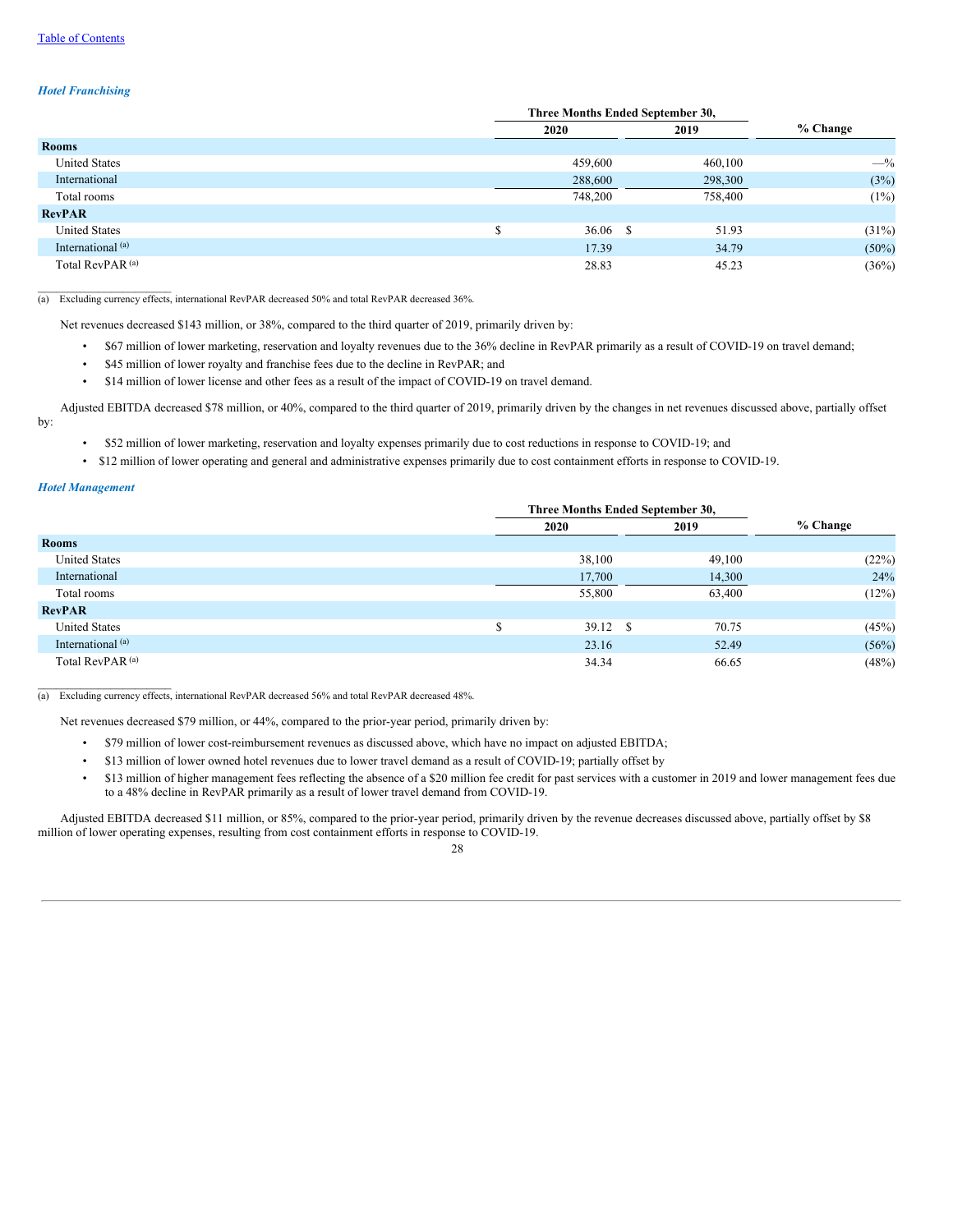#### *Corporate and Other*

Corporate and Other revenues decreased \$1 million during the three months ended September 30, 2020 compared to the same period in 2019, due to the completion of transition services previously in place following our separation from Wyndham Worldwide.

Adjusted EBITDA remained consistent for the three months ended September 30, 2020 and 2019.

### **NINE MONTHS ENDED SEPTEMBER 30, 2020 VS. NINE MONTHS ENDED SEPTEMBER 30, 2019**

|                                      | Nine Months Ended September 30, |       |                        |        |
|--------------------------------------|---------------------------------|-------|------------------------|--------|
|                                      |                                 | 2020  | 2019                   | Change |
| Net revenues                         |                                 | 1,004 | $1,561 \quad$ \$<br>-8 | (557)  |
| Expenses                             |                                 | 1,071 | 1,356                  | (285)  |
| Operating (loss)/income              |                                 | (67)  | 205                    | (272)  |
| Interest expense, net                |                                 | 83    | 76                     |        |
| (Loss)/income before income taxes    |                                 | (150) | 129                    | (279)  |
| (Benefit)/provision for income taxes |                                 | (25)  | 36                     | (61)   |
| Net (loss)/income                    |                                 | (125) | 93                     | (218)  |

Net revenues for the nine months ended September 30, 2020 decreased \$557 million, or 36%, compared to the prior-year period, primarily driven by:

- \$202 million of lower cost-reimbursement revenues in our hotel management business as a result of CorePoint Lodging asset sales and the termination of unprofitable hotel-management agreements during 2019;
- \$118 million of lower royalty and franchise fees reflecting a 42% decline in RevPAR due to lower travel demand as a result of COVID-19;
- \$133 million of lower marketing, reservation and loyalty fees (inclusive of a \$13 million benefit in loyalty revenues from a change in our member redemption assumption) due to the RevPAR decline;
- \$38 million of lower management and other fees due to a \$38 million reduction in owned hotel revenues and \$20 million of lower management fees resulting from a decline in RevPAR primarily due to lower travel demand from COVID-19, partially offset by the absence of a \$20 million fee credit for past services with a customer in 2019; and
- \$34 million of lower license and other fees due to lower travel demand resulting from COVID-19.

Total expenses for the nine months ended September 30, 2020, decreased \$285 million, or 21%, compared to the prior-year period, primarily driven by:

- \$202 million of lower cost reimbursement expenses as discussed above;
- \$126 million of lower marketing, reservation and loyalty expenses primarily due to cost reductions in response to COVID-19;
- \$58 million of lower operating and general and administrative expenses primarily due to cost containment efforts in response to COVID-19;
- \$43 million of lower contract termination costs;
- \$38 million of lower separation and transaction-related expenses; partially offset by
- \$161 million of higher impairment charges, driven by the \$206 million of impairment charges during the second quarter of 2020, primarily related to certain of our trademarks, principally La Quinta, as well as goodwill for our owned hotel reporting unit. Such trademark impairments were primarily due to a higher discount rate as a result of increased share price volatility, consistent with the lodging sector and broader equity markets; and
- \$29 million of higher restructuring charges due to cost saving initiatives implemented in response to COVID-19.

Our effective tax rate decreased to 16.7% on pre-tax loss from 27.9% on pre-tax income during the nine months ended September 30, 2020 and 2019, respectively, primarily due to goodwill impairment charges that are nondeductible for tax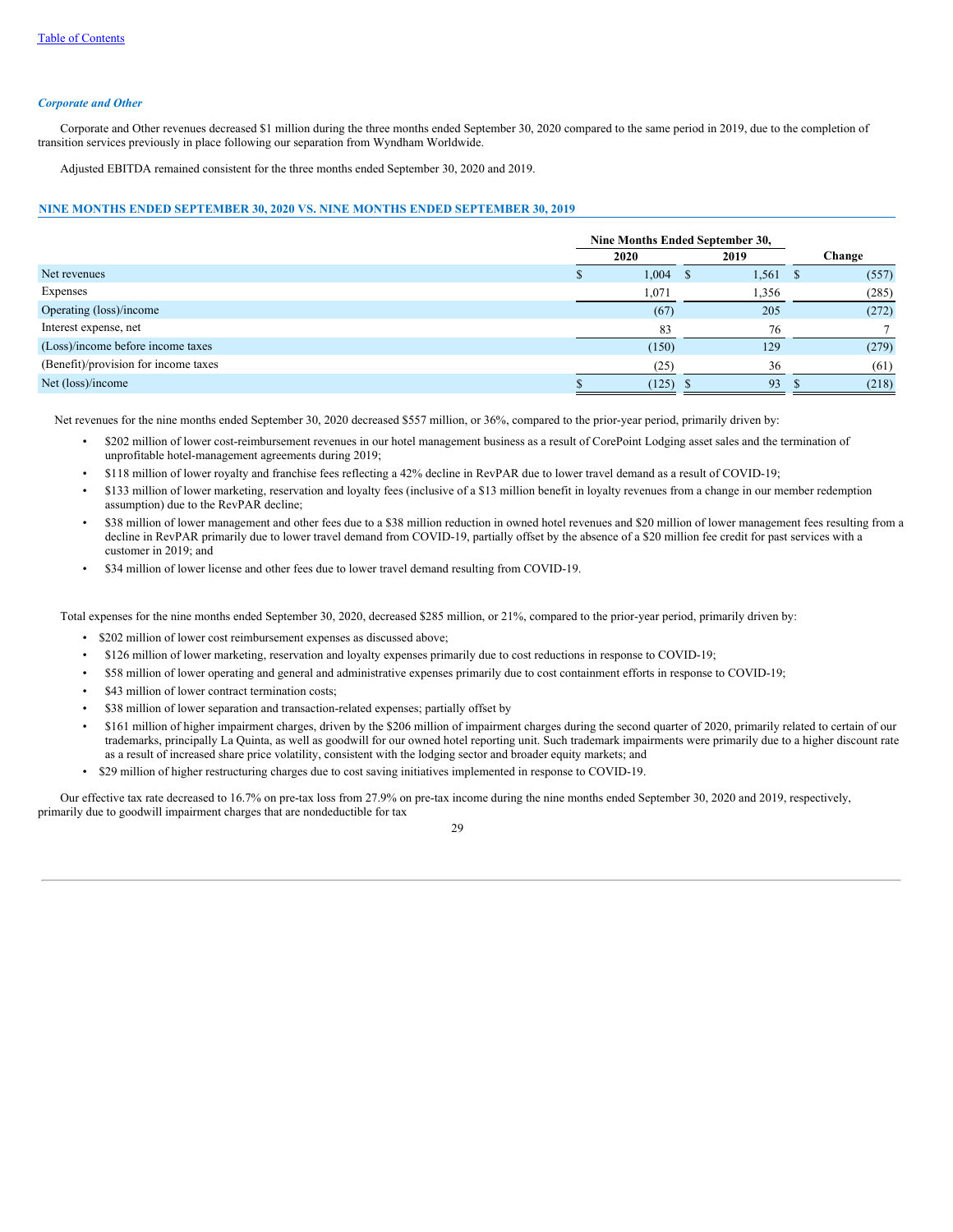purposes and the absence of the favorable tax impact from a settlement with state taxing authorities in the first quarter of 2019, partially offset by a non-deductible payment we agreed to make in 2019 related to the La Quinta acquisition.

As a result of these items, net income for the nine months ended September 30, 2020, decreased \$218 million compared to the prior-year period.

The table below is a reconciliation of net income (loss) to adjusted EBITDA.

|                                                          | Nine Months Ended September 30, |          |  |  |  |
|----------------------------------------------------------|---------------------------------|----------|--|--|--|
|                                                          | 2020                            | 2019     |  |  |  |
| Net (loss)/income                                        | (125)                           | 93<br>-S |  |  |  |
| (Benefit)/provision for income taxes                     | (25)                            | 36       |  |  |  |
| Depreciation and amortization                            | 73                              | 81       |  |  |  |
| Interest expense, net                                    | 83                              | 76       |  |  |  |
| Stock-based compensation expense                         | 14                              | 11       |  |  |  |
| Impairments, net                                         | 206                             | 45       |  |  |  |
| Restructuring costs                                      | 29                              |          |  |  |  |
| Transaction-related expenses, net                        | 13                              | 30       |  |  |  |
| Separation-related expenses                              |                                 | 22       |  |  |  |
| Contract termination costs                               | -                               | 43       |  |  |  |
| Transaction-related item                                 |                                 | 20       |  |  |  |
| Foreign currency impact of highly inflationary countries | ◠                               |          |  |  |  |
| <b>Adjusted EBITDA</b>                                   | 271                             | 461      |  |  |  |

Following is a discussion of the results of each of our segments and Corporate and Other for the nine months ended September 30, 2020 compared to September 30, 2019:

|                      | <b>Net Revenues</b>      |  |      |          | <b>Adjusted EBITDA</b> |      |            |
|----------------------|--------------------------|--|------|----------|------------------------|------|------------|
|                      | 2020                     |  | 2019 | % Change | 2020                   | 2019 | $%$ Change |
| Hotel Franchising    | 661                      |  | 979  | (32%)    | 308                    | 470  | (34%)      |
| Hotel Management     | 343                      |  | 578  | $(41\%)$ | 14                     | 45   | (69%)      |
| Corporate and Other  | $\overline{\phantom{a}}$ |  |      | n/a      | (51)                   | (54) | n/a        |
| <b>Total Company</b> | .004                     |  | .561 | (36%)    | 271                    | 461  | (41%)      |

## *Hotel Franchising*

|                              |  | 2020  | 2019  | $%$ Change |
|------------------------------|--|-------|-------|------------|
| <b>RevPAR</b>                |  |       |       |            |
| <b>United States</b>         |  | 30.24 | 46.18 | (35%)      |
| International <sup>(a)</sup> |  | 14.12 | 31.37 | (55%)      |
| Total RevPAR <sup>(a)</sup>  |  | 23.92 | 40.42 | $(41\%)$   |

 $\mathcal{L}=\mathcal{L}=\mathcal{L}=\mathcal{L}=\mathcal{L}=\mathcal{L}=\mathcal{L}=\mathcal{L}=\mathcal{L}=\mathcal{L}=\mathcal{L}=\mathcal{L}=\mathcal{L}=\mathcal{L}=\mathcal{L}=\mathcal{L}=\mathcal{L}=\mathcal{L}=\mathcal{L}=\mathcal{L}=\mathcal{L}=\mathcal{L}=\mathcal{L}=\mathcal{L}=\mathcal{L}=\mathcal{L}=\mathcal{L}=\mathcal{L}=\mathcal{L}=\mathcal{L}=\mathcal{L}=\mathcal{L}=\mathcal{L}=\mathcal{L}=\mathcal{L}=\mathcal{L}=\mathcal{$ (a) Excluding currency effects, international RevPAR decreased 54% and total RevPAR decreased 41%.

Net revenues for the nine months ended September 30, 2020 decreased \$318 million, or 32%, compared to the prior-year period, primarily driven by:

- \$131 million of lower marketing, reservation and loyalty revenues (inclusive of a \$13 million benefit in loyalty revenues from a change in our member redemption assumption) due primarily to the 41% decline in RevPAR primarily as a result of COVID-19 on travel demand;
- \$125 million of lower royalty and franchise fees due to the decline in RevPAR; and
- \$34 million of lower license and other fees due to lower travel demand as a result of COVID-19.

Adjusted EBITDA for the nine months ended September 30, 2020 decreased \$162 million, or 34%, compared to the prior-year period, primarily driven by the changes in net revenues discussed above, partially offset by:

• \$125 million of lower marketing, reservation and loyalty expenses primarily due to cost reductions in response to COVID-19; and

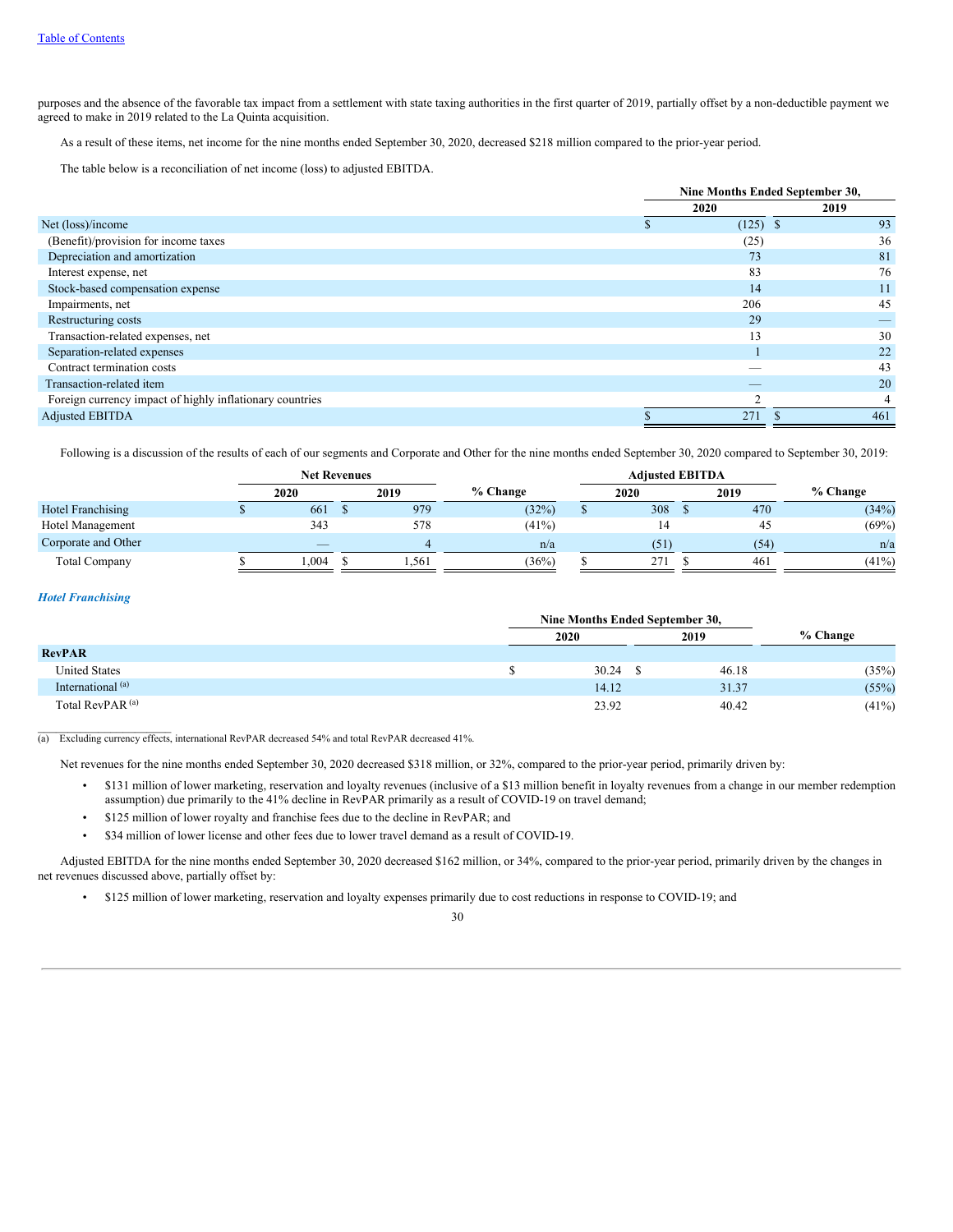• \$30 million of lower operating and general and administrative expenses primarily due to cost containment efforts in response to COVID-19.

## *Hotel Management*

 $\mathcal{L}_\text{max}$ 

|                              | Nine Months Ended September 30, |  |       |          |  |  |  |
|------------------------------|---------------------------------|--|-------|----------|--|--|--|
|                              | 2020                            |  | 2019  | % Change |  |  |  |
| <b>RevPAR</b>                |                                 |  |       |          |  |  |  |
| <b>United States</b>         | 39.11                           |  | 69.31 | (44%)    |  |  |  |
| International <sup>(a)</sup> | 25.07                           |  | 52.37 | (52%)    |  |  |  |
| Total RevPAR <sup>(a)</sup>  | 35.20                           |  | 65.52 | (46%)    |  |  |  |

(a) Excluding currency effects, international RevPAR decreased 50% and total RevPAR decreased 46%.

Net revenues for the nine months ended September 30, 2020 decreased \$235 million, or 41%, compared to the prior-year period, primarily driven by:

- \$202 million of lower cost-reimbursement revenues as discussed above, which have no impact on adjusted EBITDA;
- \$38 million of lower management and other fees due to a \$38 million reduction in owned hotel revenues and \$20 million of lower management fees resulting from a decline in RevPAR primarily due to lower travel demand from COVID-19, partially offset by the absence of a \$20 million fee credit for past services with a customer in 2019; partially offset by
- \$8 million of higher termination fees related to CorePoint Lodging asset sales.

Adjusted EBITDA for the nine months ended September 30, 2020 decreased \$31 million, or 69%, compared to the prior-year period, primarily driven by the revenue decreases discussed above, partially offset by \$20 million in lower operating expenses primarily due to cost containment efforts in response to COVID-19.

#### *Corporate and Other*

Corporate and Other revenues decreased \$4 million during the nine months ended September 30, 2020 compared to the same period in 2019, due to the completion of transition services previously in place following our separation from Wyndham Worldwide.

Adjusted EBITDA for the nine months ended September 30, 2020 increased \$3 million compared to the prior-year period, primarily due to \$7 million in lower general and administrative costs primarily due to cost containment efforts in response to COVID-19, partially offset by the \$4 million decrease in net revenues discussed above.

## **RESTRUCTURING**

We incurred \$29 million of charges related to restructuring initiatives implemented in response to COVID-19 during the nine months ended September 30, 2020. These initiatives resulted in a reduction of 628 employees and are comprised primarily of employee separation and facility closure costs. We paid \$25 million in restructuring payments relating to our 2019 and 2020 plans, during the nine months ended September 30, 2020. As of September 30, 2020, we had a \$10 million liability related to all our restructuring plans which is expected to be paid by the end of 2021. We expect that annual savings realized will be \$50 million to \$55 million.

## **FINANCIAL CONDITION, LIQUIDITY AND CAPITAL RESOURCES**

### *Financial condition*

|                            | <b>September 30, 2020</b> | <b>December 31, 2019</b> | <b>Change</b> |
|----------------------------|---------------------------|--------------------------|---------------|
| <b>Total assets</b>        | 4.894                     | 4,533                    | 361           |
| Total liabilities          | 3,931                     | 3,321                    | 610           |
| Total stockholders' equity | 963                       | 1.212                    | (249)         |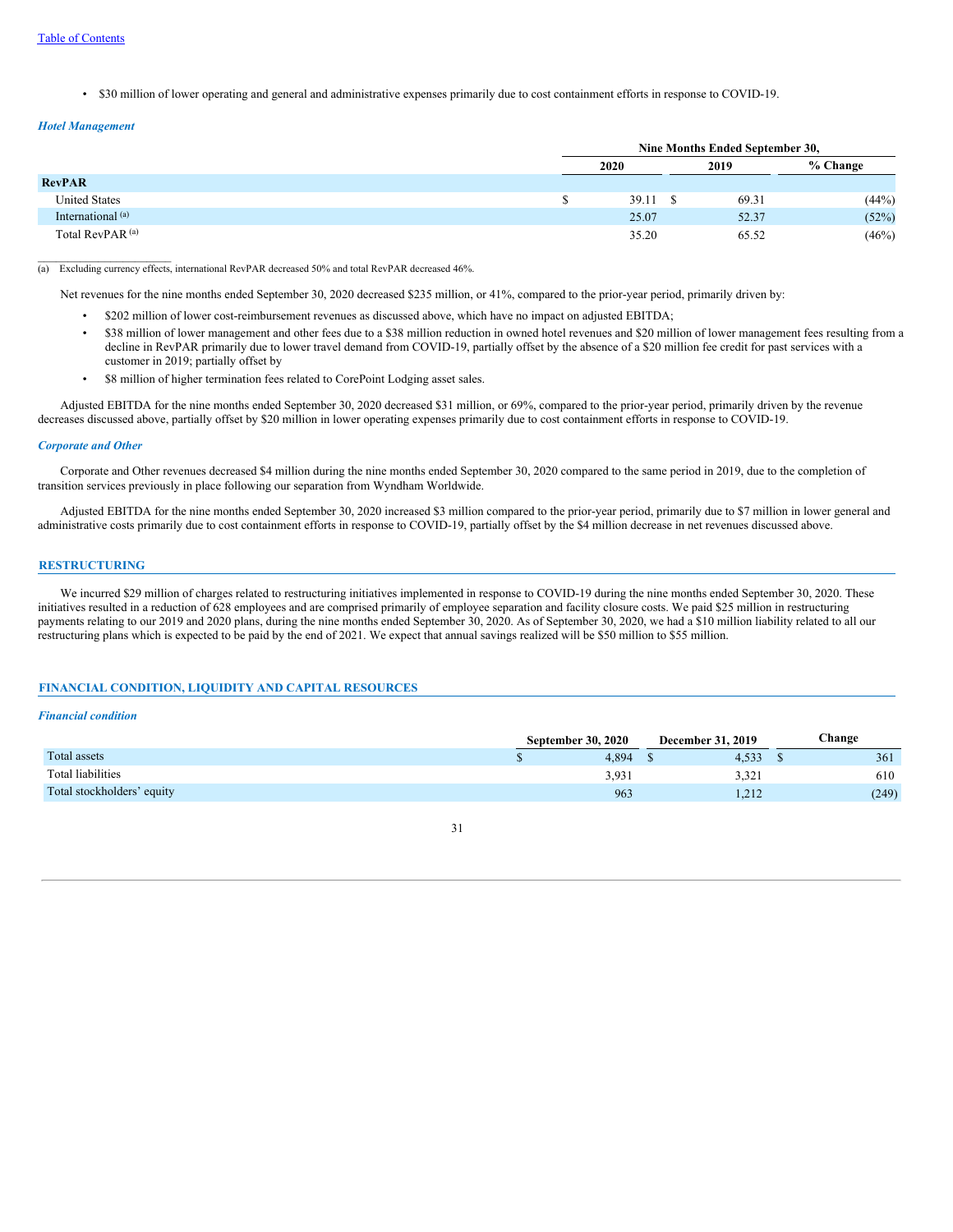Total assets increased \$361 million from December 31, 2019 to September 30, 2020 primarily driven by an increase in cash due to borrowings under our revolving credit facility, partially offset by impairments of certain intangible assets. Total liabilities increased \$610 million from December 31, 2019 to September 30, 2020 primarily due to the August 2020 issuance of \$500 million in senior unsecured notes and borrowings under our revolving credit facility, partially offset by a decrease in deferred income tax liabilities. Total equity decreased \$249 million from December 31, 2019 to September 30, 2020 primarily due to our net loss for the period, stock repurchases and dividend payments.

### *Liquidity and capital resources*

Historically, we have used the cash flow generated by our operations to create value for stockholders. Our asset-light business model, with low fixed costs and stable, recurring franchise fee revenue, has generated attractive margins and cash flow. In addition to investments in the business, we would normally expect to return capital to our stockholders through the payment of dividends and/or share repurchases. However, due to the negative impact that COVID-19 is currently having on the travel industry, during March 2020, we suspended share repurchase activity. In addition, we are restricted from making share repurchases under the amendment to our credit facility discussed below. Furthermore, although we paid dividends in the first three quarters of 2020, and intend to continue paying dividends, the amount of any future dividend payment cannot be guaranteed and is subject to evaluation based on the current economic environment, overall demand for travel and restrictions that may be imposed on us from the amendment to our revolving credit facility agreement.

During March 2020, we borrowed \$734 million, representing substantially all of our outstanding availability under our revolving credit facility. We repaid \$500 million of those borrowings during August 2020 in concurrence with the issuance of new senior unsecured notes and now have \$501 million of availability under our revolving credit facility. As of September 30, 2020, we had \$735 million of cash on hand.

In April 2020, we completed an amendment to our revolving credit facility agreement to waive the quarterly-tested leverage covenant until the second quarter of 2021. The covenant was also modified for the second, third and potentially fourth quarters of 2021 to use a form of annualized EBITDA, as defined in the credit agreement, rather than the last twelve months EBITDA, as previously required. In return for this modification, we agreed to maintain minimum liquidity of \$200 million, which is defined in the credit agreement as the total of unrestricted cash on hand and available capacity under our revolving credit facility, pay a higher interest rate on outstanding borrowings, restrict share repurchases and reduce payment of dividends, or restrict dividends to \$0.01 per share in the event our liquidity is below \$300 million.

As of September 30, 2020, we had a term loan with an aggregate principal amount of \$1.6 billion maturing in 2025 and a five-year revolving credit facility maturing in 2023 with an aggregate principal amount of \$750 million, of which \$234 million was outstanding and \$15 million was allocated to outstanding letters of credit. The interest rate per annum applicable to our term loan is equal to, at our option, either a base rate plus a margin of 0.75% or LIBOR plus a margin of 1.75%. The revolving credit facility is subject to an interest rate per annum equal to, at our option, either a base rate plus a margin ranging from 0.50% to 1.00% or LIBOR plus a margin ranging from 1.50% to 2.00%, in either case based upon the total leverage ratio of the Company and its restricted subsidiaries. After the April 2020 amendment discussed above, the revolving credit facility is subject to an interest rate per annum equal to, at our option, either a base rate plus a margin of 1.25% or LIBOR plus a margin of 2.25%. During the amendment period, the LIBOR rate is subject to a 0.50% floor.

As of September 30, 2020, \$1.1 billion of our \$1.6 billion term loan is hedged with pay-fixed/receive-variable interest rate swaps hedging of our term loan interest rate exposure. The aggregate fair value of these interest rate swaps was a \$79 million liability as of September 30, 2020.

The Federal Reserve has established the Alternative Reference Rates Committee to identify alternative reference rates in the event that LIBOR ceases to exist after 2021. Our credit facility, which includes our revolving credit facility and term loan, gives us the option to use LIBOR as a base rate and our interest rate swaps are based on the onemonth U.S. dollar LIBOR rate. In the event that LIBOR is no longer published, the credit facility allows us and the administrative agent of the facility to replace LIBOR with an alternative benchmark rate, subject to the rejection of the majority of the lenders. The International Swaps and Derivatives Association issued protocols to allow swap parties to amend their existing contracts, though the Company's existing swaps will continue to reference LIBOR for the foreseeable future.

As of September 2020, our credit rating was Ba1 from Moody's Investors Service and BB from Standard and Poor's Rating Agency. A credit rating is not a recommendation to buy, sell or hold securities and is subject to revision or withdrawal by the assigning rating organization. Reference in this report to any such credit rating is intended for the limited purpose of discussing or referring to aspects of our liquidity and of our costs of funds. Any reference to a credit rating is not intended to be any guarantee or assurance of, nor should there be any undue reliance upon, any credit rating or change in credit rating, nor is any such reference intended as any inference concerning future performance, future liquidity or any future credit rating.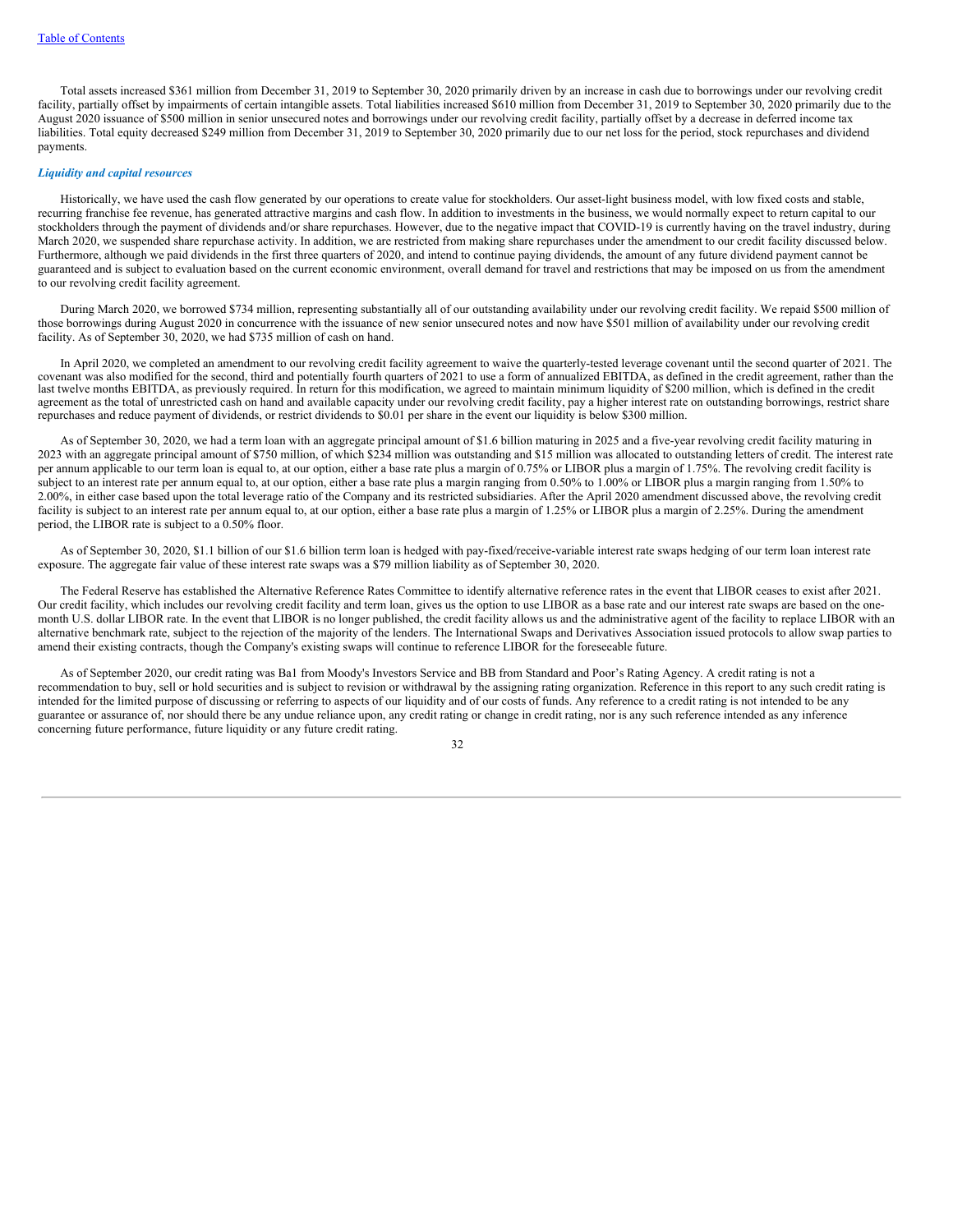Our liquidity and access to capital may be impacted by our credit ratings, financial performance and global credit market conditions. Our industry has seen a significant decline in travel demand due to COVID-19 and if the effects of COVID-19 persist for a prolonged duration, our credit ratings, financial performance and access to credit markets may be negatively impacted. We may not be able to obtain future borrowings on terms as favorable as our existing terms or at all. We believe that our existing cash, cash equivalents, cash generated through operations and our expected access to financing facilities, will be sufficient to fund our operating activities, anticipated capital expenditures and growth needs.

### **CASH FLOW**

The following table summarizes the changes in cash, cash equivalents and restricted cash during the nine months ended September 30, 2020 and 2019:

|                                                                                    | Nine Months Ended September 30, |       |  |                          |        |
|------------------------------------------------------------------------------------|---------------------------------|-------|--|--------------------------|--------|
|                                                                                    |                                 | 2020  |  | 2019                     | Change |
| Cash provided by/(used in)                                                         |                                 |       |  |                          |        |
| Operating activities                                                               |                                 | 57 \$ |  | 9                        | 48     |
| Investing activities                                                               |                                 | (24)  |  | (37)                     | 13     |
| Financing activities                                                               |                                 | 609   |  | (204)                    | 813    |
| Effects of changes in exchange rates on cash, cash equivalents and restricted cash |                                 | (1)   |  | $\overline{\phantom{a}}$ | (1)    |
| Net change in cash, cash equivalents and restricted cash                           |                                 | 641   |  | (232)                    | 873    |

Net cash provided by operating activities increased \$48 million compared to the prior-year period primarily due to the absence of payment of \$188 million of tax liabilities assumed in the La Quinta acquisition during 2019, partially offset by lower net income (excluding non-cash impairment and depreciation expenses) in 2020.

Net cash used in investing activities decreased \$13 million compared to the prior-year period, primarily due to lower capital expenditures.

Net cash provided by financing activities increased \$813 million compared to the prior-year period, primarily due to the issuance of our \$500 million 4.375% senior unsecured notes due 2028 and net borrowings under our revolving credit facility in 2020 and \$118 million of lower share repurchase activity.

#### *Capital deployment*

Our primary financial goal is liquidity. We expect to remain prudent in our capital allocation policy through the COVID-19 pandemic and until travel demand nears full recovery. While we believe our current quarterly dividend of \$0.08 per share is supportable from a financial profile, we cannot make any assurances as to future dividend payments.

During the nine months ended September 30, 2020, we spent \$23 million on capital expenditures, primarily related to information technology. During 2020, we anticipate spending approximately \$35 million on capital expenditures as we have accelerated spend relating to guest-facing technology initiatives that support franchisee recovery in this environment.

In addition, during the nine months ended September 30, 2020, we spent \$11 million on development advance notes to acquire new hotel franchise agreements and hotelmanagement contracts. In an effort to support growth in our business, we intend to continue to provide development advance notes of approximately \$20 million in 2020. We may also continue to provide other forms of financial support.

During the nine months ended September 30, 2020, we paid \$58 million of separation, transaction and contract termination costs incurred in 2019 as well as severance costs relating to restructuring initiatives implemented in response to COVID-19, net of cash proceeds of a previously impaired asset.

We expect all our cash needs to be funded from cash on hand and cash generated through operations.

#### *Stock repurchase program*

In May 2018, our Board approved a share repurchase plan pursuant to which we were authorized to purchase up to \$300 million of our common stock. In August 2019, the Board increased the capacity of the program by another \$300 million. Under the plan, we may, from time to time, purchase our common stock through various means, including, without limitation, open

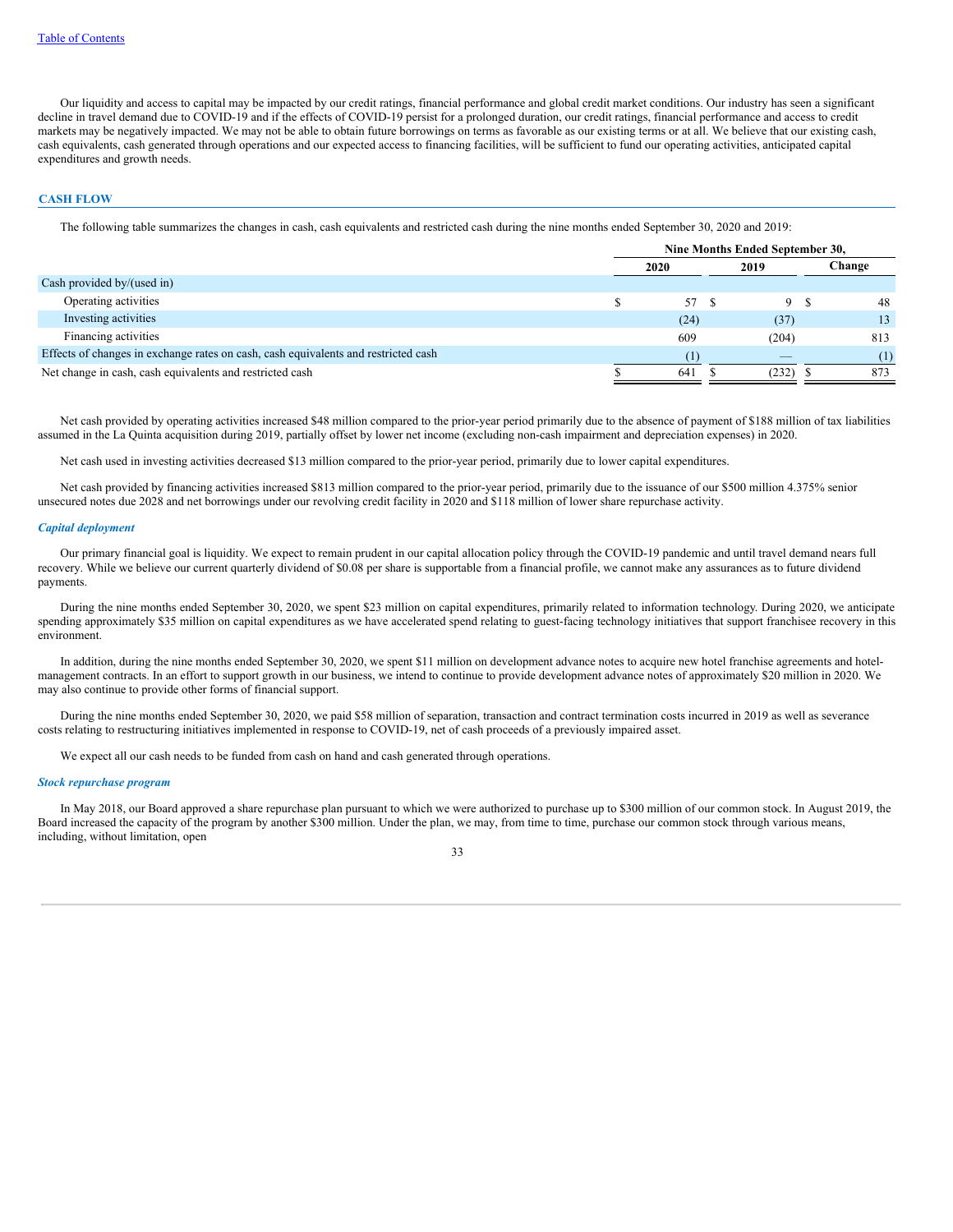market transactions, privately negotiated transactions or tender offers, subject to the terms of the tax matters agreement entered into in connection with our spin-off.

We repurchased approximately 0.9 million shares at an average price of \$51.57 for a cost of \$45 million during the nine months ended September 30, 2020, all of which was repurchased on or before March 17, 2020, the date we suspended our share repurchase activity due to COVID-19. As of September 30, 2020, we had \$191 million of remaining availability under our program.

As a condition of the amendment to our revolving credit agreement, we are restricted from repurchasing shares of our stock until the waiver amendment expires at the beginning of the second quarter of 2021 unless we elect to terminate the amendment earlier.

#### *Dividend policy*

We declared cash dividends of \$0.32 per share in the first quarter of 2020 and \$0.08 per share in both the second and third quarters of 2020 (\$45 million in aggregate). The declaration and payment of future dividends to holders of our common stock is at the discretion of our Board and depends upon many factors, including the impact of COVID-19 on travel demand, our financial condition, earnings, capital requirements of our business, covenants associated with certain debt obligations, legal requirements, regulatory constraints, industry practice and other factors that our Board deems relevant.

Due to the adverse impact on the global economy and travel demand resulting from COVID-19, our Board approved a reduction in the quarterly cash dividend policy from \$0.32 per share to \$0.08 per share, beginning with the dividend that was declared by the Board during the second quarter of 2020. While we believe some form of reduced future dividend is supportable from a financial profile, we cannot make any assurances as the economic environment remains fluid. As a condition of our amended revolving credit agreement, we may be restricted in future dividend payments to \$0.01 per share in the event that our liquidity is below \$300 million and we are constrained to \$0.16 per share otherwise. We estimate our liquidity will remain above \$300 million through the end of the restriction period. If we choose to terminate the amendment prior to the second quarter of 2021, these restrictions would be lifted and our quarterly first lien leverage ratio limit would be reinstated.

### **LONG-TERM DEBT COVENANTS**

Our credit facilities contain customary covenants that, among other things, impose limitations on indebtedness; liens; mergers, consolidations, liquidations and dissolutions; dispositions, restricted debt payments, restricted payments and transactions with affiliates. Events of default in these credit facilities include, among others, failure to pay interest, principal and fees when due; breach of a covenant or warranty; acceleration of or failure to pay other debt in excess of a threshold amount; unpaid judgments in excess of a threshold amount, insolvency matters; and a change of control. The credit facilities require us to comply with a financial covenant to be tested quarterly, consisting of a maximum first-lien leverage ratio of 5.0 times. The ratio is calculated by dividing consolidated first lien indebtedness (as defined in the credit agreement) net of consolidated unrestricted cash as of the measurement date by consolidated EBITDA (as defined in the credit agreement), as measured on a trailing four-fiscal-quarter basis preceding the measurement date.

In April 2020, we completed an amendment to our revolving credit facility agreement to waive the quarterly-tested leverage covenant until the second quarter of 2021. The covenant was also modified for the second, third and potentially fourth quarters of 2021 to use a form of annualized EBITDA, as defined in the credit agreement, rather than the last twelve months EBITDA, as previously required. In exchange, we agreed to restrict share repurchases through the amendment period and to restrict dividend payments to \$0.01 per share through the amendment period in the event our liquidity falls below \$300 million or constrained to \$0.16 per share otherwise. We are also subject to a minimum liquidity covenant of \$200 million during the amendment period.

The indenture under which the senior notes due 2026 and senior notes due 2028 were issued contains covenants that limit, among other things, Wyndham Hotels & Resorts, Inc.'s ability and that of certain of its subsidiaries to (i) create liens on certain assets; (ii) enter into sale and leaseback transactions; and (iii) merge, consolidate or sell all or substantially all of Wyndham Hotels & Resorts, Inc.'s assets. These covenants are subject to a number of important exceptions and qualifications.

As of September 30, 2020, we were in compliance with the financial covenants described above.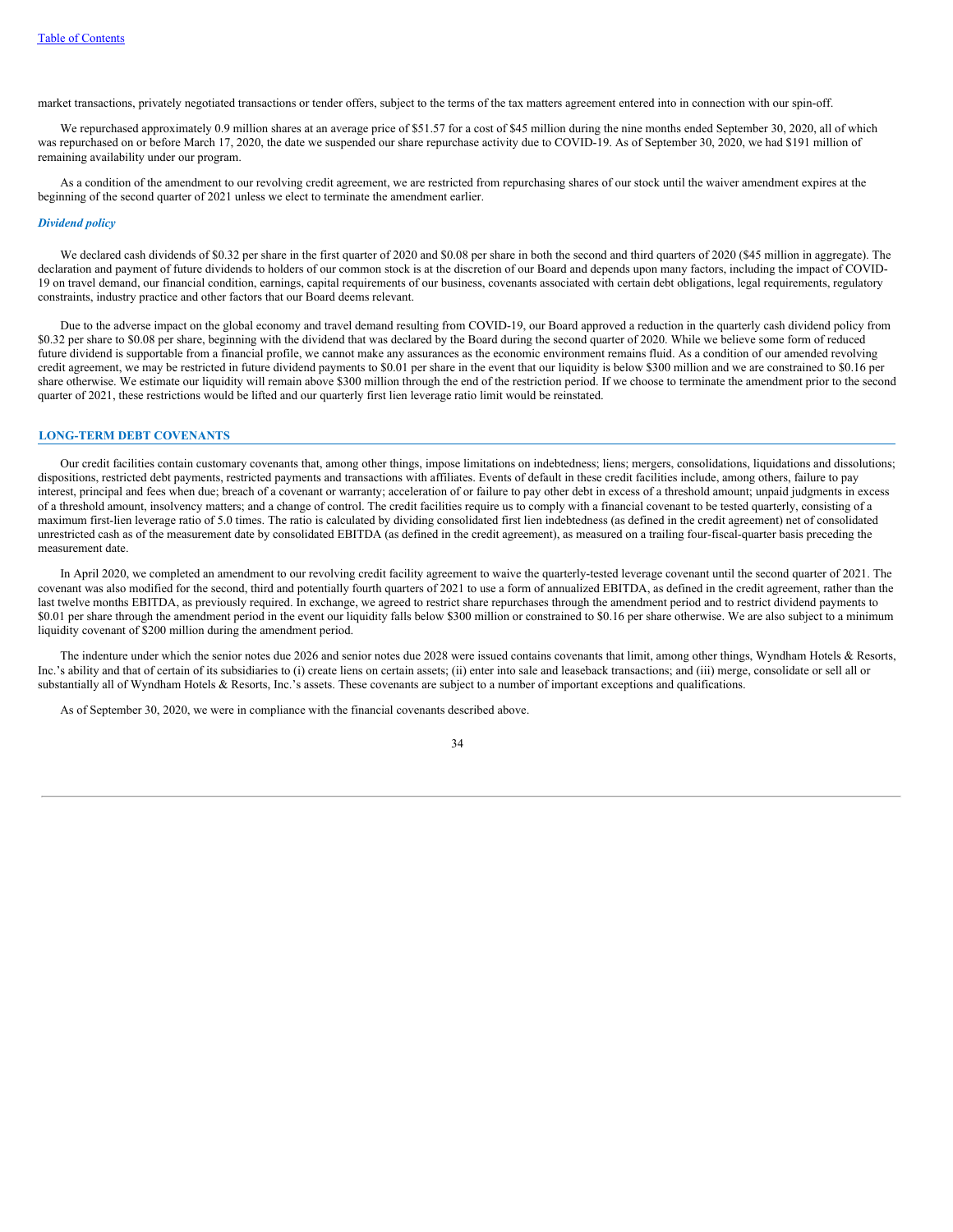#### **SEASONALITY**

While the hotel industry is seasonal in nature, periods of higher revenues vary property-by-property and performance is dependent on location and guest base. Based on historical performance, revenues from franchise and management contracts are generally higher in the second and third quarters than in the first or fourth quarters due to increased leisure travel during the spring and summer months. Our cash provided by operating activities tends to be lower in the first half of the year and substantially higher in the second half of the year. However, given the impact of COVID-19, we no longer believe the historical seasonality of our business to be relevant to current year operating results. Most industry analysts and economists believe the second quarter will be the most severely impacted and as such, we would expect higher revenues and cash flows in the third and fourth quarters.

## **COMMITMENTS AND CONTINGENCIES**

We are involved in claims, legal and regulatory proceedings and governmental inquiries related to our business. Litigation is inherently unpredictable and, although we believe that our accruals are adequate and/or that we have valid defenses in these matters, unfavorable results could occur. As such, an adverse outcome from such proceedings for which claims are awarded in excess of the amounts accrued, if any, could be material to us with respect to earnings and/or cash flows in any given reporting period. As of September 30, 2020, the potential exposure resulting from adverse outcomes of such legal proceedings could, in the aggregate, range up to approximately \$5 million in excess of recorded accruals. However, we do not believe that the impact of such litigation should result in a material liability to us in relation to our financial position or liquidity. For a more detailed description of our commitments and contingencies see Note 11 - Commitments and Contingencies to the Condensed Consolidated Financial Statements contained in Part I, Item 1 of this report.

#### **CRITICAL ACCOUNTING POLICIES**

In presenting our financial statements in conformity with U.S. GAAP, we are required to make estimates and assumptions that affect the amounts reported therein. Several of the estimates and assumptions we are required to make relate to matters that are inherently uncertain as they pertain to future events. However, events that are outside of our control cannot be predicted and, as such, they cannot be contemplated in evaluating such estimates and assumptions. If there is a significant unfavorable change to current conditions, it could result in a material impact to our consolidated results of operations, financial position and liquidity. We believe that the estimates and assumptions we used when preparing our financial statements were the most appropriate at that time. These Condensed Consolidated Financial Statements should be read in conjunction with our 2019 Consolidated and Combined Financial Statements included in our most recent Annual Report on [Form](http://www.sec.gov/Archives/edgar/data/1722684/000172268420000007/wh-20191231x10k.htm) 10-K filed with the U.S. Securities and Exchange Commission (the "SEC") and any subsequent reports filed with the SEC, which includes a description of our critical accounting policies that involve subjective and complex judgments that could potentially affect reported results.

### <span id="page-36-0"></span>**Item 3. Quantitative and Qualitative Disclosures About Market Risk.**

We use various financial instruments, including interest swap contracts, to reduce the interest rate risk related to our debt. We also use foreign currency forwards to manage and reduce the foreign currency exchange rate risk associated with our foreign currency denominated receivables and payables, forecasted royalties, forecasted earnings and cash flows of foreign subsidiaries and other transactions.

We are exclusively an end user of these instruments, which are commonly referred to as derivatives. We do not engage in trading, market making or other speculative activities in the derivatives markets. More detailed information about these financial instruments is provided in Note 10 - Fair Value to the Condensed Consolidated Financial Statements. Our principal market exposures are interest rate and currency exchange rate risks.

We assess our exposures to changes in interest rates utilizing a sensitivity analysis. The sensitivity analysis measures the potential impact in earnings, fair values and cash flows based on a hypothetical 10% change (increase and decrease) in interest rates. Our variable-rate borrowings, which consists of our term loan, a portion of which has been swapped to a fixed interest rate, and any borrowings we make under our revolving credit facility, expose us to risks caused by fluctuations in the applicable interest rates. The total outstanding balance of such variable-rate borrowings, net of swaps, was \$702 million as of September 30, 2020. A hypothetical 10% change in our effective weighted average interest rate on our variable-rate borrowings would result in an immaterial increase or decrease to our annual long-term debt interest expense, and a one-point change in the underlying interest rates would result in approximately a \$7 million increase or decrease in our annual interest expense.

The fair values of cash and cash equivalents, trade receivables, accounts payable and accrued expenses and other current liabilities approximate their carrying values due to the short-term nature of these assets and liabilities.

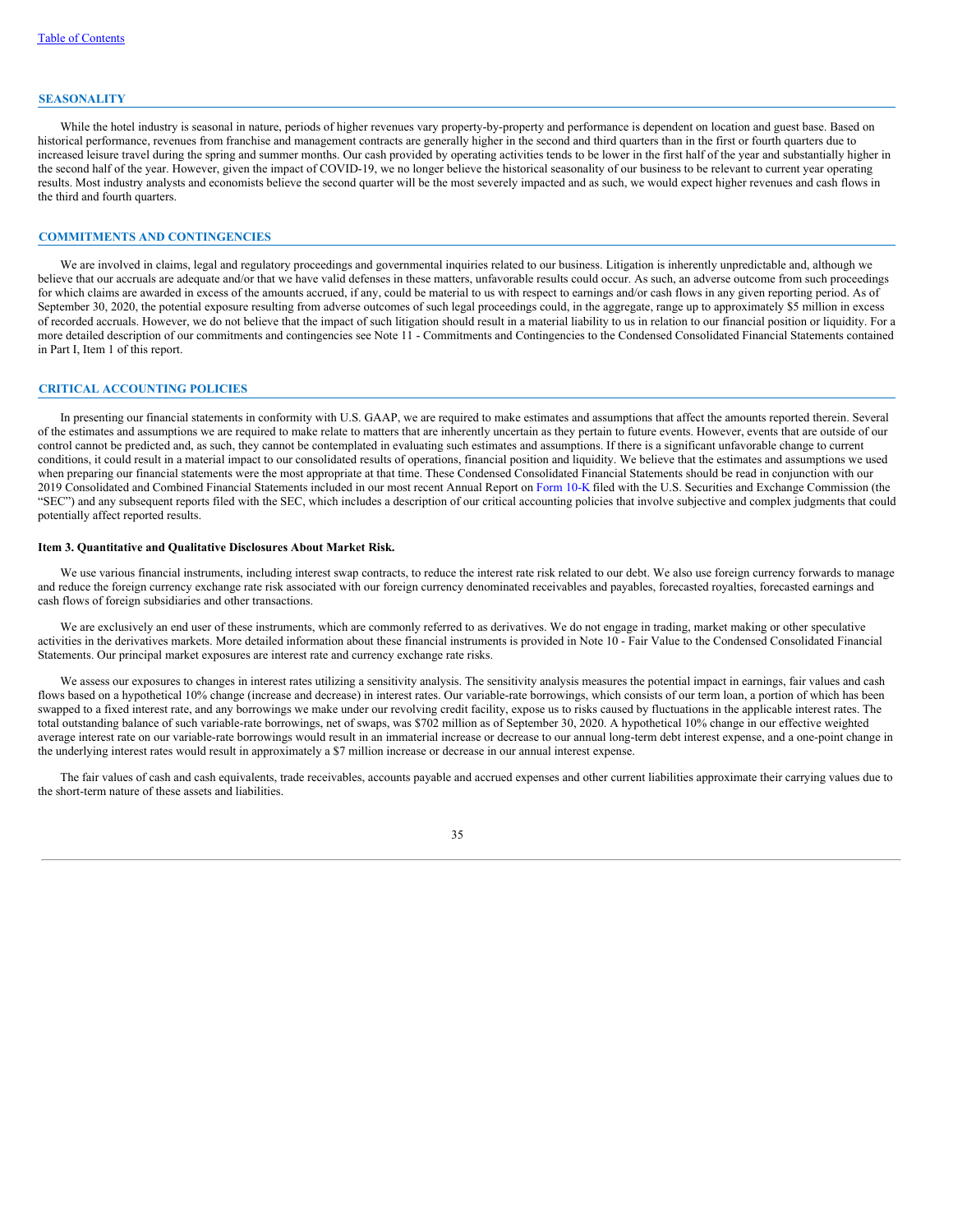We have foreign currency rate exposure to exchange rate fluctuations worldwide, particularly with respect to the Canadian Dollar, the Chinese Yuan, the Euro, the British Pound and the Argentine Peso. We anticipate that such foreign currency exchange rate risk will remain a market risk exposure for the foreseeable future.

We use a current market pricing model to assess the changes in the value of our foreign currency derivatives used by us to hedge underlying exposure that primarily consists of our non-functional-currency current assets and liabilities. The primary assumption used in these models is a hypothetical 10% weakening or strengthening of the U.S. dollar against all our currency exposures as of September 30, 2020. The gains and losses on the hedging instruments are largely offset by the gains and losses on the underlying assets, liabilities or expected cash flows. As of September 30, 2020, the absolute notional amount of our outstanding foreign exchange hedging instruments was \$72 million. We have determined through such analyses that a hypothetical 10% change in foreign currency exchange rates would have resulted in approximately a \$6 million increase or decrease to the fair value of our outstanding forward foreign currency exchange contracts, which would generally be offset by an opposite effect on the underlying exposure being economically hedged.

Argentina is considered to be a highly inflationary economy. As of September 30, 2020, we had total net assets of \$6 million in Argentina.

Our total market risk is influenced by a wide variety of factors including the volatility present within the markets and the liquidity of the markets. There are certain limitations inherent in the sensitivity analyses presented. While probably the most meaningful analysis, these "shock tests" are constrained by several factors, including the necessity to conduct the analysis based on a single point in time and the inability to include the complex market reactions that normally would arise from the market shifts modeled.

## <span id="page-37-0"></span>**Item 4. Controls and Procedures.**

- (a) *Disclosure Controls and Procedures*. As of the end of the period covered by this report, we carried out an evaluation, under the supervision and with the participation of our management, including our principal executive and principal financial officers, of the effectiveness of the design and operation of our disclosure controls and procedures (as such term is defined in Rule 13(a)-15(e) of the Exchange Act). Based on such evaluation, our principal executive and principal financial officers concluded that our disclosure controls and procedures were effective and operating to provide reasonable assurance that information required to be disclosed by us in the reports we file or submit under the Exchange Act is recorded, processed, summarized and reported within the time periods specified in the rules and forms of the SEC, and to provide reasonable assurance that such information is accumulated and communicated to our management, including our principal executive and principal financial officers, as appropriate, to allow timely decisions regarding required disclosure.
- (b) *Internal Control Over Financial Reporting.* There have been no changes in our internal control over financial reporting (as such term is defined in Rule 13a-15(f) under the Exchange Act) during the period to which this report relates that have materially affected, or are reasonably likely to materially affect, our internal control over financial reporting. As of September 30, 2020, we utilized the criteria established in *Internal Control-Integrated Framework (2013)* issued by the Committee of Sponsoring Organizations of the Treadway Commission.

## **PART II – OTHER INFORMATION**

#### <span id="page-37-1"></span>**Item 1. Legal Proceedings.**

We are involved in various claims, legal and regulatory proceedings arising in the ordinary course of business, none of which, in the opinion of management, is expected to have a material adverse effect on our financial condition. See Note 11 - Commitments and Contingencies to the Condensed Consolidated Financial Statements for a description of claims and legal actions arising in the ordinary course of our business.

#### <span id="page-37-2"></span>**Item 1A. Risk Factors.**

The discussion of our business and operations should be read together with the risk factors contained in Item 1A of our Annual Report o[nForm](http://www.sec.gov/Archives/edgar/data/1722684/000172268420000007/wh-20191231x10k.htm) 10-K for the fiscal year ended December 31, 2019 ("Annual Report"), filed with the Securities and Exchange Commission, which describe various risks and uncertainties to which we are or may become subject. The following should be read in conjunction with, and supplements and amends, the risks and uncertainties that have the potential to affect our business, financial condition, results of operations, cash flows, strategies or prospects in a material and adverse manner.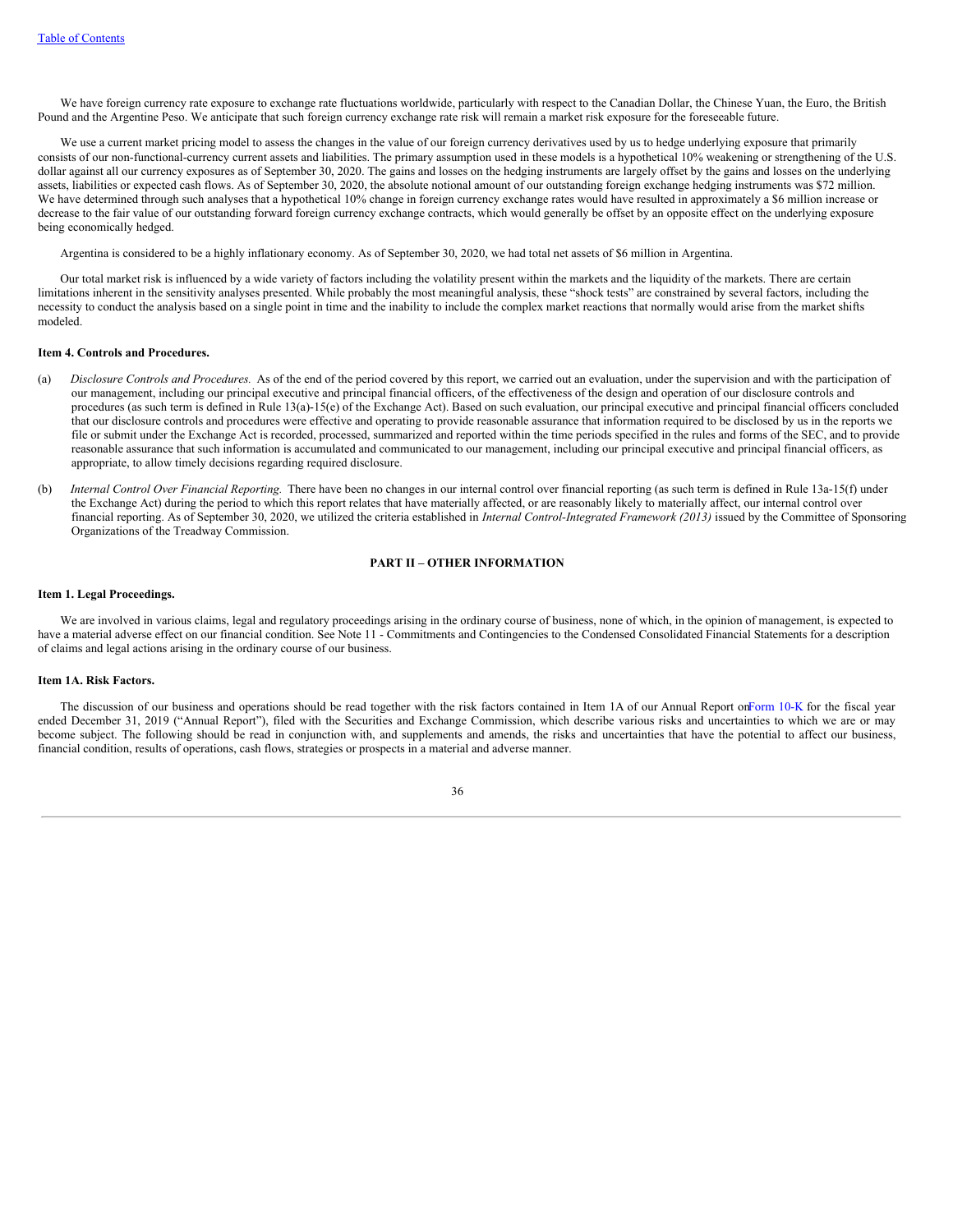## The effects of the outbreak of the novel coronavirus ("COVID-19") have disrupted the operations of our franchisees, property owners and us, which have had and are expected to continue to have a negative adverse effect on our business, financial condition, results of operations and stock price.

In December 2019, COVID-19 was identified in Wuhan, China, in March 2020, it was recognized as a pandemic by the World Health Organization and, subsequently, the President of the United States declared a National Emergency throughout the United States attributable to the COVID-19 pandemic and State and local governments proceeded to implement shelter-in-place orders and other restrictions to contain the spread of COVID-19 that currently remain in place. COVID-19 continues to have an unprecedented impact on the global economy and the hospitality industry due to these travel restrictions, resulting in cancelled and reduced travel and complete and partial suspensions of hotel operations and hotel closures for an indefinite period, including ongoing disruptions to the operations of our franchisees, property owners and us, all of which has had, and is expected to continue to have, a negative adverse effect on our business, financial condition, including cash flow and liquidity, results of operations, outlook, plans, growth and stock price. While many states have begun phased re-openings, several states have re-implemented restrictions in response to a surge in COVID-19 cases. We expect that RevPAR declines may continue for some time.

## Significant risks include:

- **Revenues and Expenses**: Due to the spread of COVID-19, we have experienced significant decreases in demand and RevPAR. The negative effects of COVID-19 have and will continue to negatively impact our revenues and profitability and the amount of management and franchise fees revenues we are able to generate from our franchised and managed properties. In addition, the impact of COVID-19 is making it difficult for our franchisees and property owners to satisfy operating needs and could make it difficult for them to satisfy their debt obligations to us or others or obtain financing on favorable terms, or at all, which could generally impact their cost and our ability to increase revenue in the future. In addition, if a significant number of hotels exit our system as a result of COVID-19, our revenues and liquidity could be adversely affected. COVID-19 could also materially impact other non-hotel related sources of revenues for us, including, for example, our fees from our co-branded credit card arrangement or our license fee revenues. We could be further required to test our intangible assets or goodwill for impairments due to reduced revenues or cash flows.
- **Operations**: Due to the significant decrease in travel demand, we have taken actions and continue to evaluate opportunities for managing our operating expenses and conserving our financial resources, including the actions described under "Item 2. Management's Discussion and Analysis of Financial Condition and Results of Operations" of this Report. Given the uncertainty relating to COVID-19, we may have to take additional actions in the future, which cannot be predicted.
- **Financial Condition and Indebtedness**: In March 2020, we borrowed \$734 million, representing substantially all of our outstanding availability under our revolving credit facility. In April 2020, we amended our credit facility to, among other things, waive the quarterly-tested leverage ratio financial covenant until the second quarter of 2021 and tighten certain covenants, including with respect to share repurchases and certain investments. In addition, we are subject to a minimum liquidity covenant of \$200 million, tested on a monthly basis, during such period, and must use the proceeds from certain asset sales and debt issuances to repay outstanding revolving loans during such period. In August 2020, we issued \$500 million of unsecured senior notes bearing interest at 4.375%, due in 2028, for which the proceeds were used to repay \$500 million of the amount outstanding under our revolving credit facility. See "Item 2. Management's Discussion and Analysis of Financial Condition and Results of Operations - Liquidity and capital resources." An event of default enables our lenders to terminate their commitments and would trigger consequences under other indebtedness or financial instruments. Additionally, any failure to meet required payments of principal and interest under our outstanding indebtedness could result in a default and acceleration of the underlying debt and under other indebtedness that contains cross-default provisions.
- **Growth**: Our plans for growth may be negatively impacted by COVID-19. This environment could result in difficulties for our franchisees and property owners to obtain financing on reasonable terms. In addition, our development pipeline is subject to a number of risks, including construction delays as a result of restrictions on business activity and supply chain interruptions which could cause delays in the completion and development of new hotels, impacting our net rooms growth and/or slowing the rate of our pipeline growth.
- **Capital Markets Impact**: The global stock markets have, and may continue to, experience volatility as a result of COVID-19. The price of our common stock has been volatile in recent months and has experienced periods of significant declines. The significant uncertainty created by the impact of COVID-19 has caused the global economy, business confidence and consumer confidence to have, and likely continue to have, a significant effect on the market price of securities generally, including on our common stock. In addition, we are restricted in our ability to repurchase shares and limited in our ability to make dividend payments.

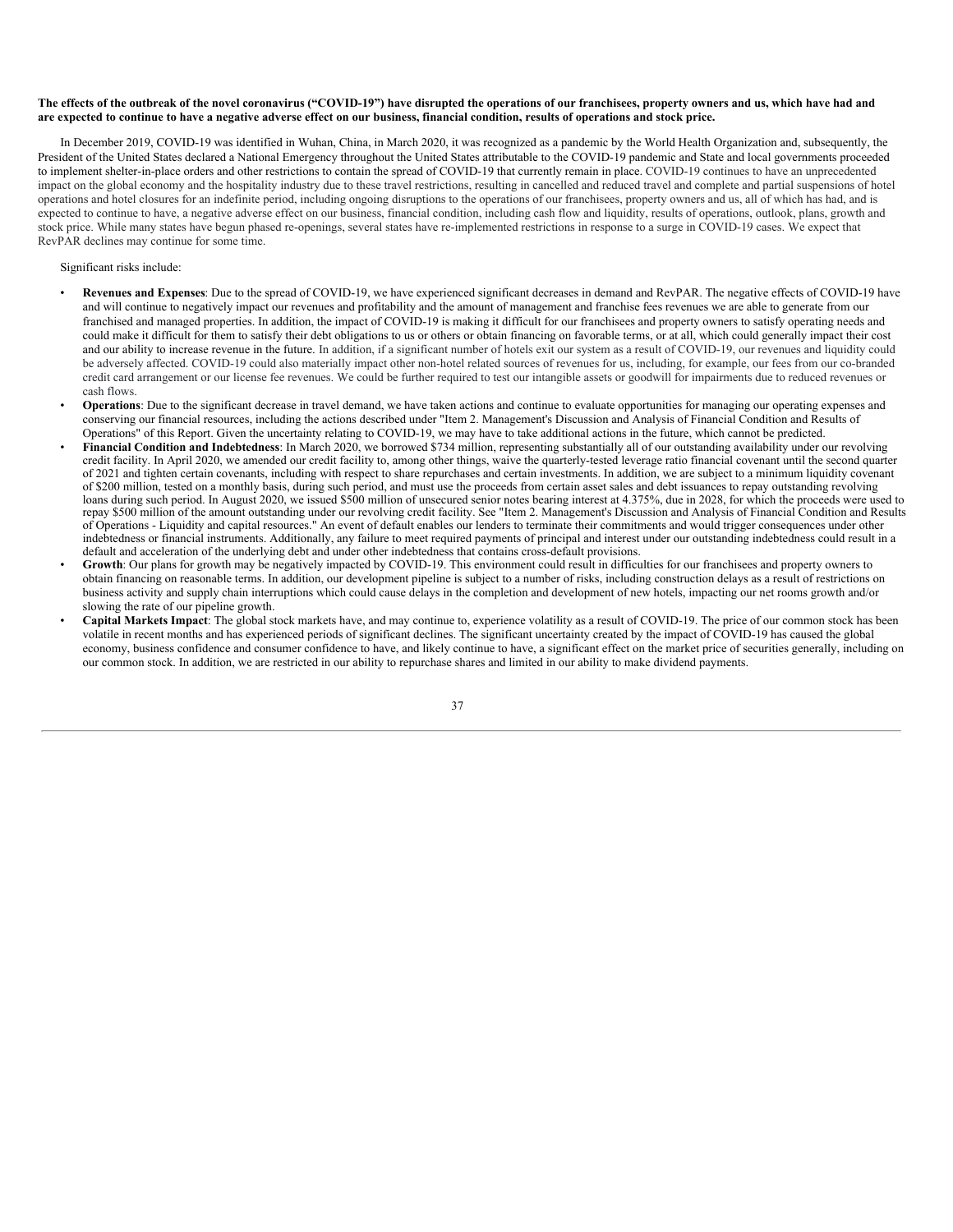Despite the steps we have taken to assess and mitigate the impact of COVID-19 on our business, the extent to which COVID-19 impacts our business will depend on future developments, which are highly uncertain and cannot be predicted, including, among other things:

- the scope and duration of the pandemic, including any additional resurgence in the number of COVID-19 cases, and its impact on our business operations, financial results, outlook, plans, growth, cash flows and liquidity, as well as the impact on our franchisees and property owners and their operations, our guests and our team members, the hospitality industry and the overall demand for travel;
- new information which may emerge concerning the severity and impact of COVID-19;
- the actions necessary to contain COVID-19 or respond to its impact, including the need for us or our franchisees and property owners to quarantine team members, employees of our franchisees or our guests or impacted areas that may be affected;
- the impact of the resurgence of the number of COVID-19 cases and the potential resulting re-implementation of restrictions and a renewed or greater unwillingness of guests to travel and stay in hotels due to actual or perceived risks of contracting COVID-19;
- the timing and availability of vaccinations and other treatments for COVID-19;
- general economic and competitive conditions;
- the continuation or worsening of the effects from COVID-19;
- the success of mitigation efforts in response to COVID-19 by our franchisees, property owners, and us, including the actions described under "Item 2. Management's Discussion and Analysis of Financial Condition and Results of Operations" of this Report;
- actions governments, businesses and individuals take in response to the pandemic, including stay-in-place directives and other travel restrictions and the success of those actions;
- our performance in any recovery from COVID-19 or any resurgence;
- our relationships with franchisees and property owners;
- continued access to liquidity, capital and financing as a result of COVID-19 and the terms and cost thereof, as well as our credit rating;
- potential exposure to additional impairments to certain intangible assets, such as our trademarks and our franchised and managed goodwill;
- our ability to maintain our financial reporting processes and related controls since many team members are working remotely;
- the diversion of management's attention from the business if any key team member becomes ill from COVID-19 or unable to work;
- the size and length of the resulting unemployment rates and changes in consumer preferences, discretionary spending and confidence;
- the ability of our franchisees and property owners to successfully respond to the adverse effects of the pandemic and our and their ability to comply with our respective agreements;
- the potential of our franchisees and property owners to declare bankruptcy or cause their lenders to declare a default, accelerate debt or foreclose on the property, which could result in the termination of our franchise or management agreements and impact our current earnings, future earnings and overall financial condition;
- potential exposure to make payments to third-parties to whom we made financial guarantees;
- the length of the recovery period after the COVID-19 pandemic abates, including the time it takes for demand and pricing to stabilize and normal economic and operating conditions to resume;
- the impact on our contracts with our partners, including force majeure provisions;
- labor markets and activities or additional demands or requests from labor unions or labor disputes or disruptions;
- unexpected additional costs and expenses incurred by us, franchisees and property owners related to the effects of COVID-19 and steps taken to counteract future outbreaks, including enhanced health and hygiene or social distancing requirements;
- the effects of any steps we take to reduce operating costs as a result of COVID-19, which may affect, among other things, our brand reputation, our ability to operate the company, our ability to attract and retain team members and guest experience and loyalty; and the effect of any steps we, franchisees and property owners take to counteract future outbreaks of COVID-19 or other pandemics and epidemics;
- potential exposure related to guests or team members who may contract COVID-19.

<span id="page-39-0"></span>The potential effects of COVID-19 cannot be predicted in terms of duration or impact and could intensify or otherwise affect many of our other risk factors that are contained in Item 1A of our Annual Report.

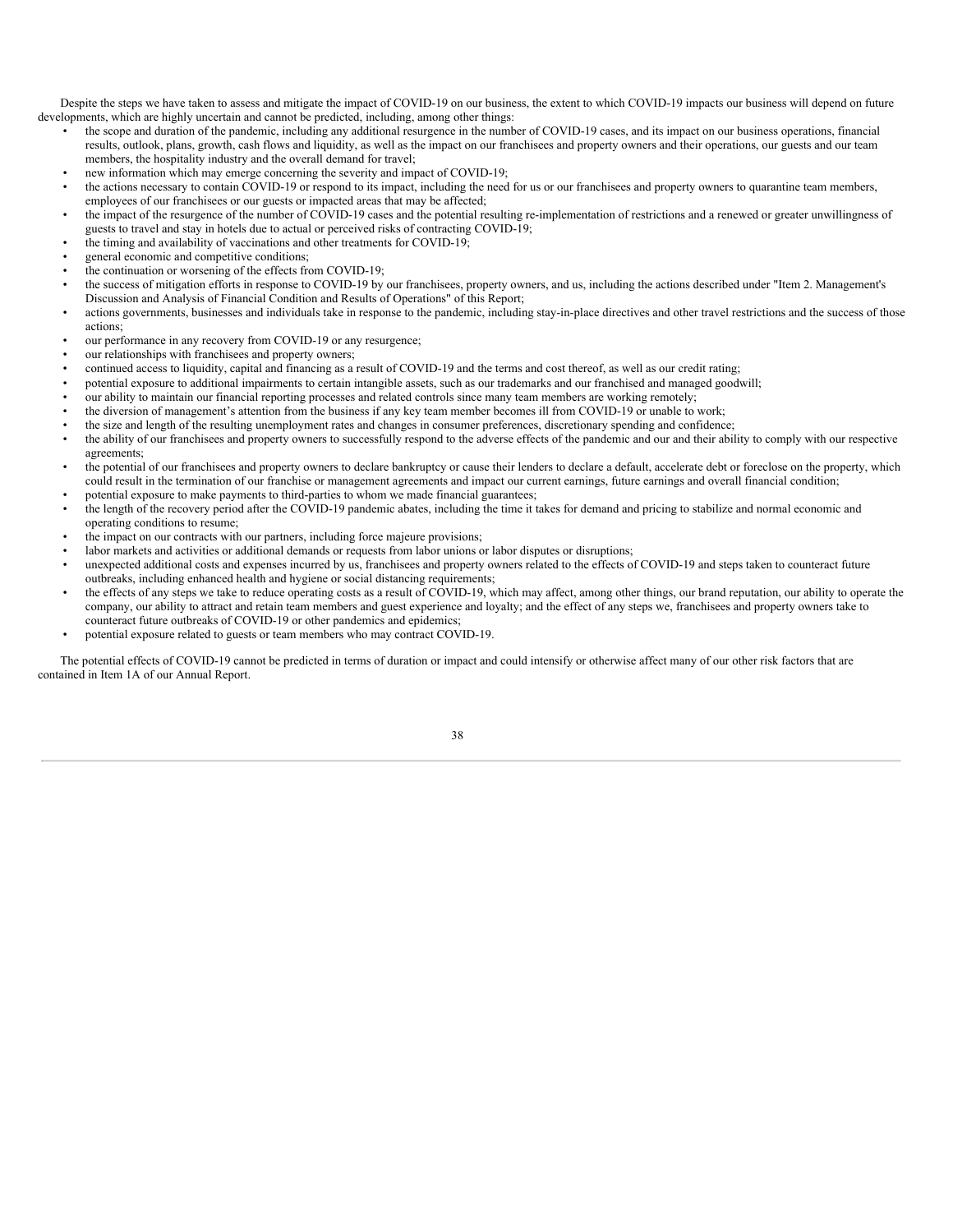## **Item 2. Unregistered Sales of Equity Securities and Use of Proceeds.**

In May 2018, our Board of Directors ("Board") authorized a stock repurchase program that enables us to repurchase up to \$300 million of our common stock. In August 2019, our Board increased the capacity of the program by \$300 million. On March 17, 2020, we suspended our share repurchase activity and as a condition of the amendment to our revolving credit agreement, we are restricted from repurchasing shares of our stock until the waiver amendment expires at the beginning of the second quarter of 2021 unless we elect to terminate the amendment earlier. There were no stock repurchases during the three months ended September 30, 2020.

## <span id="page-40-0"></span>**Item 3. Defaults Upon Senior Securities.**

None.

## <span id="page-40-1"></span>**Item 4. Mine Safety Disclosures.**

Not applicable.

### <span id="page-40-2"></span>**Item 5. Other Information.**

None.

## <span id="page-40-3"></span>**Item 6. Exhibits.**

<span id="page-40-4"></span>The exhibit index appears on the page immediately following the signature page of this report.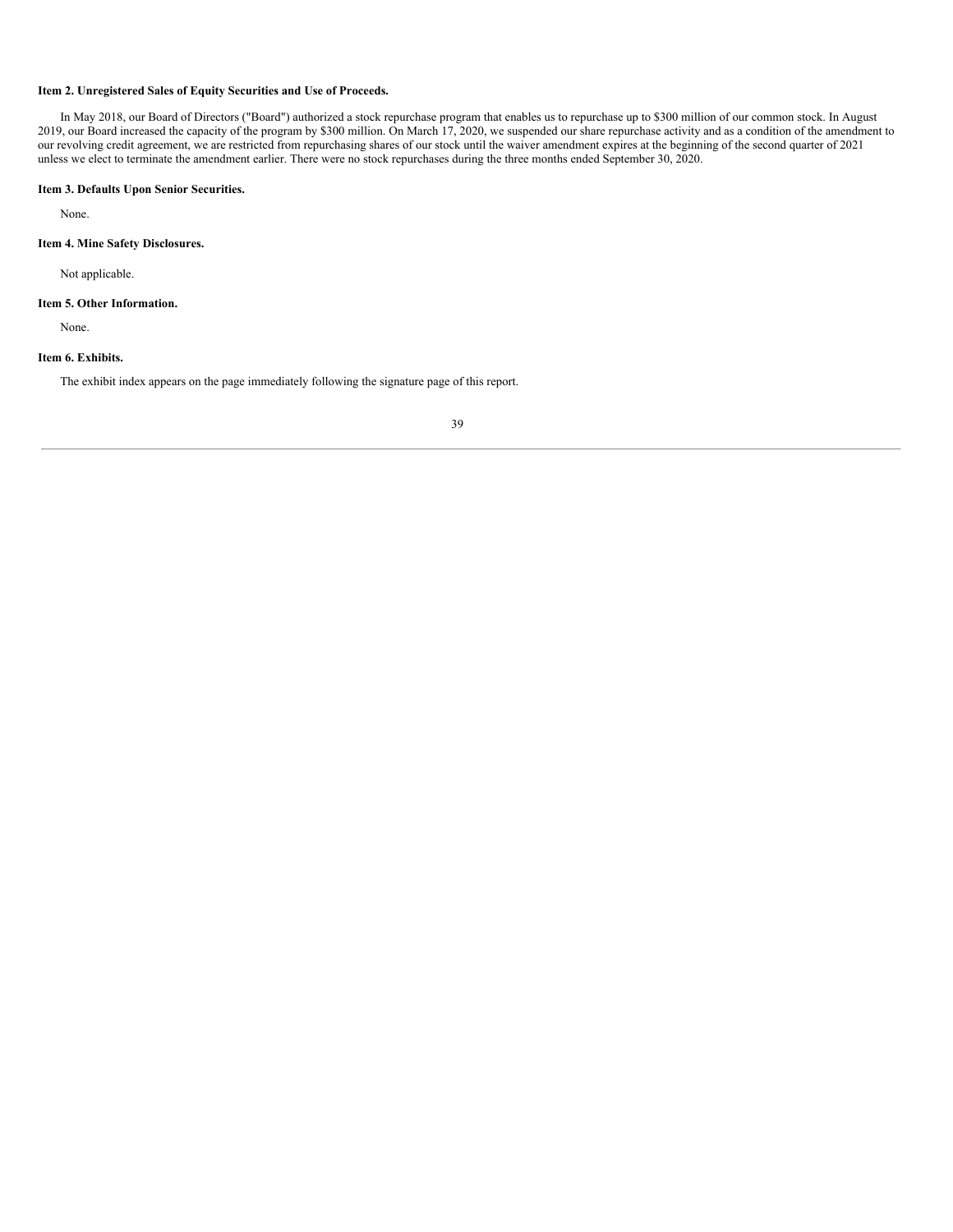## **SIGNATURES**

Pursuant to the requirements of the Securities Exchange Act of 1934, the registrant has duly caused this report to be signed on its behalf by the undersigned thereunto duly authorized.

| WYNDHAM HOTELS & RESORTS, INC. |  |
|--------------------------------|--|
|                                |  |

| Date: October 29, 2020 | By: | /s/ Michele Allen        |  |
|------------------------|-----|--------------------------|--|
|                        |     | Michele Allen            |  |
|                        |     | Chief Financial Officer  |  |
| Date: October 29, 2020 | By: | /s/ Nicola Rossi         |  |
|                        |     | Nicola Rossi             |  |
|                        |     | Chief Accounting Officer |  |
|                        |     |                          |  |
|                        | 40  |                          |  |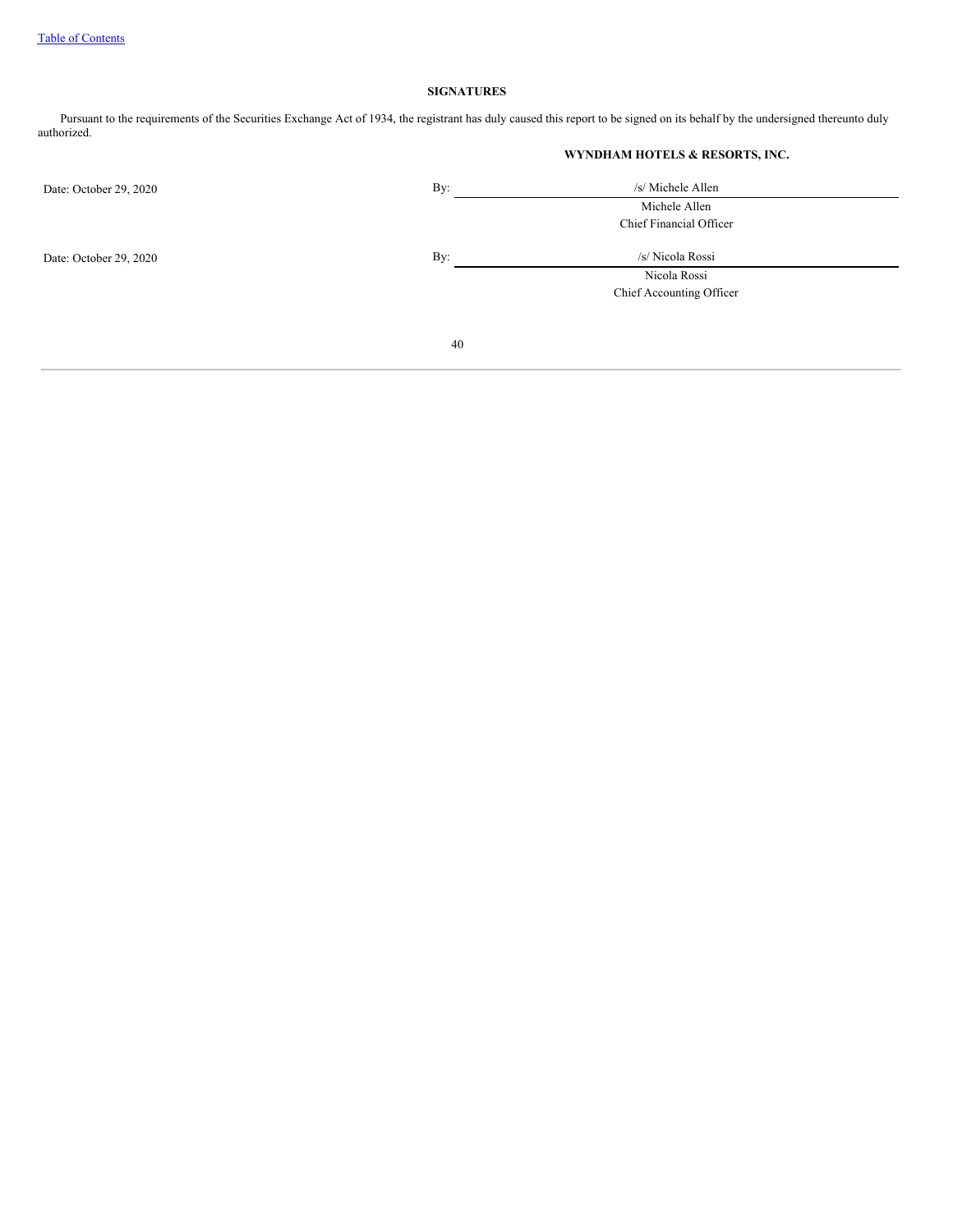## **EXHIBIT INDEX**

| <b>Exhibit No.</b> | <b>Description</b>                                                                                                                                                                                                                                                                                                                                                                                           |
|--------------------|--------------------------------------------------------------------------------------------------------------------------------------------------------------------------------------------------------------------------------------------------------------------------------------------------------------------------------------------------------------------------------------------------------------|
| 3.1                | Second Amended & Restated Certificate of Incorporation of Wyndham Hotels & Resorts, Inc. (incorporated by reference to Exhibit 3.1 to the<br>Registrant's Form 8-K filed May 13, 2020)                                                                                                                                                                                                                       |
| 3.2                | Second Amended and Restated By-Laws of Wyndham Hotels & Resorts, Inc. (incorporated by reference to Exhibit 3.2 to the Registrant's Form 8-K<br>filed May 13, 2020)                                                                                                                                                                                                                                          |
| 4.1                | Fifth Supplemental Indenture, dated August 13, 2020, by and among Wyndham Hotels & Resorts, Inc., the guarantors party thereto and U.S. Bank<br>National Association, as Trustee (incorporated by reference to Exhibit 4.2 to the Registrant's Form 8-K filed August 13, 2020)                                                                                                                               |
| 4.2                | Form of 4.375% Note due 2028 (included in Exhibit 4.1)                                                                                                                                                                                                                                                                                                                                                       |
| 10.1               | Second Amendment, dated as of August 10, 2020 to the Credit Agreement, dated as of May 30, 2018, as amended by the First Amendment, dated as<br>of April 30, 2020, with Bank of America, N.A., as administrative agent, the several lenders from time to time party thereto, and the other parties<br>thereto (incorporated by reference to Exhibit 10.1 to the Registrant's Form 8-K filed August 11, 2020) |
| $15.1*$            | Letter re: Unaudited Interim Financial Information                                                                                                                                                                                                                                                                                                                                                           |
| $31.1*$            | Certification of President and Chief Executive Officer Pursuant to Rule 13a-14(a) Under the Securities Exchange Act of 1934                                                                                                                                                                                                                                                                                  |
| $31.2*$            | Certification of Chief Financial Officer Pursuant to Rule 13a-14(a) Under the Securities Exchange Act of 1934                                                                                                                                                                                                                                                                                                |
| $32**$             | Certification of President and Chief Executive Officer and Chief Financial Officer pursuant to 18 U.S.C. Section 1350                                                                                                                                                                                                                                                                                        |
| $101$ . INS*       | XBRL Instance Document - the instance document does not appear in the Interactive Data File because its XBRL tags are embedded within the<br>Inline XBRL document                                                                                                                                                                                                                                            |
| 101.SCH*           | XBRL Taxonomy Extension Schema Document                                                                                                                                                                                                                                                                                                                                                                      |
| $101.CAL*$         | XBRL Taxonomy Extension Calculation Linkbase Document                                                                                                                                                                                                                                                                                                                                                        |
| 101.DEF*           | XBRL Taxonomy Extension Definition Linkbase Document                                                                                                                                                                                                                                                                                                                                                         |
| $101.LAB*$         | XBRL Taxonomy Extension Label Linkbase Document                                                                                                                                                                                                                                                                                                                                                              |
| 101.PRE*           | XBRL Taxonomy Extension Presentation Linkbase Document                                                                                                                                                                                                                                                                                                                                                       |
| 104                | Cover Page Interactive Data File - the cover page interactive data file does not appear in the Interactive Data File because its XBRL tags are embedded<br>within the Inline XBRL document                                                                                                                                                                                                                   |

\* Filed herewith.

 $\mathcal{L}=\mathcal{L}=\mathcal{L}=\mathcal{L}=\mathcal{L}=\mathcal{L}=\mathcal{L}=\mathcal{L}=\mathcal{L}=\mathcal{L}=\mathcal{L}=\mathcal{L}=\mathcal{L}=\mathcal{L}=\mathcal{L}=\mathcal{L}=\mathcal{L}=\mathcal{L}=\mathcal{L}=\mathcal{L}=\mathcal{L}=\mathcal{L}=\mathcal{L}=\mathcal{L}=\mathcal{L}=\mathcal{L}=\mathcal{L}=\mathcal{L}=\mathcal{L}=\mathcal{L}=\mathcal{L}=\mathcal{L}=\mathcal{L}=\mathcal{L}=\mathcal{L}=\mathcal{L}=\mathcal{$ \*\* Furnished with this report.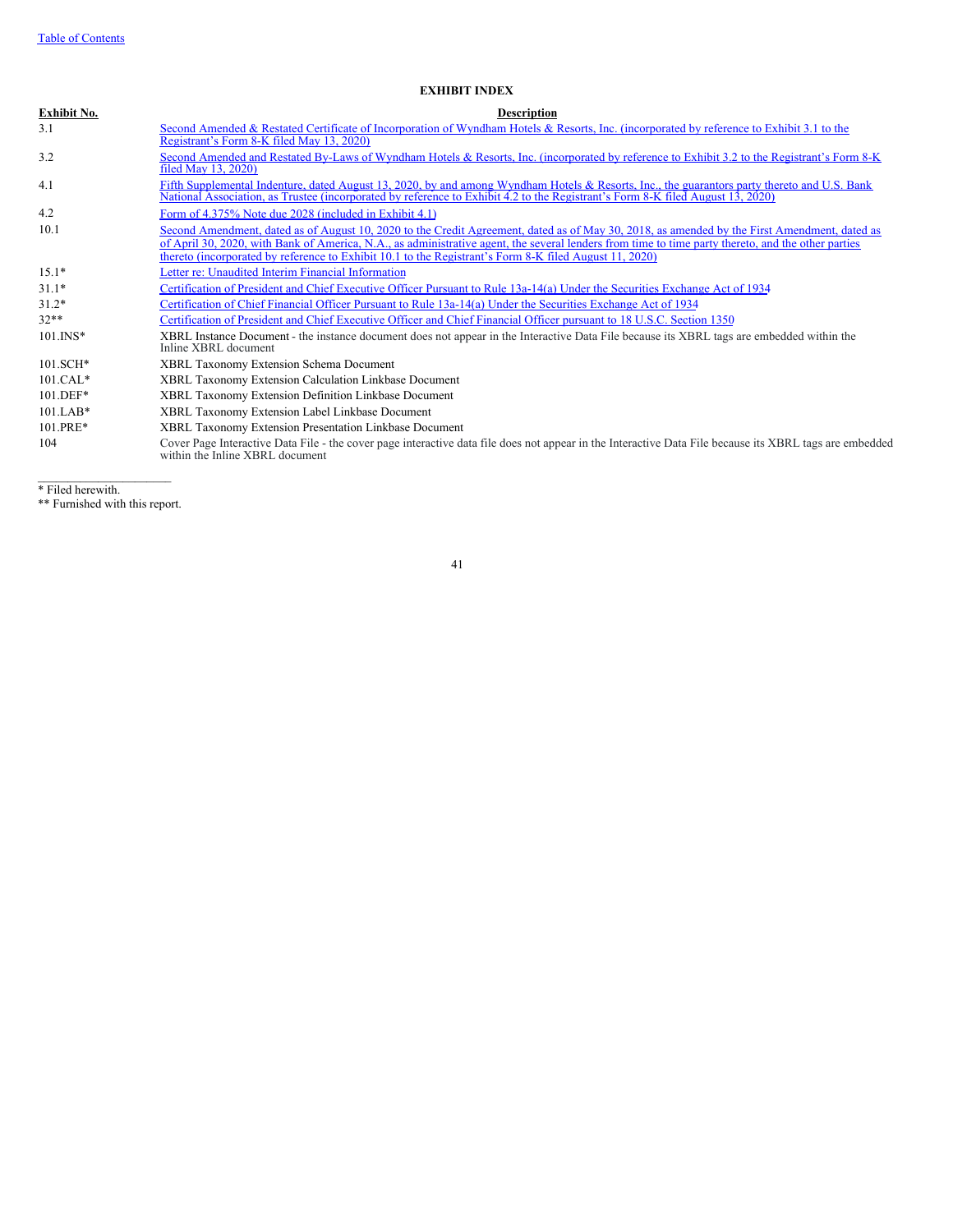<span id="page-43-0"></span>October 29, 2020

To the Board of Directors and Stockholders of Wyndham Hotels & Resorts, Inc. 22 Sylvan Way Parsippany, New Jersey 07054

We are aware that our report dated October 29, 2020, on our review of the interim financial information of Wyndham Hotels & Resorts, Inc. appearing in this Quarterly Report on Form 10-Q for the quarter ended September 30, 2020, is incorporated by reference in Registration Statement No. 333- 224923 on Form S-8 and Registration Statement No. 333-232421 on Form S-8.

/s/ Deloitte & Touche LLP New York, New York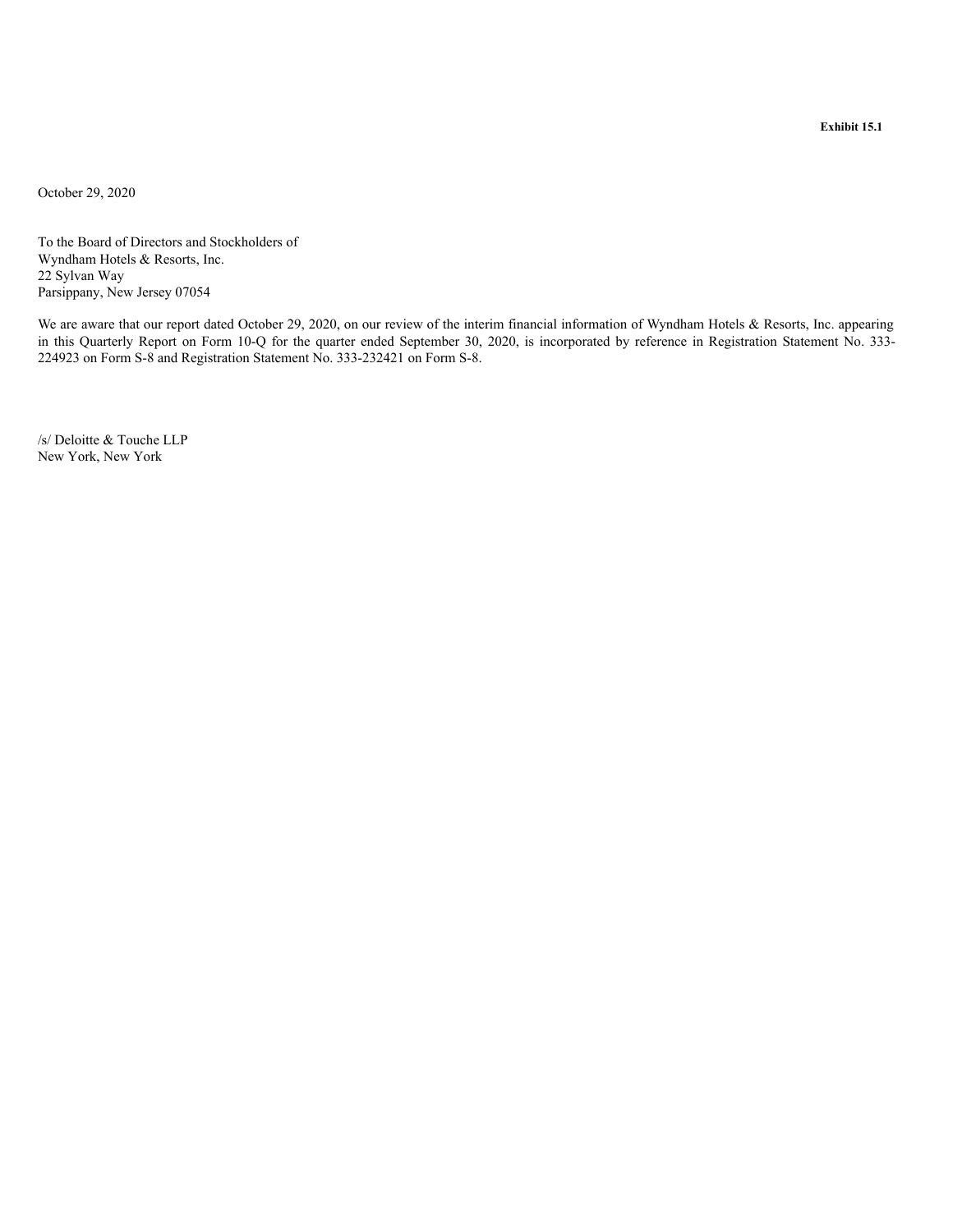## **CERTIFICATION**

<span id="page-44-0"></span>I, Geoffrey A. Ballotti, certify that:

- 1. I have reviewed this quarterly report on Form 10-Q of Wyndham Hotels & Resorts, Inc.;
- 2. Based on my knowledge, this report does not contain any untrue statement of a material fact or omit to state a material fact necessary to make the statements made, in light of the circumstances under which such statements were made, not misleading with respect to the period covered by this report;
- 3. Based on my knowledge, the financial statements, and other financial information included in this report, fairly present in all material respects the financial condition, results of operations and cash flows of the registrant as of, and for, the periods presented in this report;
- 4. The registrant's other certifying officer(s) and I are responsible for establishing and maintaining disclosure controls and procedures (as defined in Exchange Act Rules 13a-15(e) and 15d-15(e)) and internal control over financial reporting (as defined in Exchange Act Rules 13a-15(f) and 15d-15(f)) for the registrant and have:
	- a) Designed such disclosure controls and procedures, or caused such disclosure controls and procedures to be designed under our supervision, to ensure that material information relating to the registrant, including its consolidated subsidiaries, is made known to us by others within those entities, particularly during the period in which this report is being prepared;
	- b) Designed such internal control over financial reporting, or caused such internal control over financial reporting to be designed under our supervision, to provide reasonable assurance regarding the reliability of financial reporting and the preparation of financial statements for external purposes in accordance with generally accepted accounting principles;
	- c) Evaluated the effectiveness of the registrant's disclosure controls and procedures and presented in this report our conclusions about the effectiveness of the disclosure controls and procedures, as of the end of the period covered by this report based on such evaluation; and
	- d) Disclosed in this report any change in the registrant's internal control over financial reporting that occurred during the registrant's most recent fiscal quarter (the registrant's fourth fiscal quarter in the case of an annual report) that has materially affected, or is reasonably likely to materially affect, the registrant's internal control over financial reporting; and
- 5. The registrant's other certifying officer(s) and I have disclosed, based on our most recent evaluation of internal control over financial reporting, to the registrant's auditors and the audit committee of the registrant's Board of Directors (or persons performing the equivalent functions):
	- a) All significant deficiencies and material weaknesses in the design or operation of internal control over financial reporting which are reasonably likely to adversely affect the registrant's ability to record, process, summarize and report financial information; and
	- b) Any fraud, whether or not material, that involves management or other employees who have a significant role in the registrant's internal control over financial reporting.

Date: October 29, 2020

/S/ GEOFFREY A. BALLOTTI PRESIDENT AND CHIEF EXECUTIVE OFFICER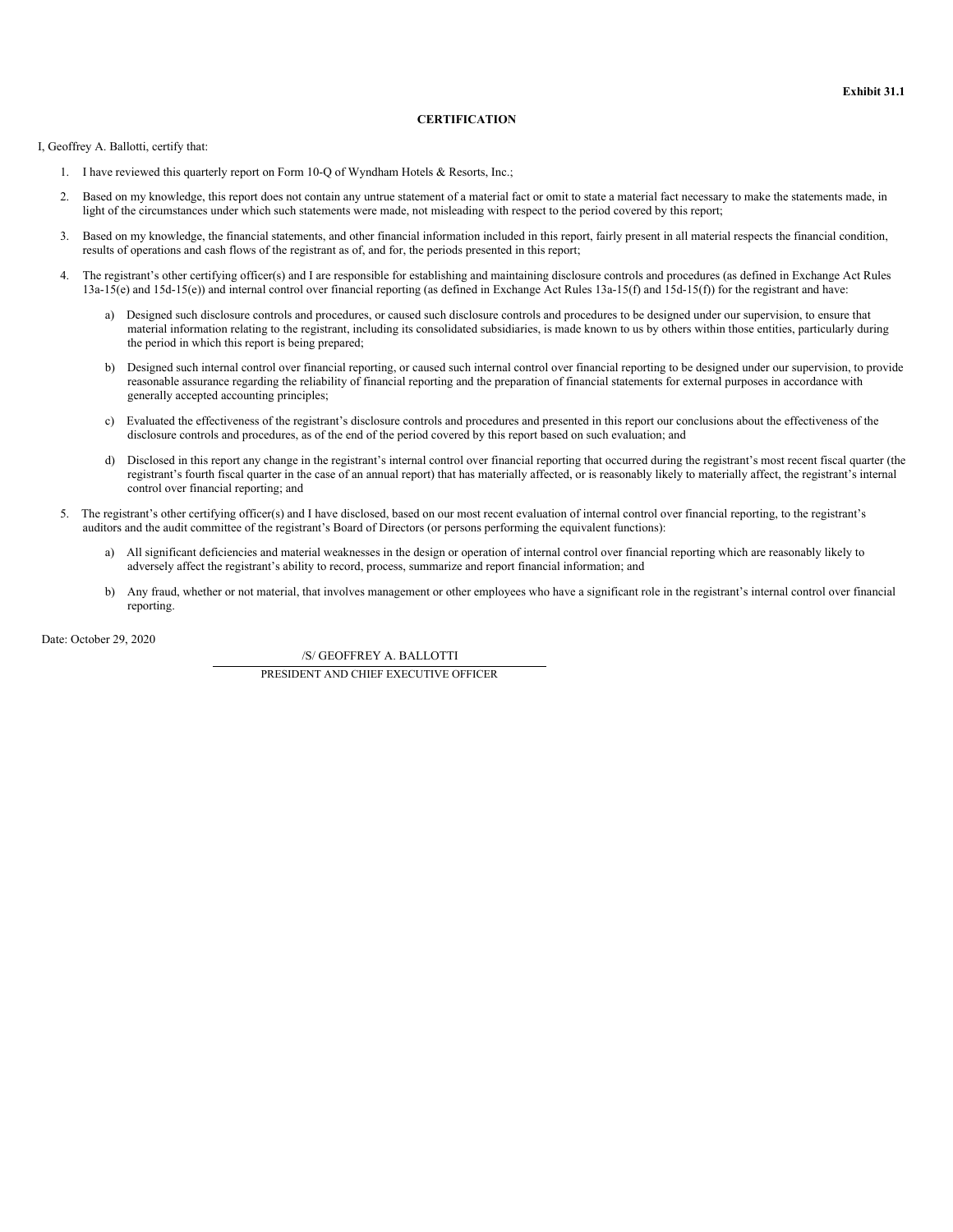## **CERTIFICATION**

<span id="page-45-0"></span>I, Michele Allen, certify that:

- 1. I have reviewed this quarterly report on Form 10-Q of Wyndham Hotels & Resorts, Inc.;
- 2. Based on my knowledge, this report does not contain any untrue statement of a material fact or omit to state a material fact necessary to make the statements made, in light of the circumstances under which such statements were made, not misleading with respect to the period covered by this report;
- 3. Based on my knowledge, the financial statements, and other financial information included in this report, fairly present in all material respects the financial condition, results of operations and cash flows of the registrant as of, and for, the periods presented in this report;
- 4. The registrant's other certifying officer(s) and I are responsible for establishing and maintaining disclosure controls and procedures (as defined in Exchange Act Rules 13a-15(e) and 15d-15(e)) and internal control over financial reporting (as defined in Exchange Act Rules 13a-15(f) and 15d-15(f)) for the registrant and have:
	- a) Designed such disclosure controls and procedures, or caused such disclosure controls and procedures to be designed under our supervision, to ensure that material information relating to the registrant, including its consolidated subsidiaries, is made known to us by others within those entities, particularly during the period in which this report is being prepared;
	- b) Designed such internal control over financial reporting, or caused such internal control over financial reporting to be designed under our supervision, to provide reasonable assurance regarding the reliability of financial reporting and the preparation of financial statements for external purposes in accordance with generally accepted accounting principles;
	- c) Evaluated the effectiveness of the registrant's disclosure controls and procedures and presented in this report our conclusions about the effectiveness of the disclosure controls and procedures, as of the end of the period covered by this report based on such evaluation; and
	- d) Disclosed in this report any change in the registrant's internal control over financial reporting that occurred during the registrant's most recent fiscal quarter (the registrant's fourth fiscal quarter in the case of an annual report) that has materially affected, or is reasonably likely to materially affect, the registrant's internal control over financial reporting; and
- 5. The registrant's other certifying officer(s) and I have disclosed, based on our most recent evaluation of internal control over financial reporting, to the registrant's auditors and the audit committee of the registrant's Board of Directors (or persons performing the equivalent functions):
	- a) All significant deficiencies and material weaknesses in the design or operation of internal control over financial reporting which are reasonably likely to adversely affect the registrant's ability to record, process, summarize and report financial information; and
	- b) Any fraud, whether or not material, that involves management or other employees who have a significant role in the registrant's internal control over financial reporting.

Date: October 29, 2020

/S/ MICHELE ALLEN CHIEF FINANCIAL OFFICER